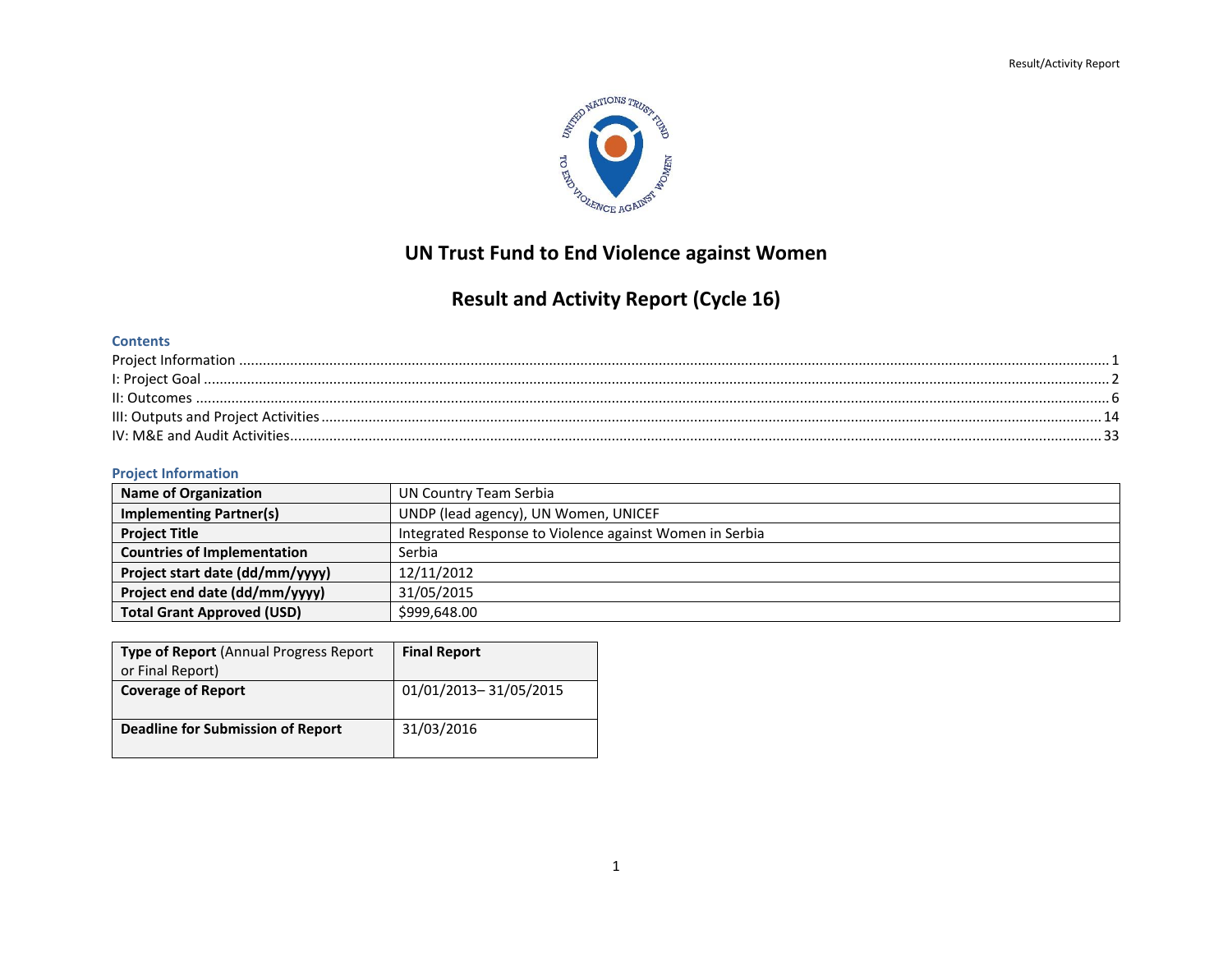### <span id="page-1-0"></span>**I: Project Goal**

### **Project Goal Overall Progress**

Please describe the progress made to achieve the project goal during the reporting period (Maximum 250 words). If the project has not yet achieved any results at the goal level, please describe the progress made thus far, including any unexpected results and/or ongoing processes that are contributing to changing the lives of the intended beneficiaries at the goal level.

| <b>Overall Progress:</b><br>Reporting period:<br><b>Final Progress Report</b>                                                                                                                                                                                                                                                                                                                                                                                                                                                                                                                                                                                                                                                                                                                                                                                                                                                                                                                                                                                                                                                                                                                                                                                                                                                                                                                                                                                                                                                                                         |
|-----------------------------------------------------------------------------------------------------------------------------------------------------------------------------------------------------------------------------------------------------------------------------------------------------------------------------------------------------------------------------------------------------------------------------------------------------------------------------------------------------------------------------------------------------------------------------------------------------------------------------------------------------------------------------------------------------------------------------------------------------------------------------------------------------------------------------------------------------------------------------------------------------------------------------------------------------------------------------------------------------------------------------------------------------------------------------------------------------------------------------------------------------------------------------------------------------------------------------------------------------------------------------------------------------------------------------------------------------------------------------------------------------------------------------------------------------------------------------------------------------------------------------------------------------------------------|
|                                                                                                                                                                                                                                                                                                                                                                                                                                                                                                                                                                                                                                                                                                                                                                                                                                                                                                                                                                                                                                                                                                                                                                                                                                                                                                                                                                                                                                                                                                                                                                       |
|                                                                                                                                                                                                                                                                                                                                                                                                                                                                                                                                                                                                                                                                                                                                                                                                                                                                                                                                                                                                                                                                                                                                                                                                                                                                                                                                                                                                                                                                                                                                                                       |
| The JP developed a holistic approach to tackling the complex issue of violence against women (VaW) in family and in intimate<br>partner relationships. JP engaged all relevant sectors (social, judicial, police, education, health), actors (government, NGOs,<br>media) at all levels of government (national, provincial and local). The complexity of interventions implied involvement and<br>building of functional partnerships in a vertical (within one sector from local to the national level) and in a horizontal manner<br>(between different sectors locally, at the provincial and national level. More than 100 institutions and organizations throughout<br>the country were involved in project implementation and more than 80.000 individuals directly or indirectly benefited from the<br>JP.<br>Through the prevention pillar (Outcome 1), JP enabled greater understanding and awareness of violence against women and girls,<br>particularly in the targeted municipalities by reaching out and even engaging thousands of women/men, girls/boys in VAW<br>prevention activities. It helped strengthen VAW prevention capacities in education and social welfare systems as well as in the<br>media.<br>The protection pillar activities under Outcome 2 increased the opportunities for reporting and quality response to VaW in the<br>relevant institutions (centers for social work, police and schools). Understanding of inter-sectorial collaboration and efficiency in<br>providing response has improved in targeted municipalities. |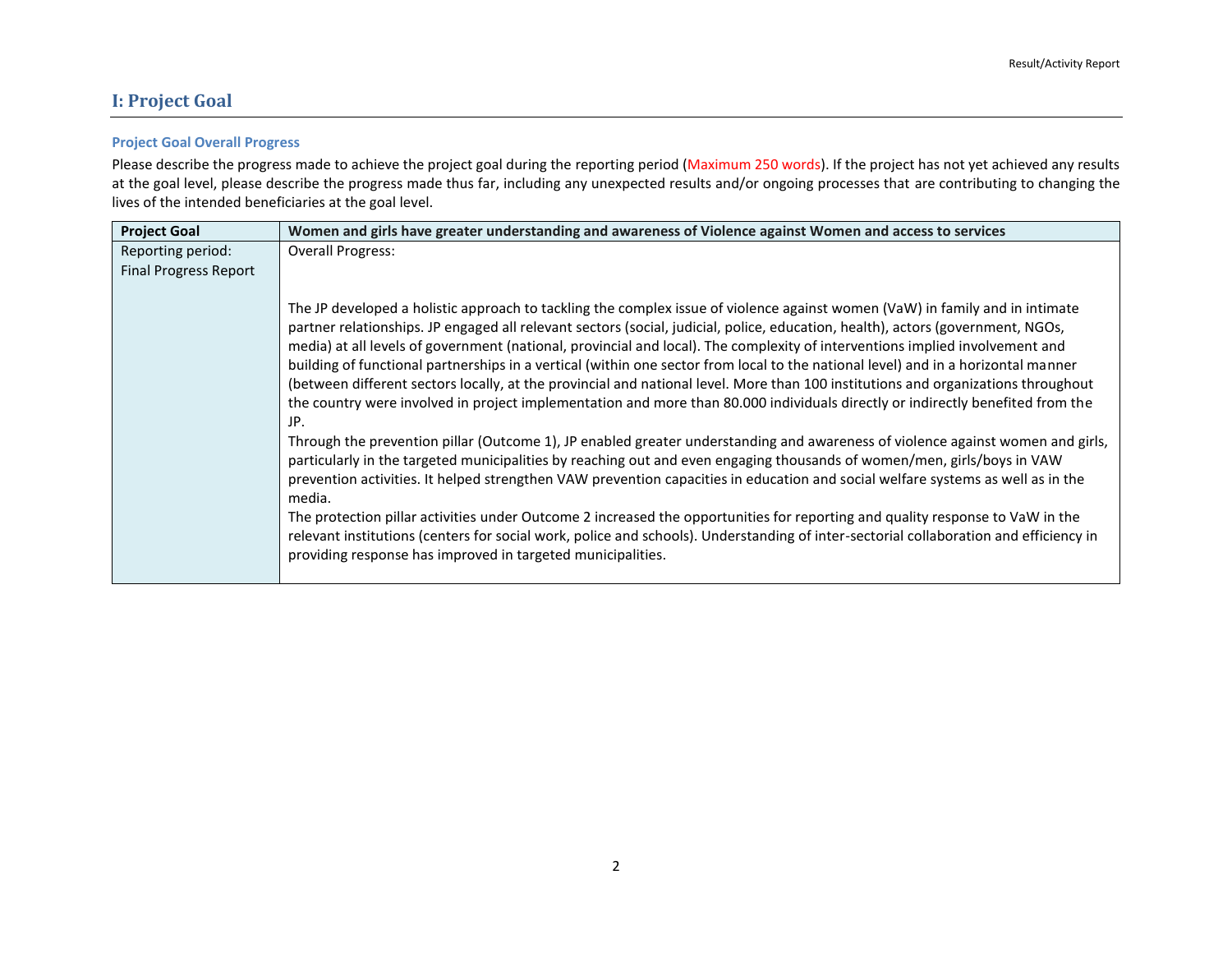### **Project Goal Indicators**

Please provide the actual data against each goal indicator (maximum 50 words per cell)

|                                                                                                                                                                                                                                       | Actual data on each indicator                                                                                                                                                                                                                                                                                                    |
|---------------------------------------------------------------------------------------------------------------------------------------------------------------------------------------------------------------------------------------|----------------------------------------------------------------------------------------------------------------------------------------------------------------------------------------------------------------------------------------------------------------------------------------------------------------------------------|
| <b>Project Goal Indicators</b>                                                                                                                                                                                                        | <b>End of Implementation Year 3</b>                                                                                                                                                                                                                                                                                              |
|                                                                                                                                                                                                                                       | (Reporting period: Final Report)                                                                                                                                                                                                                                                                                                 |
| <b>Indicator 1:</b> % of women and girls visiting web-one-stop-<br>shop-info-center feeling more informed about VaW<br>We suggest changing this indicator to:<br>Number of unique visitors of web-one-stop-shop-info-center<br>on VaW | 88.513 unique visitors                                                                                                                                                                                                                                                                                                           |
| <b>Indicator 2:</b> % of children and youth (boys and girls)<br>involved in project activities whose understanding of and<br>attitudes towards GBV have improved                                                                      | The understanding of and attitudes towards GBV improved<br>significantly during the project implementation phase. Namely, %<br>of boys and girls who don't approve any form of GBV increased<br>2.5 times (from 8% at the beginning of the project to 20% at the<br>end).                                                        |
| <b>Indicator 3:</b> N. of reported cases of VaW to general (centers<br>for social work, police, prosecutors, courts) and specialist<br>services (SOS hotline)                                                                         | Number of domestic violence cases registered by Social<br>protection system 2006-2013 (3441 in 2006; 9877 in 2013)<br>Number of registered DV cases, Police in 2014: 3642.<br>Number of convictions for criminal acts of DV and rape in 2014:<br>1712; 60 (judiciary)<br>5089 calls to SOS helplines supported (11 women's NGOs) |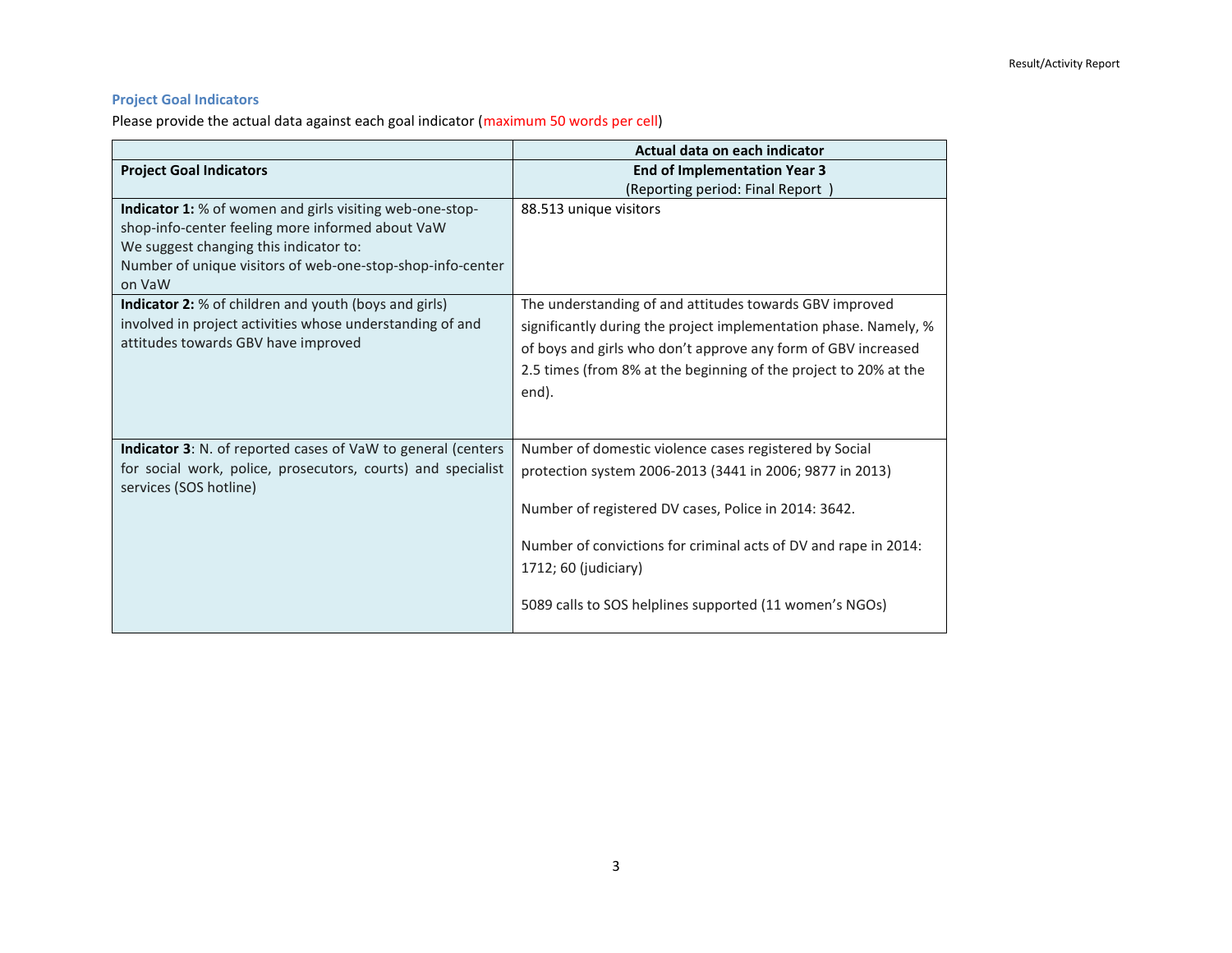#### **Number of beneficiaries reached at the project goal level**

How many beneficiaries experienced any changes in their lives during the reporting period (i.e. since the last progress report)?

- Has your project reached the targeted beneficiary groups during the reporting period? If yes, please, please provide the actual number reached for each beneficiary group.
- To avoid double counting from previous reports, please do not count the beneficiaries who have been already reported in the previous report(s).
- If your project has reached other beneficiaries during the reporting period, please add additional beneficiaries groups and report on the number.

|                                                        | Actual number of beneficiaries reached at the project goal level        |
|--------------------------------------------------------|-------------------------------------------------------------------------|
| Targeted beneficiary groups at the project goal level  | Reporting period:                                                       |
|                                                        | <b>Final Report</b>                                                     |
| Beneficiary Group 1: Women and girls in general        | Women - 2256Women (head teachers): 640                                  |
|                                                        | Women (other school staff): 1440                                        |
|                                                        | Women (inter-sectorial trainings): 167                                  |
|                                                        | Women (local municipalities): 9                                         |
|                                                        | Girls - 14474                                                           |
|                                                        | 5800 (school pupils)) + 174 ( peer educators) + 3500 (girls reached     |
|                                                        | through local actions) + 5000 (reached through social media)            |
|                                                        | General public - over 40.000                                            |
|                                                        | Over 10.000 persons reached through public events for V-day and         |
|                                                        | 16 days of activism against VaW during 2014.                            |
|                                                        | Over 388.500 persons reached through web platform, data not             |
|                                                        | disaggregated by sex.                                                   |
| Beneficiary Group 2: Women/girls survivors of violence | We do not have the exact number of women/girls survivors that           |
|                                                        | were reached through JP supported activities. In every                  |
|                                                        | municipality where the JP worked on establishing effective              |
|                                                        | multisectoral cooperation, at least one case conference on              |
|                                                        | specific case of VaW in family and/or intimate partner                  |
|                                                        | relationship was conducted (30 municipalities, 16 in 2013 and 14        |
|                                                        | in 2014). At least one survivor in each of the targeted                 |
|                                                        | municipalities directly benefited, while the new multisectoral          |
|                                                        | approach introduced basis for all future survivors to benefit of it.    |
|                                                        | SOS helpline service providers responded to 5089 calls of women         |
|                                                        | survivors of violence and worked directly with 1892 women<br>survivors. |
|                                                        |                                                                         |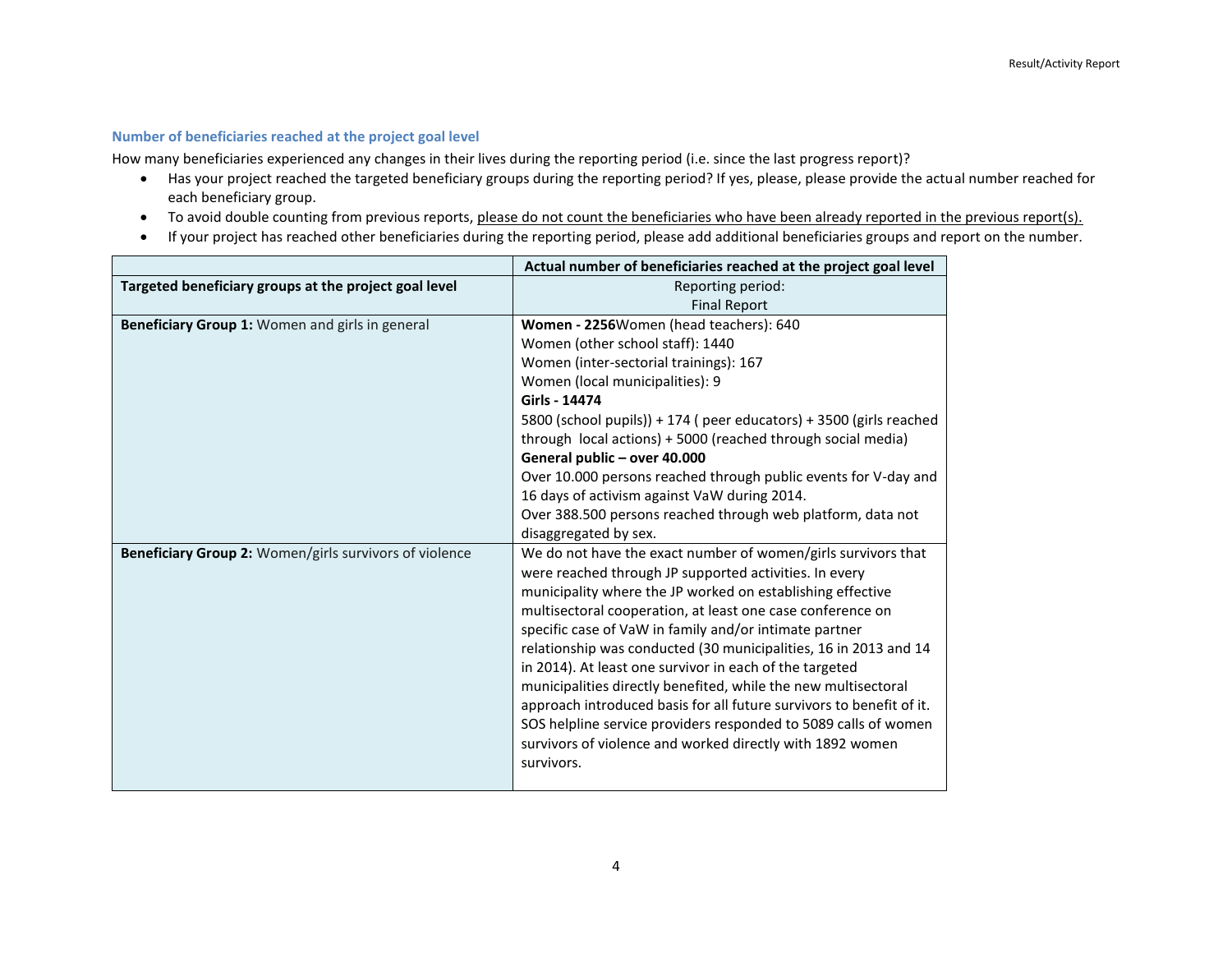### **Changes in the lives of beneficiaries at the Project Goal Level**

What were the main changes in the beneficiaries' lives during the reporting period in relation to the specific forms and manifestations of violence addressed? (Maximum 250 words per beneficiary group).

<span id="page-4-0"></span>

| <b>Targeted beneficiary</b>                                         | <b>Reporting Period</b>                  | <b>Current situation of beneficiary groups</b>                                                                                                                                                                                                                                                                                                                                                                                                                                                                                                                                                                                                                                                                                                                                                                                                                                                                                                                                                                                                                                                                                                                                         |
|---------------------------------------------------------------------|------------------------------------------|----------------------------------------------------------------------------------------------------------------------------------------------------------------------------------------------------------------------------------------------------------------------------------------------------------------------------------------------------------------------------------------------------------------------------------------------------------------------------------------------------------------------------------------------------------------------------------------------------------------------------------------------------------------------------------------------------------------------------------------------------------------------------------------------------------------------------------------------------------------------------------------------------------------------------------------------------------------------------------------------------------------------------------------------------------------------------------------------------------------------------------------------------------------------------------------|
| groups at the project goal<br>level                                 |                                          |                                                                                                                                                                                                                                                                                                                                                                                                                                                                                                                                                                                                                                                                                                                                                                                                                                                                                                                                                                                                                                                                                                                                                                                        |
| <b>Beneficiary Group 1:</b><br>Women and girls in<br>general        | Reporting period:<br><b>Final Report</b> | All female beneficiaries (women and girls) engaged in the JP education component:<br>Increased awareness on GBV and therefore are empowered to recognise and report on it - if it happened<br>to themselves or to their peers (familiarized with steps they need to take in situations of GBV - who to<br>report violence to and when to report it). They also increased awareness of gender societal norms and<br>understanding gender (in)equality and therefore are empowered to claim their rights and request more<br>equal positions in partner relations, peer relations, work place/school, society.<br>Work with boys reported changes in viewing relations between women and men, better understanding of<br>various forms of violence (e.g. particularly GBV), of gender stereotypes about boys and masculinity and<br>therefore changed their behaviours to women/girls.<br>Institution level changes e.g in the targeted schools created supportive environment for prevention,<br>reporting and responding to violence.<br>Women and girls are better informed on VaW through the wide range of contents made available<br>through web-one-stop-shop-info-center on VaW. |
| <b>Beneficiary Group 2:</b><br>Women/girls survivors of<br>violence | Reporting period:<br><b>Final Report</b> | Women and girls survivors received more adequate services to their needs in the 15 targeted<br>municipalities, where multisectoral cooperation is in place. The number of recognized cases of violence<br>against women with minor children as well as case conferences increased, having more efficient<br>procedures. The institutions are taking the responsibility to plan and implement coordinated actions and<br>case conferences at the local level.<br>Women survivors received the immediate response, psychosocial and emotional support through 11<br>women's NGOs led SOS helplines and direct services at the local level.                                                                                                                                                                                                                                                                                                                                                                                                                                                                                                                                               |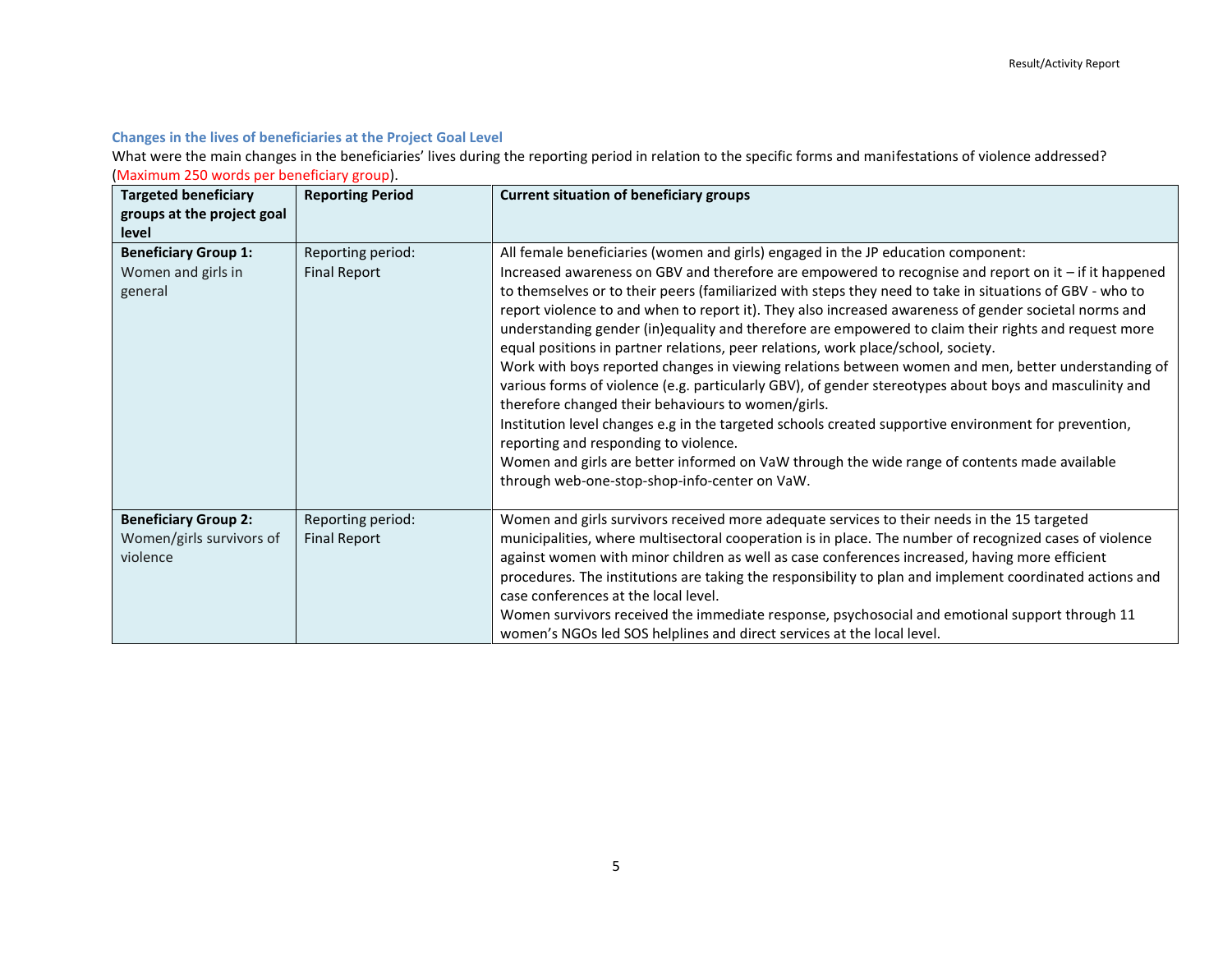### **Outcome 1**

**Overall progress**: Describe the progress made during the reporting period to achieve the outcome.

 If the project has not achieved any result at the outcome level, please describe the progress made thus far, including unexpected any results that have contributed to achieving (or hindering) the outcome. (Maximum 250 words per outcome)

| <b>Outcome 1</b>    | Schools, centers for social work, media and general public have increased capacities and sensitivity to prevent VaW in family       |
|---------------------|-------------------------------------------------------------------------------------------------------------------------------------|
|                     | and in intimate partner relationships in targeted municipalities                                                                    |
| Reporting period:   | <b>Overall Progress:</b>                                                                                                            |
| <b>Final Report</b> | Through JP the UN in Serbia supported a holistic approach to prevention (primary, secondary and tertiary). The interventions        |
|                     | resulted in raised public awareness through numerous public campaigns, in created platforms for knowledge exchange about            |
|                     | violence against women containing body of research, information, data and knowledge made available to professionals and             |
|                     | interested public, in strengthened capacities of professionals and service providers to better understand gender based violence     |
|                     | and respond more adequately to the needs of the women survivors of violence, in mainstreamed gender into national program for       |
|                     | prevention of violence in the education system, specifically "Schools without violence" programme and its implementation in 50      |
|                     | schools and official recognition by the education system, in introduced first programme for the perpetrators of violence in the     |
|                     | country, as well as in increased capacities of journalists and editors to deconstruct sensationalist reporting on the issue of VaW. |

### **Outcome indicators**

Please provide the actual data against each outcome indicator (maximum 50 words per cell)

|                                                                | Actual data on each indicator                                                             |
|----------------------------------------------------------------|-------------------------------------------------------------------------------------------|
| <b>Indicators for Outcome 1</b>                                | <b>End of Implementation Year 2</b>                                                       |
|                                                                | (Reporting period: Final Report)                                                          |
| Indicator 1: % of targeted schools that have integrated        | 28% (14/50) of targeted schools integrated GBV prevention as part of their violence       |
| prevention of GBV as part of their violence prevention plans   | prevention plans by the end of 2013.                                                      |
|                                                                | 96% (48/50) schools integrated prevention of GBV into their annual Programmes for         |
|                                                                | protection of pupils from violence, abuse and neglect) by the end of the project.         |
|                                                                |                                                                                           |
| Indicator 2: % of male perpetrators of VaW who passed          | 80% of male perpetrators of VaW who passed through the work with perpetrators program     |
| through the work with perpetrators program and stopped         | and stopped using violence in family and in intimate partner relationships                |
| using violence in family and in intimate partner relationships |                                                                                           |
| Indicator 3: Quality of media reporting and respect of         | Baseline study conducted in 2013 showed slight improvements in quality of media reporting |
| privacy and confidentiality of survivors of VaW                | on VaW in the period 2010-2012. End line study conducted in 2015 showed increased         |
|                                                                | number of articles on VaW (from 1,198 in 2010 to 5,016 in 2014) but also a tendency to    |
|                                                                | report in a sensationalistic manner.                                                      |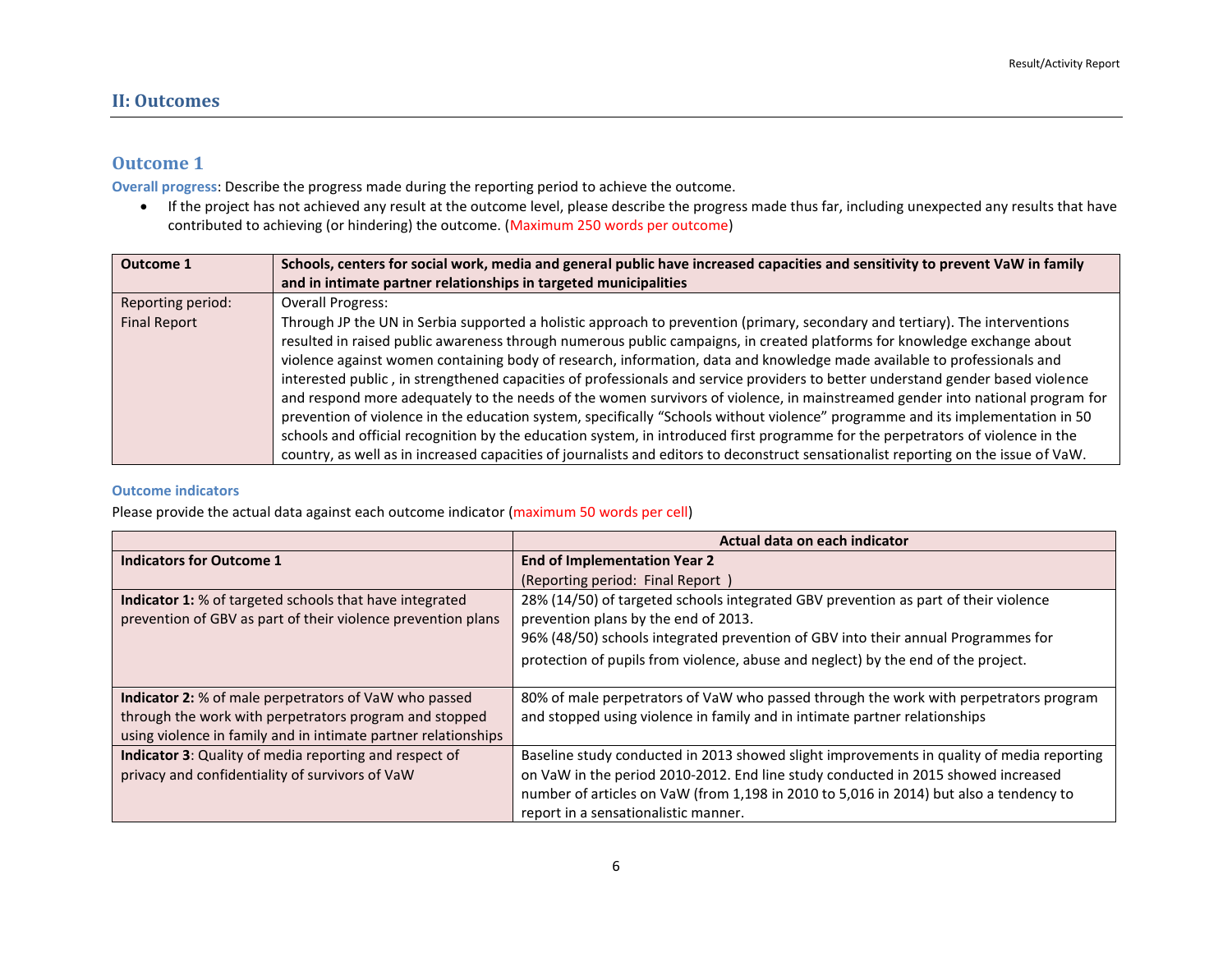### **Number of beneficiaries reached at the Outcome**

- 1. **Number of beneficiaries reached (individual and/or institutional levels)**: How many beneficiaries experienced any changes in their behaviors and/or actions during the reporting period?
- 2. Please provide the number for each beneficiary group.
- 3. To avoid double counting from the previous report(s), please do not count the beneficiaries who have been already reported in the previous report(s).

| Actual number of beneficiaries reached at the outcome level |                                                    |                                                                          |  |
|-------------------------------------------------------------|----------------------------------------------------|--------------------------------------------------------------------------|--|
| <b>Targeted</b>                                             | Reporting period:                                  |                                                                          |  |
| beneficiary groups                                          | <b>Final Report</b>                                |                                                                          |  |
| (Outcome level)                                             | Institutional level                                | Individual level                                                         |  |
| <b>Beneficiary Group</b>                                    | 50 schools                                         | 16656 women and girls                                                    |  |
| 1: Women and                                                | 10 municipalities/ youth groups - 25 institutions; |                                                                          |  |
| girls in general                                            | 5 municipalities - intersectorial teams (6         | 30,000 unique visitors of the web platform on VaW in 2014                |  |
|                                                             | institutions in each - CSWs, schools, courts,      | 58,513 visitors in 2015                                                  |  |
|                                                             | health centres, police departments, CSOs)          |                                                                          |  |
|                                                             |                                                    |                                                                          |  |
| <b>Beneficiary Group</b>                                    | 50 schools                                         | Women (head teachers): 640                                               |  |
| 2: Educational                                              |                                                    | Men (head teachers): 216                                                 |  |
| professionals (i.e.                                         |                                                    | +1800 school staff (80% women & 20% men)                                 |  |
| teachers,                                                   |                                                    |                                                                          |  |
| educators)                                                  |                                                    |                                                                          |  |
| <b>Beneficiary Group</b>                                    | 50 schools                                         | 22254 men and boys                                                       |  |
| 3: Men and/or                                               | 10 municipalities/youth groups - 25 institutions;  | Men: 657                                                                 |  |
| boys                                                        | 10 municipalities - intersectorial teams (6        | Men (head teachers) - 216                                                |  |
|                                                             | institutions in each - CSWs, schools, courts,      | Men (other school staff) - 360                                           |  |
|                                                             | health centres, police departments, CSOs)          | Men (inter-sectorial committees) - 54                                    |  |
|                                                             |                                                    | Men (local municipalities) $-27$                                         |  |
|                                                             | 8 centers for social work, counseling units        | <b>Boys: 21597</b>                                                       |  |
|                                                             |                                                    | 4900 (school pupils) + 253 (peer educators) + 6444 (reached through peer |  |
|                                                             |                                                    | education and local actions) + 10,000 (reached through social media)     |  |
|                                                             |                                                    | 228 men perpetrators of violence against female intimate partners        |  |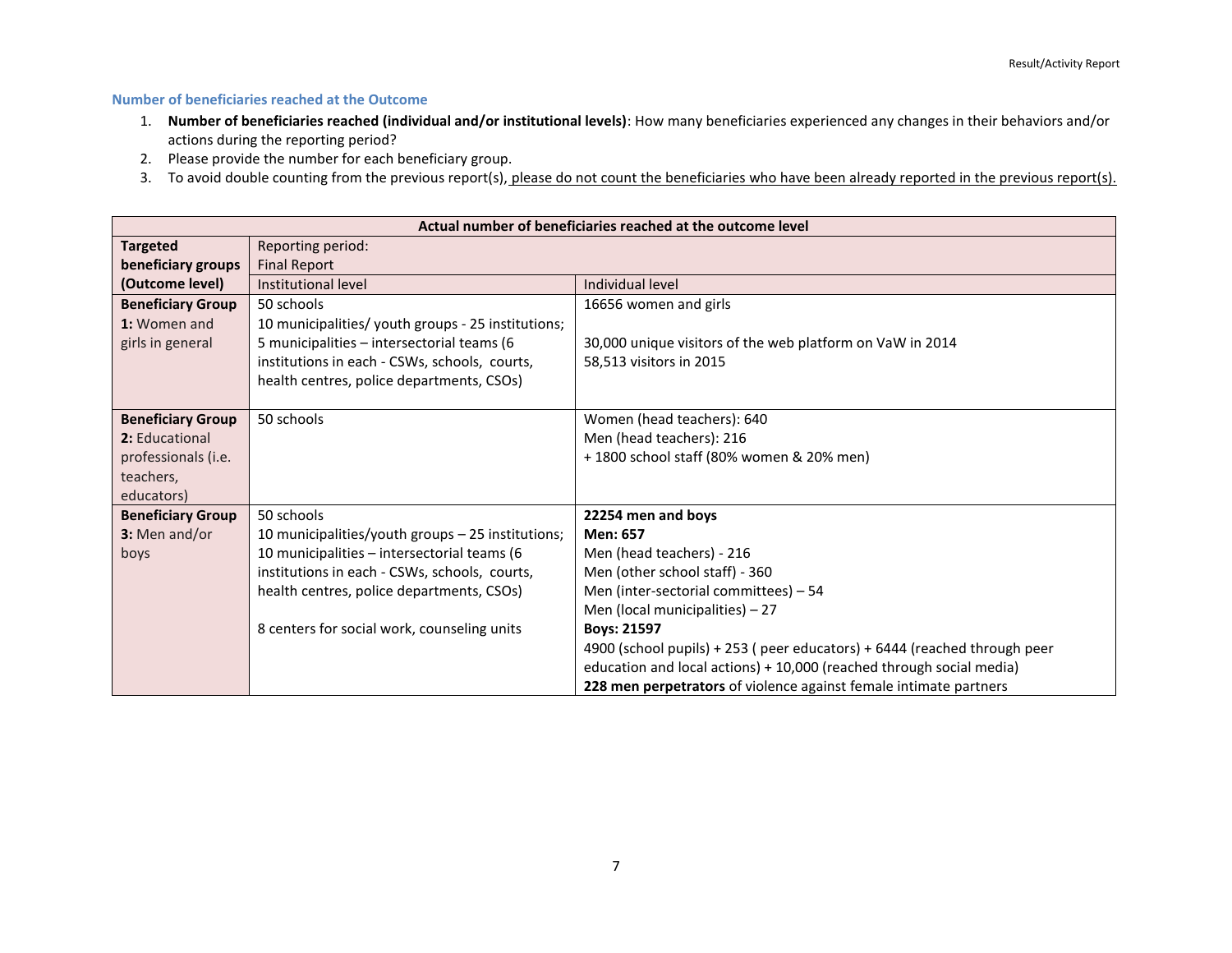### **Changes in the behavior/actions of beneficiaries at the outcome level**

**Changes in behavior/actions of beneficiaries**: What were the main changes in the beneficiaries' behaviors and/or actions during the reporting period?

| (Maximum 250 words per group). |  |  |  |  |
|--------------------------------|--|--|--|--|
|--------------------------------|--|--|--|--|

| <b>Targeted beneficiary</b><br>groups (Outcome level)                                     | <b>Reporting Period</b>                  | <b>Current situation of beneficiary groups</b>                                                                                                                                                                                                                                                                                                                                                                                                                                                                                                                                                                                                                                                                                                                                                                                                                                                                                                                                                                                                                                                                                                                                                                                                                                          |
|-------------------------------------------------------------------------------------------|------------------------------------------|-----------------------------------------------------------------------------------------------------------------------------------------------------------------------------------------------------------------------------------------------------------------------------------------------------------------------------------------------------------------------------------------------------------------------------------------------------------------------------------------------------------------------------------------------------------------------------------------------------------------------------------------------------------------------------------------------------------------------------------------------------------------------------------------------------------------------------------------------------------------------------------------------------------------------------------------------------------------------------------------------------------------------------------------------------------------------------------------------------------------------------------------------------------------------------------------------------------------------------------------------------------------------------------------|
| <b>Beneficiary Group 1:</b><br>Women and girls in<br>general                              | Reporting period:<br><b>Final Report</b> | Girls improved their knowledge and understanding of GBV and discrimination (increase of 33% among<br>girls in youth groups and 22% in schools). Girls targeted through schools and community are able to<br>recognize types of GBV (sexism, gender modelling, sexual objectification, sexual harassment, violence<br>due to sexual orientation, sexual violence and violence between partners), causes of origin as well as<br>dynamics of violence originating from gender roles; are aware of gender stereotypes and perceived<br>gender roles; recognize peer gender based violence; capacitated to report this type of violence and are<br>familiar with procedures which need to be implemented in school when violence takes place; familiar<br>with mechanisms and resources existing in local community and are related to gender based violence.<br>Peer teams, along with violence prevention teams in schools, have become active in schools and<br>communities. Exact figure or peer educators active in schools is not available however, out of 174<br>involved in peer education trainings in local communities - 74 remained continuously engaged in<br>school and community GBV prevention activities organizing over 20 local actions during the reporting<br>period. |
| <b>Beneficiary Group 2:</b><br>Educational<br>professionals (i.e.<br>teachers, educators) | Reporting period:<br><b>Final Report</b> | School staff in the targeted schools sensitised on gender issues, gender equality and GBV; they can<br>recognize peer and other forms of GBV, they are familiarized with steps they need to take in situations<br>of GBV through mechanisms already existing in their schools and communities (who to report violence<br>to and when to report it); They recognize their own role in the prevention of gender-based violence<br>through recognition of personal attitudes and their own gender stereotypes and perception of gender<br>roles. They are aware of their own, not rare, encouragement of gender-based violence. They increased<br>awareness of the need to approach boys and girls differently. Selected number (856 in 50 schools) are<br>also capacitated to organize activities related to gender awareness and prevention of GBV, and initiate<br>participation of other actors in prevention of GBV (pupils, parents, other schools staff, local<br>community).                                                                                                                                                                                                                                                                                                       |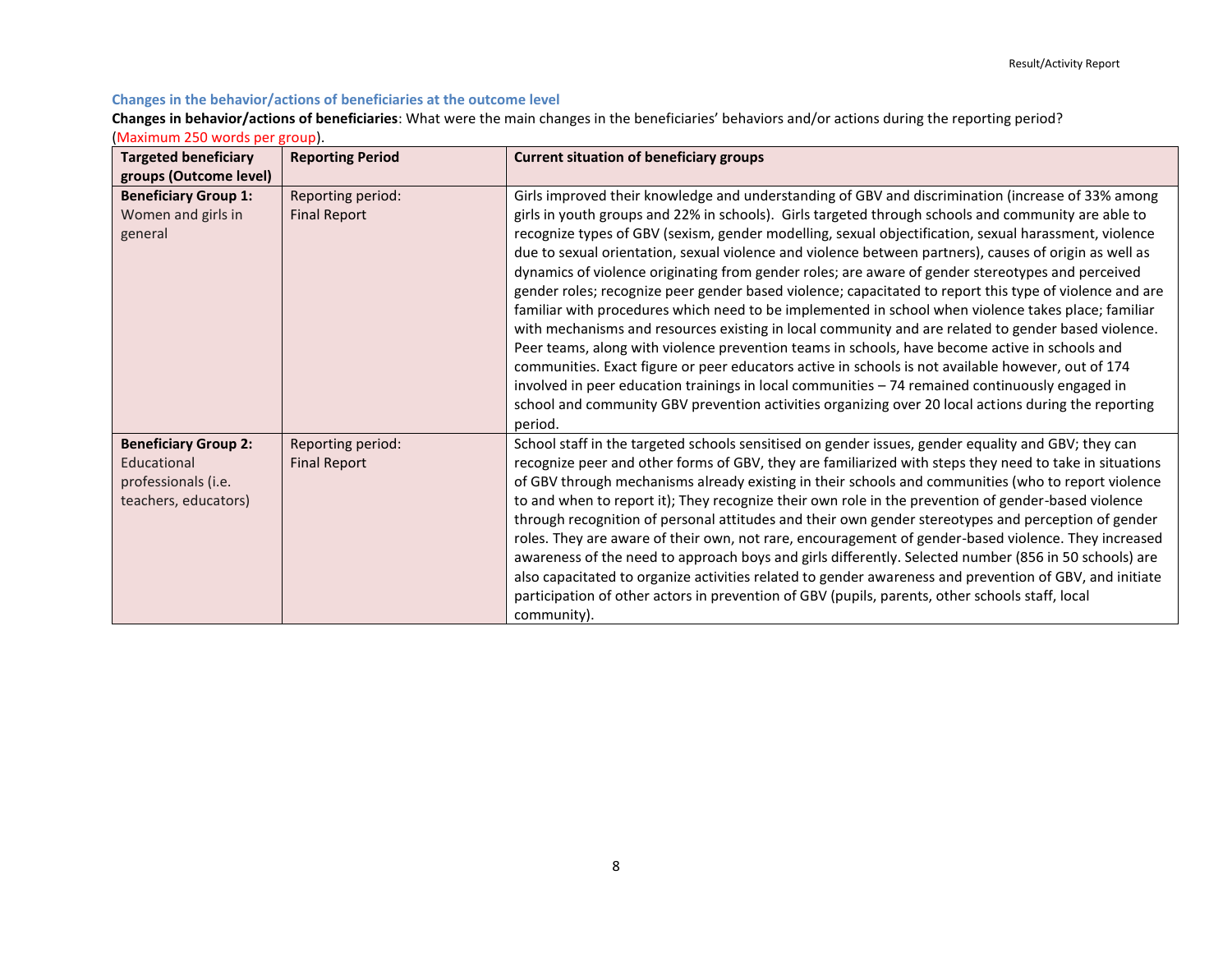| <b>Beneficiary Group 3:</b> | Reporting period:   | Boys' knowledge and attitudes to gender and GBV have been affected. Boys recognize types of GBV,          |
|-----------------------------|---------------------|-----------------------------------------------------------------------------------------------------------|
| Men and Boys                | <b>Final Report</b> | including psychological and social violence and types of digital violence that used to be unrecognized or |
|                             |                     | considered as usual and "normal, as a part of growing up". Boys changed their attitudes towards           |
|                             |                     | gender and GBV (improved for up to 25% for some attitudes). Boys are capacitated to report this type      |
|                             |                     | of violence and are familiar with procedures that need to be implemented in schools when violence         |
|                             |                     | happens. They are familiar with mechanisms and resources existing in local community. Boys are            |
|                             |                     | activated in the community to address issues of GBV.                                                      |
|                             |                     | In the period 2013-2014 the eight centers for social work involved in the implementation of the work      |
|                             |                     | with perpetrators program have come into contact with the total number of 228 men perpetrators of         |
|                             |                     | violence against women in intimate partner relationships. The professionals conducted 495 individual      |
|                             |                     | sessions with them and have admitted to group therapy treatment 75 perpetrators.                          |
|                             |                     | 85% of perpetrators passed successfully and partially successfully the group therapy treatment and did    |
|                             |                     | not commit violence against their female partners during the treatment and three months after the         |
|                             |                     | treatment. Those perpetrators who have finished successfully the psychosocial treatment program           |
|                             |                     | have fully accepted their responsibility for violent behavior, have understood the gender norms that      |
|                             |                     | discriminate against women, have understood the consequences of violence on their children and have       |
|                             |                     | changed their violent behavior into non-violent behavior.                                                 |
|                             |                     |                                                                                                           |

-------------------------------------------------------------------------------------------------------------------------------------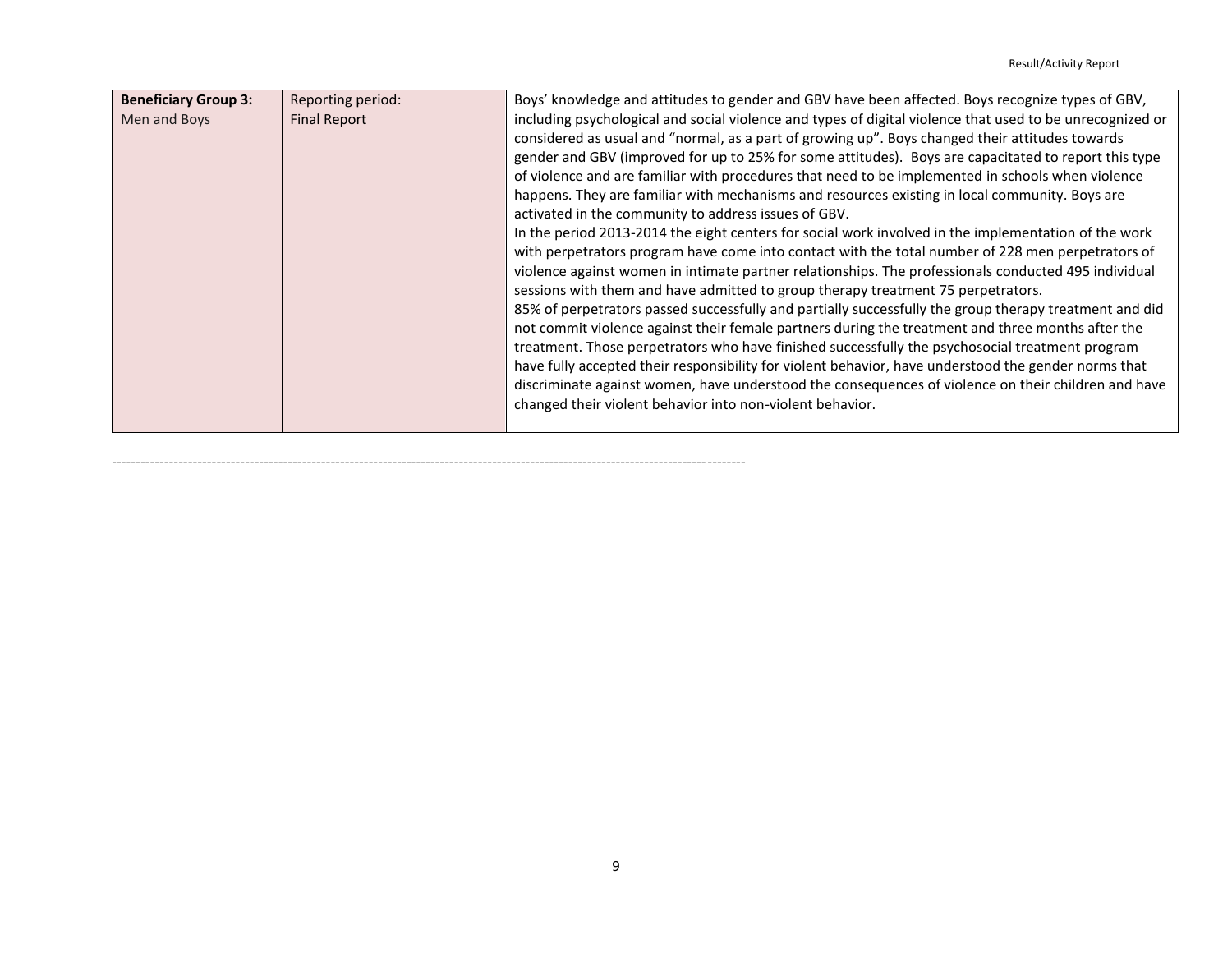### **Outcome 2**

**Overall progress**: Describe the progress made during the reporting period to achieve the outcome.

 If the project has not achieved any result at the outcome level, please describe the progress made thus far, including unexpected any results that have contributed to achieving (or hindering) the outcome. (Maximum 250 words per outcome)

| <b>Outcome 2</b>                         | Service providers have improved capacities to protect women from violence in family and in intimate partner relationships in<br>targeted municipalities                                                                                                                                                                                                                                                                                                                                                                                                                                                                                                                                                                                                                                                                                                                                                                                                                                                                                                                                                                                                                                                                                                                                                     |
|------------------------------------------|-------------------------------------------------------------------------------------------------------------------------------------------------------------------------------------------------------------------------------------------------------------------------------------------------------------------------------------------------------------------------------------------------------------------------------------------------------------------------------------------------------------------------------------------------------------------------------------------------------------------------------------------------------------------------------------------------------------------------------------------------------------------------------------------------------------------------------------------------------------------------------------------------------------------------------------------------------------------------------------------------------------------------------------------------------------------------------------------------------------------------------------------------------------------------------------------------------------------------------------------------------------------------------------------------------------|
| Reporting period:<br><b>Final Report</b> | <b>Overall Progress:</b><br>Through the JP, the UN in Serbia improved the system of protection of women from violence by strengthening the response of<br>general and specialist services, with a special focus on the specialist service of telephone SOS helpline for women survivors of<br>violence and on establishing an integrated response to the violence against women based on functional multisectoral cooperation.<br>UN in Serbia developed its support in three parallel courses of action that resulted in:<br>1. Strengthened sectoral systems to recognize different forms of violence and to improve institutional response to violence against<br>women (centres for social work, police, public prosecutors) through specialized training programmes for professionals;<br>2. Created conditions for an "integrated response" to violence against women by establishing mechanisms for multisectoral<br>cooperation (centres for social work, healthcare institutions, police, public prosecutors, courts and education professionals).<br>Additional focus put on women with minor children.<br>3. Strengthened capacities of women's NGOs to lobby for their institutional recognition as specialist service providers, with the<br>focus on SOS helpline specialist support service. |

### **Outcome indicators**

Please provide the actual data against each outcome indicator (maximum 50 words per cell)

|                                                            | Actual data on each indicator                                                                 |
|------------------------------------------------------------|-----------------------------------------------------------------------------------------------|
| <b>Indicators for Outcome 2</b>                            | <b>End of Implementation Year 2</b>                                                           |
|                                                            | (Reporting period: Year 2 Final Report)                                                       |
| Indicator 1: % of targeted municipalities implementing     | During the course of the Project, JP worked in 16 municipalities (11 in AP Vojvodina and 5 in |
| coordinated multiagency response for survivors of VaW      | Central Serbia) on implementing coordinated multiagency response for survivors.               |
|                                                            | 100% of targeted municipalities in Central Serbia and in AP Vojvodina are implementing        |
|                                                            | coordinated multiagency response for survivors of VaW.                                        |
| Indicator 2: N. and types of policy provisions revised in  | New overarching policy document was developed - Program on the Protection of Women            |
| compliance with the National Strategy, Istanbul Convention | from Violence in the Family and in Intimate Partner Relations 2015-2020 with two Annexes      |
| and incorporating lessons learnt from implementation of    | as well as a Monitoring framework and 2015 Action Plan.                                       |
| previous AP Vojvodina's Strategy to end VaW                |                                                                                               |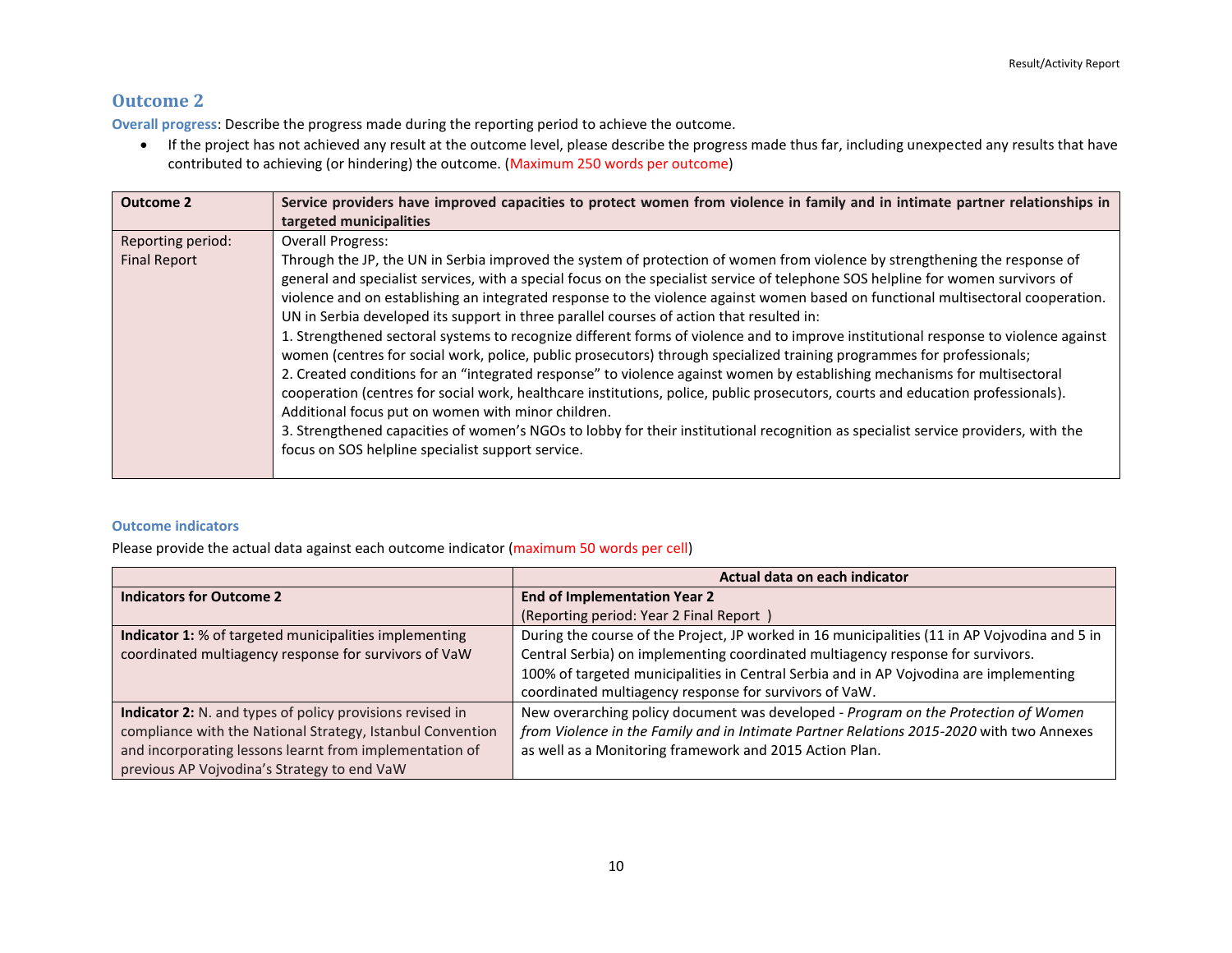### **Number of beneficiaries reached at the Outcome**

- 1. **Number of beneficiaries reached (individual and/or institutional levels)**: How many beneficiaries experienced any changes in their behaviors and/or actions during the reporting period?
- 2. Please provide the number for each beneficiary group.
- 3. To avoid double counting from the previous report(s), please do not count the beneficiaries who have been already reported in the previous report(s).

| Actual number of beneficiaries reached at the outcome level |                                    |                                                                     |
|-------------------------------------------------------------|------------------------------------|---------------------------------------------------------------------|
| <b>Targeted beneficiary</b>                                 | Reporting period:                  |                                                                     |
| groups (Outcome                                             | <b>Final Report</b>                |                                                                     |
| level)                                                      | Institutional level                | Individual level                                                    |
| <b>Beneficiary Group 1:</b>                                 | Judicial Academy of the            | 43 judges and prosecutors in AP Vojvodina                           |
| Legal officers (i.e.                                        | Republic of Serbia                 | 342 judges and prosecutors                                          |
| lawyers,                                                    |                                    |                                                                     |
| prosecutors, judges)                                        |                                    |                                                                     |
| <b>Beneficiary Group 2:</b>                                 | <b>Criminal and Police Academy</b> | 72 in AP Vojvodina                                                  |
| Uniformed personnel                                         | of the Republic of Serbia          | 251 police officers                                                 |
| (i.e. police,                                               |                                    |                                                                     |
| military, peace-                                            |                                    |                                                                     |
| keeping officers)                                           |                                    |                                                                     |
| <b>Beneficiary Group 3:</b>                                 | <b>Centers for Social Work</b>     | 300 social/welfare workers in AP Vojvodina and 50 in Central Serbia |
| Social/welfare                                              |                                    |                                                                     |
| workers                                                     |                                    |                                                                     |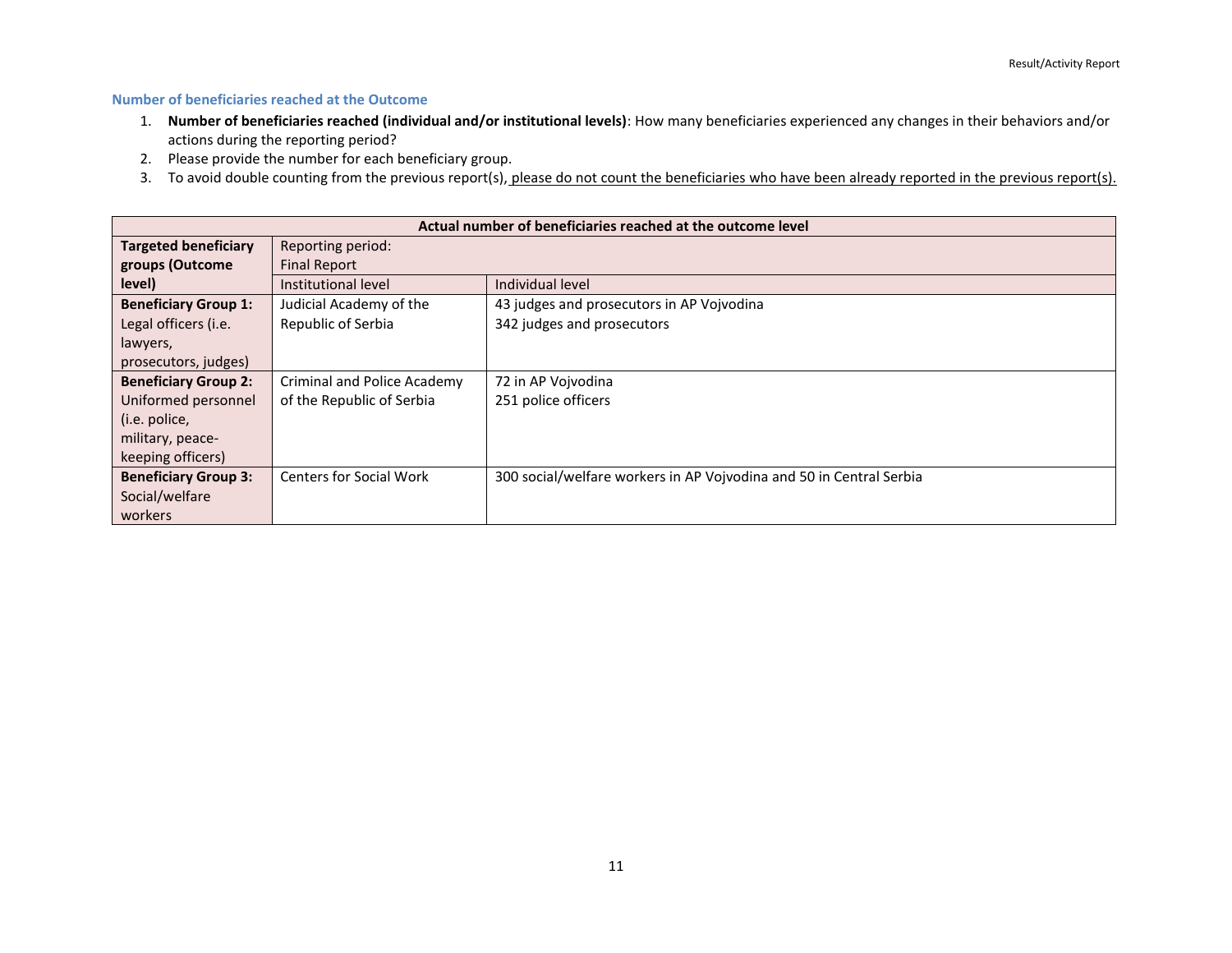### **Changes in the behavior/actions of beneficiaries at the outcome level**

**Changes in behavior/actions of beneficiaries**: What were the main changes in the beneficiaries' behaviors and/or actions during the reporting period? (Maximum 250 words per group).

| <b>Targeted beneficiary</b><br>groups (Outcome level)                                                       | <b>Reporting Period</b>                  | <b>Current situation of beneficiary groups</b>                                                                                                                                                                                                                                                                                                                                                                                                                                                                                                                                                                                                                                                                                                                                                                                                                                                                                                                                                                                                                                                                                                                                                                                                                                                                                                                                                                                                                                                                                                                                                                                                                                                                 |
|-------------------------------------------------------------------------------------------------------------|------------------------------------------|----------------------------------------------------------------------------------------------------------------------------------------------------------------------------------------------------------------------------------------------------------------------------------------------------------------------------------------------------------------------------------------------------------------------------------------------------------------------------------------------------------------------------------------------------------------------------------------------------------------------------------------------------------------------------------------------------------------------------------------------------------------------------------------------------------------------------------------------------------------------------------------------------------------------------------------------------------------------------------------------------------------------------------------------------------------------------------------------------------------------------------------------------------------------------------------------------------------------------------------------------------------------------------------------------------------------------------------------------------------------------------------------------------------------------------------------------------------------------------------------------------------------------------------------------------------------------------------------------------------------------------------------------------------------------------------------------------------|
| <b>Beneficiary Group 1: Legal</b><br>officers (i.e. lawyers,<br>prosecutors, judges)                        | Reporting period:<br><b>Final Report</b> | UNDP supported the introduction of the basic and advanced specialized curriculum for judges and<br>prosecutors on violence against women in the Judicial Academy, which has become an integral part of<br>the regular training programme of this institution. UN Women worked with judges and prosecutors in<br>AP Vojvodina through trainings organized and held by PSEEGE.<br>Judges and prosecutors trained through Judicial Academy expressed to have experienced the following<br>changes:<br>80% considered they have not been adequately informed about forms and consequences of<br>VaW in family and in intimate partner relationships prior to the training received;<br>80% consider that women survivors do not receive adequate protection measures which<br>results in reluctance to report violence to the institutions, withdrawal of complaints and<br>inadequate sanctioning of perpetrators;<br>90% consider the efficient protection mechanisms for stopping and eliminating violence<br>against women in family and in intimate partner relationship are still not in place.<br>In the Autonomous Province of Vojvodina, UN Women supported PSEEGE to organize joint trainings for<br>all three beneficiary groups - legal officers, police and social workers - together. Comparison of pre- and<br>post- assessments of participants' knowledge of GBV indicates increase in their general understanding<br>of this phenomena. The increase in knowledge based on pre-test and post-test results is 27%. Despite<br>this progress, evaluation indicated persisting obstacles in their application of theoretical knowledge in<br>practice and use of their legally defined competences. |
| <b>Beneficiary Group 2:</b><br>Uniformed personnel (i.e.<br>police,<br>military, peace-keeping<br>officers) | Reporting period:<br><b>Final Report</b> | UNDP supported the introduction of the basic and advanced specialized curriculum for police officers<br>on violence against women in the Criminal and Police Academy and its implementation. The police<br>officers trained improved their knowledge on VaW: in entry test the average knowledge score was<br>3,64, while the exit test showed average of 4,42. The police officers showed improved capacity to<br>solving real life situations related to VaW, especially in interviewing techniques with woman and<br>children survivors (PEACE model), investigation techniques (evidence collection and documentation of<br>VaW), risk assessment. They have also improved their capacities to communicate and coordinate their<br>work with social protection professionals, public prosecutor office and other relevant stakeholders. The<br>exit/evaluation tests demonstrated increased awareness of the risks of secondary victimization or<br>revictimization, the increased knowledge on how to collect evidences and document violence in a way<br>that is useful for the criminal proceedings, on risk assessment tools and initiation of protection<br>measures.                                                                                                                                                                                                                                                                                                                                                                                                                                                                                                                                 |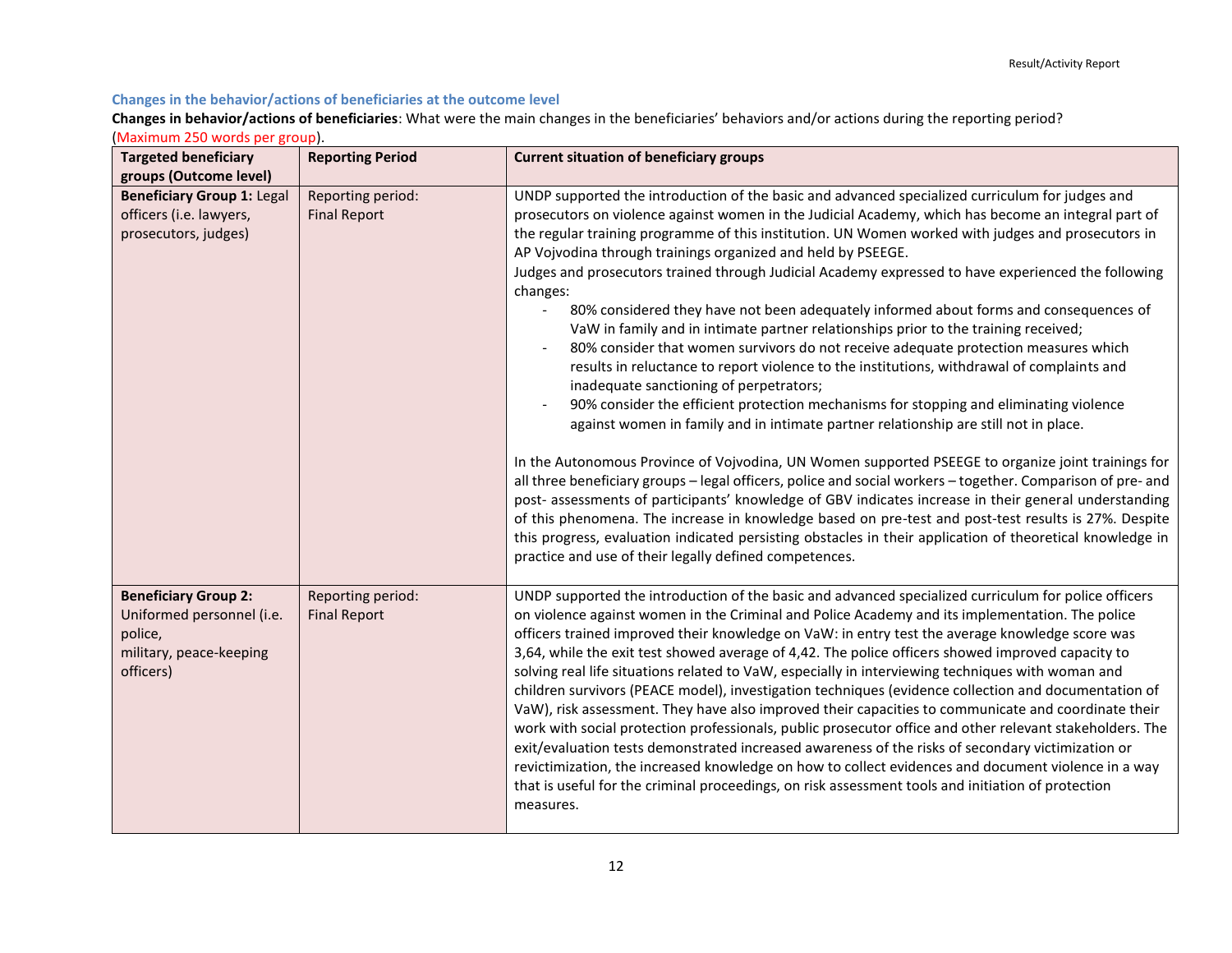| <b>Beneficiary Group 3:</b>                   | Reporting period: | Social/welfare workers benefited mostly from the local level trainings for multisectoral cooperation, as                                                                                                                                                                                                                                                                                                                               |
|-----------------------------------------------|-------------------|----------------------------------------------------------------------------------------------------------------------------------------------------------------------------------------------------------------------------------------------------------------------------------------------------------------------------------------------------------------------------------------------------------------------------------------|
| Social/welfare workers<br><b>Final Report</b> |                   | the Specialized protocol for the social protection system prescribes them the obligation to initiate the<br>local level cooperation agreements. They are capacitated to initiate and coordinate local level planning<br>of coordinated actions, as well as case conferences for specific cases of VaW. Additional focus was put<br>in ensuring adequate response in protecting women and their minor children when both are victims of |
|                                               |                   | violence.                                                                                                                                                                                                                                                                                                                                                                                                                              |

<span id="page-12-0"></span>-------------------------------------------------------------------------------------------------------------------------------------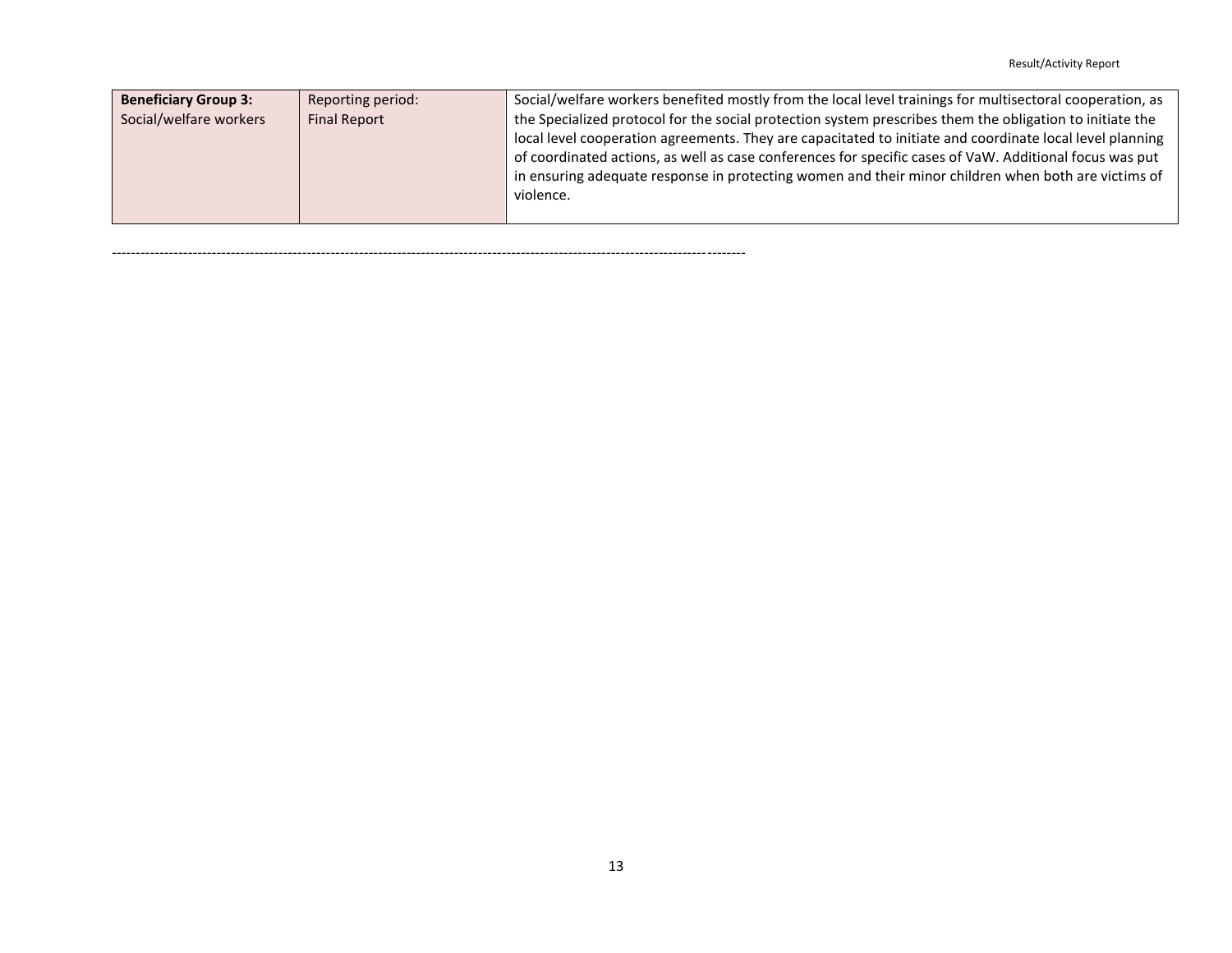### **III: Outputs and Project Activities**

#### **Outputs under Outcome 1**

- **Overall progress:** Describe the current situation of the output and how it is contributing to (or hindering) the intended outcome(s). Please explain any difference in achieved versus planned outputs during the reporting period. If the project has not yet delivered this output, please describe the progress made thus far, including any unexpected circumstances that have contributed to (or hindered) the output. (maximum 250 words par output)
- **Current status of output indicator:** Please provide quantitative and/or qualitative data on the current status of each output indicator (maximum 50 words per cell). To avoid double counting from the previous report(s), please do not count the achieved outputs that have been already reported in the previous report(s).

#### **Project Activities under the Output**

 **Activity Update:** Please provide a brief description on the current status of each project activity. If relevant, explain delays in activity implementation, the nature of the constraints, and the actions taken to mitigate future delays. (maximum 250 words)

| Output 1.1                               | New school GBV programmes developed and implemented in schools                                                                                                                                                                                                                                                                                                                                                                                                                                                                                                                                                                                                                                                                                                                                                                                                                                                                                                                                                                                                                                                                                                                                                                                                                                                                                                                                                                                                                                                                                                                                                                                                                                                                                                                                                                            |
|------------------------------------------|-------------------------------------------------------------------------------------------------------------------------------------------------------------------------------------------------------------------------------------------------------------------------------------------------------------------------------------------------------------------------------------------------------------------------------------------------------------------------------------------------------------------------------------------------------------------------------------------------------------------------------------------------------------------------------------------------------------------------------------------------------------------------------------------------------------------------------------------------------------------------------------------------------------------------------------------------------------------------------------------------------------------------------------------------------------------------------------------------------------------------------------------------------------------------------------------------------------------------------------------------------------------------------------------------------------------------------------------------------------------------------------------------------------------------------------------------------------------------------------------------------------------------------------------------------------------------------------------------------------------------------------------------------------------------------------------------------------------------------------------------------------------------------------------------------------------------------------------|
| Reporting period:<br><b>Final Report</b> | <b>Overall Progress:</b><br>Sensitivity of the education system to GBV increased. It was achieved by specifying legal obligations supporting prevention and<br>intervention on GBV and their wide distribution. Implementing national-wide research on GBV which indicated high prevalence of<br>GBV among and against girls and boys in schools contributed to the change. Both children and adults agree that there is need for<br>further discussion and learning concerning these topics - experiences of, and reactions to GBV, including steps and mechanisms for<br>intervention and prevention as well as on gender roles and stereotypes. Three quarters of pupils have agreed that this topic should<br>be discussed in school. The same percentage of employees expressed willingness to participate in educational activities concerning<br>GBV and gender equality. Although these data were encouraging still addressing gender (in)equality and particularly SGBV in school<br>was perceived as very sensitive and was approached with caution.<br>The new capacity building package for schools to support prevention and intervention to GBV was developed targeting teachers,<br>pupils and parents as well as whole school and its prevention and response mechanisms. Selected 50 schools (primary and<br>secondary) implemented this package affecting school atmosphere, procedures as well as attitudes and behaviour of teachers,<br>students and to limited extent parents. The programme is using whole school approach relying and complementing the already<br>existing "School without violence" programme. All 18 MoESTD school administration offices are trained in prevention and<br>intervention to GBV. Manual for prevention of GBV in education system was developed and distributed to all schools. |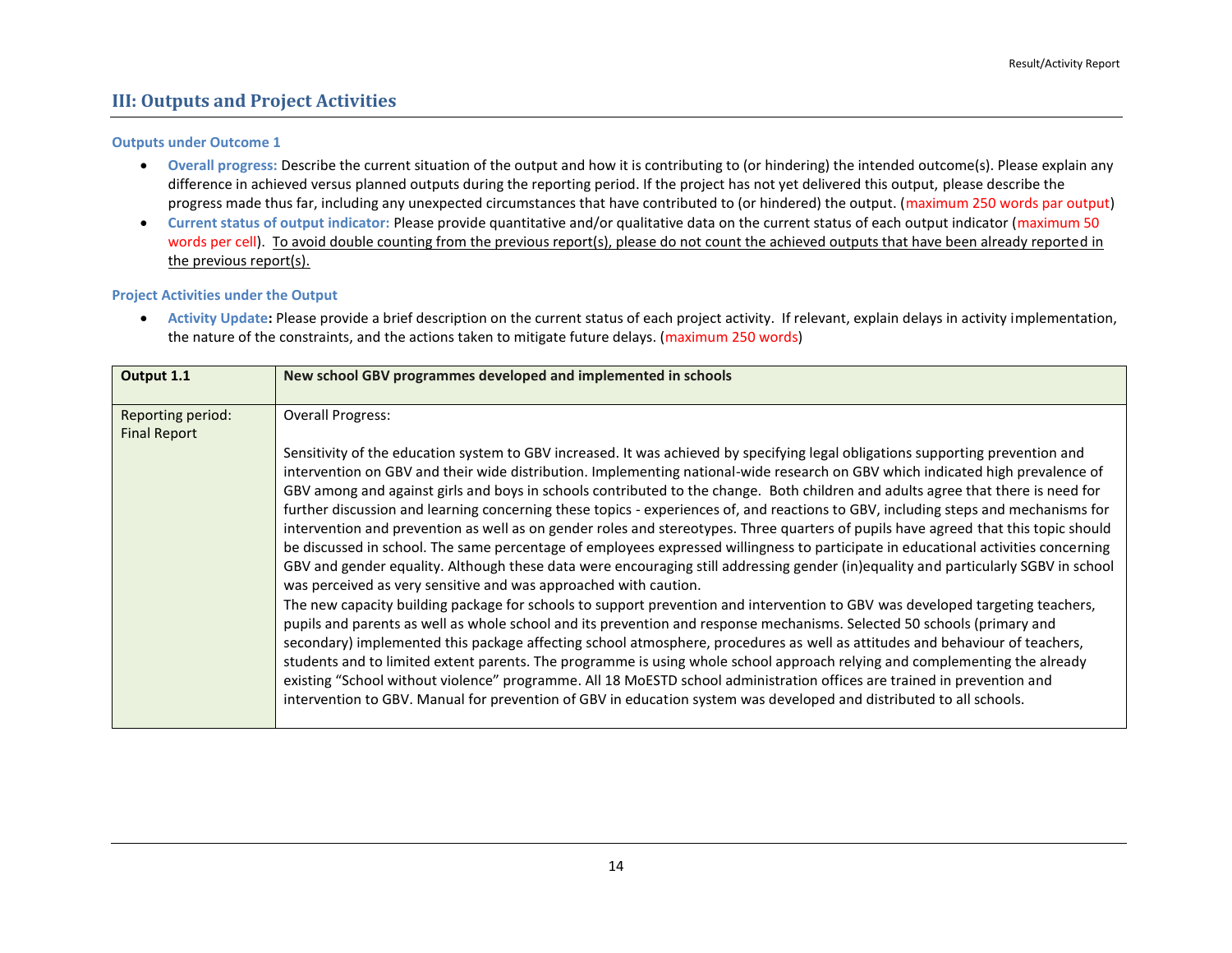| <b>Output Indicator</b>       | Reporting period:<br><b>Final Report</b> |                                                                                                  |
|-------------------------------|------------------------------------------|--------------------------------------------------------------------------------------------------|
| Update                        |                                          |                                                                                                  |
|                               | <b>Quantitative Information</b>          | <b>Qualitative Information</b>                                                                   |
| <b>Output Indicator 1: No</b> | 28% (14/50) of targeted schools have     | Based on MoE/Violence Prevention Unit recommendation 48 schools have introduced                  |
| of schools that               | already integrated prevention of GBV     | topics on GBV in their annual Programmes for protection of pupils from violence (types of        |
| integrated                    | as part of the violence prevention       | gender based violence, prevalence of GBV in schools in Serbia, gender, sex, gender roles,        |
| SGBV within their             | plans by end 2013                        | gender stereotypes, power misbalance in gender based violence, response to GBV).                 |
| violence                      |                                          |                                                                                                  |
| prevention                    | 48 by end of the JP                      |                                                                                                  |
| programmes                    |                                          |                                                                                                  |
| <b>Output Indicator 2: %</b>  | Baseline: only 14.4% of boys and         | Attitudes of boys peer educators in local communities changed. For the statements: 1)            |
| of children (boys and         | 23.3% of girls in grades 6-8, and only   | "It's OK for young men to 'grope' girls, it's all joke and part of growing up", 58.5%            |
| girls)                        | 14.6% of boys and 40.4% of girls in      | strongly disagree (baseline was 38.7%). 2) "It's girl's fault if she wears short skirt and tight |
| whose understanding           | secondary schools do not accept any      | shirt and someone attacks her", 40.7% strongly disagree (baseline was 23%)                       |
| of/attitudes to SGBV          | form of SGBV.                            |                                                                                                  |
| and                           |                                          | Non acceptance of the two most problematic SGBV statements also changed among boys               |
| readiness to report on        | Target: Improvement in attitudes         | and girls involved in the programme through schools:                                             |
| it has                        | among boys and girls engaged in the      | 1) Girls who wear tight T-shirts and too short skirts are themselves guilty if somebody          |
| improved                      | youth groups ranges from 17% to 33%      | attacks them - changed from 21% to 36%                                                           |
|                               | depending on the group and attitude      | 2) Boys who are in love with other boys deserve to be beaten - changed from 38% to               |
|                               | assessed.                                | 51%.                                                                                             |
|                               | % of boys and girls who do not accept    |                                                                                                  |
|                               | any form of SGBV grew 2.5 times in the   |                                                                                                  |
|                               | selected schools sample (from 8% to      |                                                                                                  |
|                               | 20%).                                    |                                                                                                  |
| <b>Output Indicator 3:</b>    | 6/18 school administration offices by    | Representatives of all 18 school administration offices have been trained to take a lead in      |
| No. of regional MoE           | end 2013 and 2014                        | supporting mainstreaming gender and GBV in the violence prevention and intervention              |
| branches                      |                                          | programmes in the education system.                                                              |
| capacitated to monitor        | 18/18 school administration offices by   |                                                                                                  |
| and                           | end of the JP                            |                                                                                                  |
| advise schools in their       |                                          |                                                                                                  |
| geographical regions          |                                          |                                                                                                  |
| <b>on</b>                     |                                          |                                                                                                  |
| violence prevention,          |                                          |                                                                                                  |
| including                     |                                          |                                                                                                  |
| <b>SGBV</b>                   |                                          |                                                                                                  |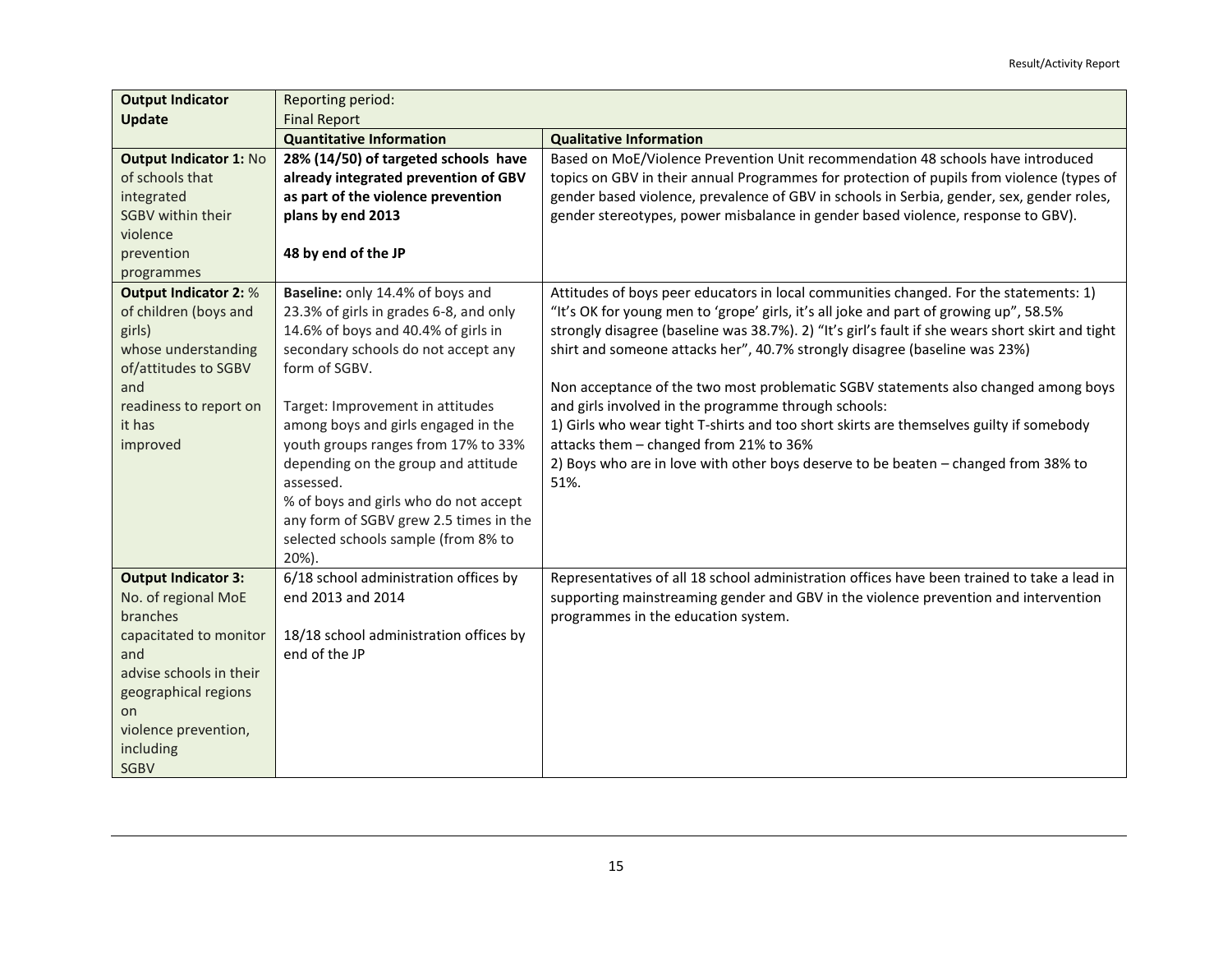| <b>Activity Update</b>   |                                                                                                                                        |
|--------------------------|----------------------------------------------------------------------------------------------------------------------------------------|
|                          | Activity 1: Engender current and develop new training modules for whole school                                                         |
| Reporting period:        | New school based package and training modules for addressing GBV were developed with support of relevant institutions and CSOs         |
| <b>Final Report</b>      | working on gender equality and GBV (e.g. Center for Gender studies of the Faculty of Political Sciences, Incest Trauma Center -        |
|                          | women's rights NGO specialised in sexual violence, Center E8 - youth NGO, specialised in working with boys challenging gender          |
|                          | stereotypes that lead to violent behaviour). The modules reflect prevention (understanding gender and gender dimension of              |
|                          | violence) and response to GBV occurring to boys and girls in the school and out of school settings. The modules are defined to         |
|                          | support training of teachers - addressing their personal knowledge, attitudes and behaviours and in a separate set training teachers   |
|                          | to work with pupils, boys and girls as well as parents. There is separate set of workshops designed to be led by pupils themselves     |
|                          | with support of teacher. Training modules have been accredited by the education system and are recommended for professional            |
|                          | development.                                                                                                                           |
|                          | After receiving feedback from the "violence prevention" mentors (experts trained to support schools in violence prevention             |
|                          | programming) from the field, the existing training package for implementation of the SwV programme (MoE/UNICEF programme               |
|                          | for prevention and protection of children from violence in the education system) is being engendered so to encompass basic             |
|                          | information related to GBV. The training package is available for all schools who intend to strengthen their capacities in violence    |
|                          | prevention and protection. Those that want to focus more on GBV can rely on additional new GBV modules.                                |
|                          | Activity 2: Training of 60 trainers/mentors and at least 18 MoES education advisers                                                    |
| <b>Reporting period:</b> | By the end of JP total of 57 trainers/mentors have been trained in GBV school based package and training modules (6 days intensive     |
| <b>Final Report</b>      | training). 43 of them have been engaged in leading 50 schools through implementation of the SWV/GBV programme. These                   |
|                          | professionals are also key community resources for protection of children from violence and are often active in municipal inter-       |
|                          | sectorial teams for protection of children from violence. Among them 6 are education advisors/violence prevention coordinators         |
|                          | who are responsible for supporting and monitoring schools in violence prevention in their respective regions. They support schools     |
|                          | in creating action plans as well as in school response procedures in the cases of violence. In the first quarter of 2015 besides       |
|                          | mentors that have not been directly involved in this project (14 of them) representatives of additional 12 school administration       |
|                          | offices - coordinators for violence prevention have been trained in supporting schools to respond to SGBV. The training was led by     |
|                          | Incest Trauma Center and has benefited from the experience and lessons learnt gained through JP implementation.                        |
|                          | Activity 3: Design and publication of materials - manuals and materials for teachers / pupils / schools                                |
| Reporting period:        | Manual for Prevention of GBV has been developed as a result of implementation of the project in the 50 schools in Serbia and it        |
| <b>Final Report</b>      | contains training programme for school employees, students and parents. The Manual contains good practice examples from                |
|                          | schools where the project is being implemented (workshops created by school employees, bearing in mind school curricula/course         |
|                          | content). While draft manual was available since the beginning of implementation the final and printed version has been                |
|                          | distributed to schools at the end of JP. Besides the Manual, school staff have also received (during the training) resource materials  |
|                          | useful for tackling GBV (forms and procedures institution needs to do in the case of peer violence, violence in partner relations,     |
|                          | family violence; education materials on the relation of power and control, examples of gender non-sensitive/discriminatory content     |
|                          | in school textbooks, examples of gender discriminatory situations in school, proverbs with gender stereotypes, information on          |
|                          | misogyny and ways of its prevention, lists of videos to be used in training etc.). The materials for pupils produced for local actions |
|                          | have also been distributed in number of schools (see below). The research on GBV was printed and distributed to schools while          |
|                          | both manual and research are available widely through relevant websites.                                                               |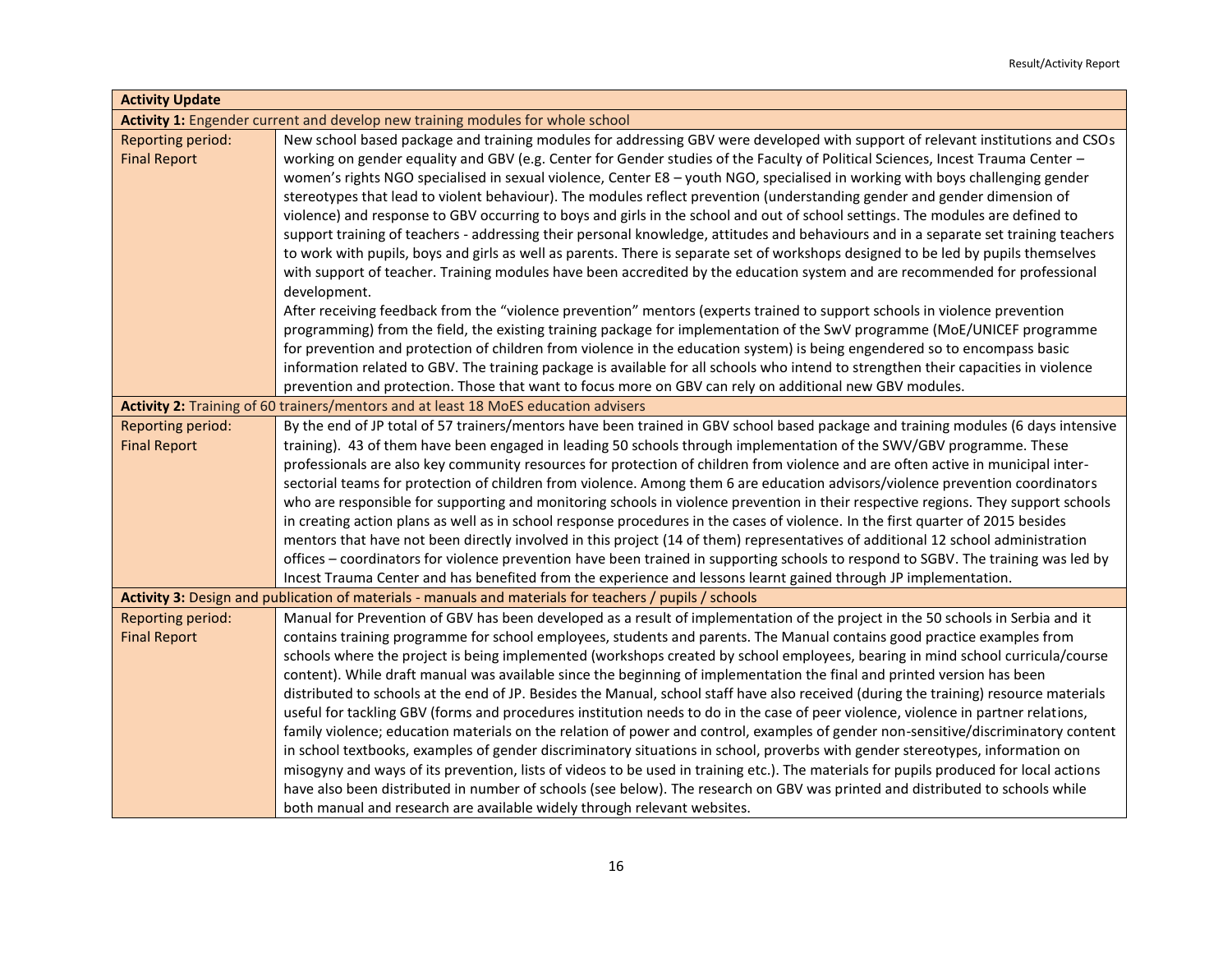|                     | Activity 4: Implement programme in 50 schools (research in schools, training of teachers, delivery of workshops by teachers, peer activities, procedures for |
|---------------------|--------------------------------------------------------------------------------------------------------------------------------------------------------------|
|                     | protection of children - boys and girls from violence )                                                                                                      |
| Reporting period:   | Since 2013, 50 selected schools (35 primary and 15 secondary) initiated GBV programme implementation as part of the SWV                                      |
| <b>Final Report</b> | programme. In all 50 schools the research on GBV was done at the beginning of programme implementation and results for each                                  |
|                     | school communicated back and used for evidence based programming. Research confirmed the need for additional                                                 |
|                     | sensitization/capacity building of school staff and preventive activities with pupils. Il school staff (teachers in particular) were                         |
|                     | trained in the area of gender, gender sensitive language and education principles as well as in GBV and adequate response to it. In                          |
|                     | addition head teachers were trained to implement preventive activities/workshops with pupils on gender and GBV - with boys and                               |
|                     | girls. 3 schools faced organizational problems and while one picked up in 2014, two others have not finalized planned activities by                          |
|                     | the end of JP. In all active schools head teachers have directly worked with children. More than 10,000 boys and girls were involved                         |
|                     | in GBV prevention education - through workshops, forum theater plays on the topic, information/communication sessions.                                       |
|                     | Number of them are realized in co-operation with local community groups and led by young people themselves. Web-page on SWV                                  |
|                     | (www.sbn.rs) is used for information sharing and horizontal exchange. One of the important findings of the research was existing                             |
|                     | GBV against pupils done by teachers. Despite the legal obligations, responding timely to this form of violence remains the                                   |
|                     | challenge as accountability of the education system to address this issue systematically and professionally still needs to be                                |
|                     | reinforced.                                                                                                                                                  |
|                     |                                                                                                                                                              |
|                     |                                                                                                                                                              |
|                     | Activity 5: Support coordination, planning and implementation of the violence prevention activities within MoES                                              |
| Reporting period:   | Supporting capacity of the Violence Prevention Unit (VPU) of the MoE has ensured continuous co-ordination and high level                                     |
| <b>Final Report</b> | engagement and response of the education system to violence against pupils. Their engagement in the GBV component was crucial                                |
|                     | for positioning gender equality and GBV higher on the MoE violence prevention agenda. It also helped strengthening/better                                    |
|                     | understanding of gender and GBV components within existing legislation, professional development opportunities, monitoring. VPU                              |
|                     | also supports horizontal exchange between schools through the SVW school network.                                                                            |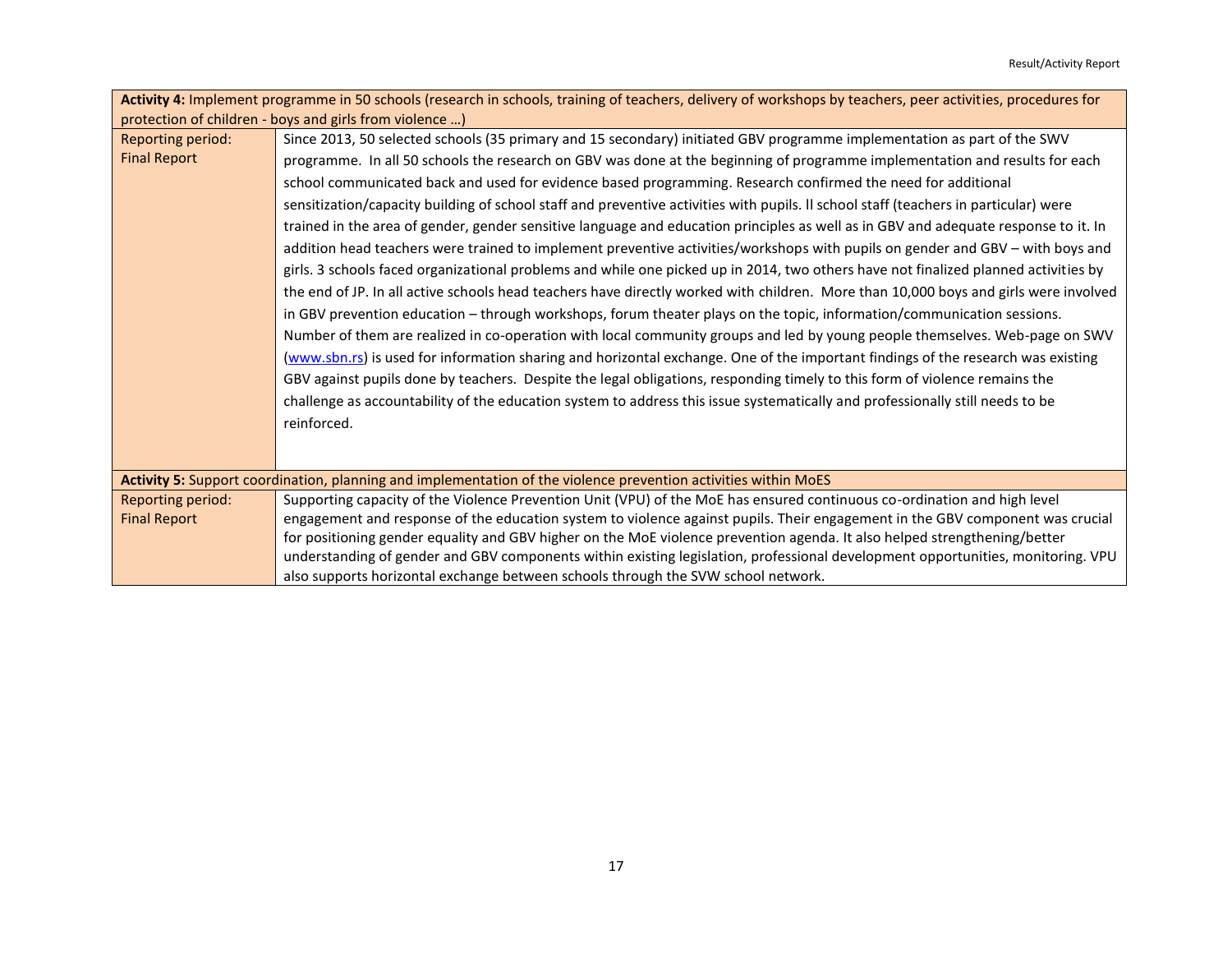| Output 1.2          | Work with perpetrators of violence programme introduced as a standardized social protection service within the MoLSP                                                                                                                                                                                                                                                                                                                                                                                                                                                                             |
|---------------------|--------------------------------------------------------------------------------------------------------------------------------------------------------------------------------------------------------------------------------------------------------------------------------------------------------------------------------------------------------------------------------------------------------------------------------------------------------------------------------------------------------------------------------------------------------------------------------------------------|
| Reporting period:   | <b>Overall Progress:</b>                                                                                                                                                                                                                                                                                                                                                                                                                                                                                                                                                                         |
| <b>Final Report</b> |                                                                                                                                                                                                                                                                                                                                                                                                                                                                                                                                                                                                  |
|                     | Investment in local expertise in pilot phase 2010-2012 served to adapt the programme to the local context, accredit it in the social                                                                                                                                                                                                                                                                                                                                                                                                                                                             |
|                     | protection system and train additional 39 local experts to work with perpetrators. This enabled the programme to spread to additional 6<br>centres for social work during 2013-2014. In the period from 2013 until 2014, a total of 228 perpetrators were involved in the program.                                                                                                                                                                                                                                                                                                               |
|                     | 75 perpetrators were admitted to the group therapy work in 24 sessions during 6 months, while in the same period 495 individual                                                                                                                                                                                                                                                                                                                                                                                                                                                                  |
|                     | therapy sessions were conducted. The programme proved effective (successful and partially successful) in 85% of the cases in which                                                                                                                                                                                                                                                                                                                                                                                                                                                               |
|                     | physical violence did not reoccur during the treatment, nor 3 or 6 months after the completion of the psychosocial treatment. The                                                                                                                                                                                                                                                                                                                                                                                                                                                                |
|                     | program was presented in different public occasions and in conferences. As a result, in Novi Sad and Kragujevac, the City authorities                                                                                                                                                                                                                                                                                                                                                                                                                                                            |
|                     | budgeted support to the program implementation for the year 2015, assuring its sustainability.                                                                                                                                                                                                                                                                                                                                                                                                                                                                                                   |
|                     | In 2014, European Network for the Work with Perpetrators was established, which motivated networking of local experts and knowledge<br>exchange with UNDP support. In 2015, 8 centers for social work signed the agreement constituting the national network of work with<br>perpetrators program. With UNDP support they prepared the action plan for the institutional recognition of the program in two different<br>systems: justice and social protection. New School of New York has chosen Serbia case for a deeper analysis of the programme. Analysis<br>was finalized in October 2015. |
|                     |                                                                                                                                                                                                                                                                                                                                                                                                                                                                                                                                                                                                  |

| <b>Output Indicator</b>    | Reporting period:                         |                                                                                             |  |
|----------------------------|-------------------------------------------|---------------------------------------------------------------------------------------------|--|
| Update                     | <b>Final Report</b>                       |                                                                                             |  |
|                            | <b>Quantitative Information</b>           | <b>Qualitative Information</b>                                                              |  |
| <b>Output Indicator 1:</b> | Yes                                       | Training programme for wwp accredited in the Social Protection Institute of Serbia, as a    |  |
| Training programme         |                                           | professional specialization programme for social service providers.                         |  |
| developed                  |                                           |                                                                                             |  |
| and accredited by          |                                           |                                                                                             |  |
| Institute for              |                                           |                                                                                             |  |
| Social Protection          |                                           |                                                                                             |  |
| <b>Output Indicator 2:</b> | 15 professionals trained by Norwegian     | WWP was piloted in 2011-2012. The new round of trainings for professional service           |  |
| Professional service       | experts during 2011 and 39 professionals  | providers was supported in 2012 in order to assure continuity.                              |  |
| providers                  | trained by local experts during 2012.     | Within the UNTF supported JP the program has been successfully scaled up in the             |  |
| capacitated to provide     | Professional psychotherapists in the      | following Centers for Social Work: Kruševac, Kraljevo, Čačak, Leskovac, Novi Sad, Subotica. |  |
| the                        | following Centers for Social Work         |                                                                                             |  |
| appropriate treatment      | capacitated to provide the work with      |                                                                                             |  |
| programmes for             | perpetrators specialized treatment:       |                                                                                             |  |
| perpetrators               | Belgrade, Kragujevac, Kruševac, Kraljevo, |                                                                                             |  |
|                            | Čačak, Niš, Leskovac, Novi Sad, Subotica. |                                                                                             |  |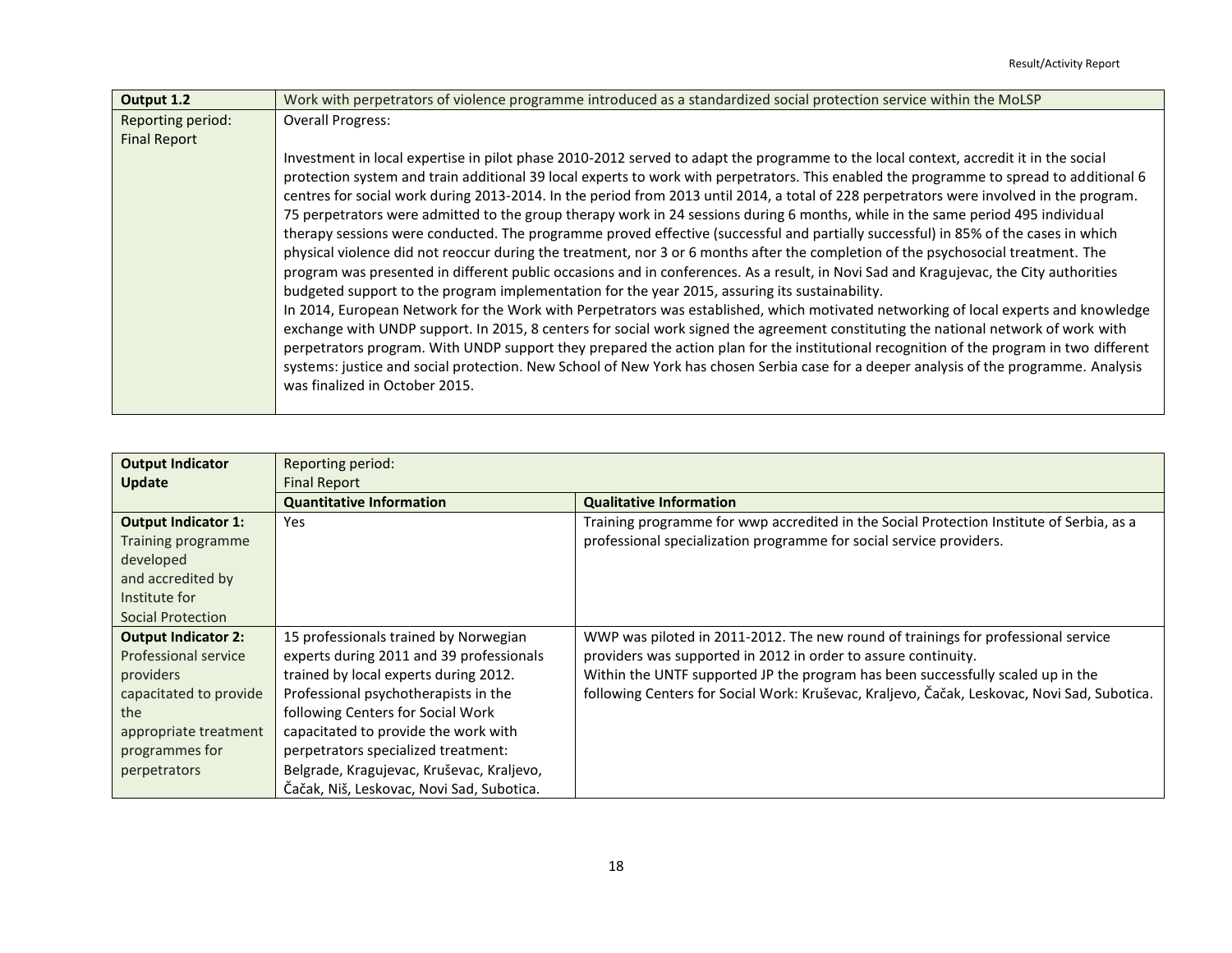| <b>Output Indicator 3:</b> | Yes | During 2013 and 2014 total of 228 perpetrators were individually interviewed, 75       |
|----------------------------|-----|----------------------------------------------------------------------------------------|
| Reduced recidivism to      |     | perpetrators were admitted to the group therapy treatment, 85% of perpetrators did not |
| domestic                   |     | commit violence during the treatment.                                                  |
| violence of                |     |                                                                                        |
| perpetrators               |     |                                                                                        |
| undergoing the             |     |                                                                                        |
| appropriate                |     |                                                                                        |
| treatment in line with     |     |                                                                                        |
| best                       |     |                                                                                        |
| practices from Europe      |     |                                                                                        |

| <b>Activity Update</b> |                                                                                                                                              |
|------------------------|----------------------------------------------------------------------------------------------------------------------------------------------|
|                        | Activity 1: Prepare and publish the training materials for work with perpetrators program (WWP)                                              |
| Reporting period:      | The training materials contextualized for the needs was prepared and published with UNDP support in course of 2012 in order to ensure        |
| <b>Final Report</b>    | continuity of the piloted phase. The Book on Accredited Training Programmes for CSWs of the Social Protection Institute of the Republic      |
|                        | of Serbia contains the specialized curriculum, accredited in the social protection system in the year 2012.                                  |
|                        |                                                                                                                                              |
|                        | Activity 2: Organization of trainings for professionals in 4 centers for social work (CSW)                                                   |
| Reporting period:      | In the first pilot round of trainings for introduction of new service work with perpetrators program in social protection services, a group  |
| <b>Final Report</b>    | of 15 local professionals was trained and mentored for a year by Norwegian experts based on the program "Alternative to Violence". The       |
|                        | local trained experts who accredited the program for work with perpetrators in the Social Protection Institute of Serbia initiated trainings |
|                        | of fellow professionals in the social protection system with UNDP support:                                                                   |
|                        | Kragujevac professionals trained a group of 12 professionals from the following centers for social work:                                     |
|                        | 3 from Kragujevac,                                                                                                                           |
|                        | 2 from Arandjelovac,                                                                                                                         |
|                        | 4 from Cacak,                                                                                                                                |
|                        | 3 from Kraljevo.                                                                                                                             |
|                        | Niš professionals trained a group of 15 professionals from the following centers for social work                                             |
|                        | 4 from Leskovac,                                                                                                                             |
|                        | 3 from Pirot,                                                                                                                                |
|                        | 3 from Kruševac,                                                                                                                             |
|                        | 3 from CSW Niš and 2 PhD students from the Faculty of Philosophy (Department for Psychology)                                                 |
|                        | Beograd professionals trained a group of 12 professionals from the following centers for social work:                                        |
|                        | 6 from Beograd,                                                                                                                              |
|                        | 2 from Vršac,                                                                                                                                |
|                        | 2 from Niš,                                                                                                                                  |
|                        | 2 from Subotica.                                                                                                                             |
|                        | Thus, in Serbia there are 15 professionals trained by Norwegian experts and 39 professionals trained by local experts.                       |
|                        |                                                                                                                                              |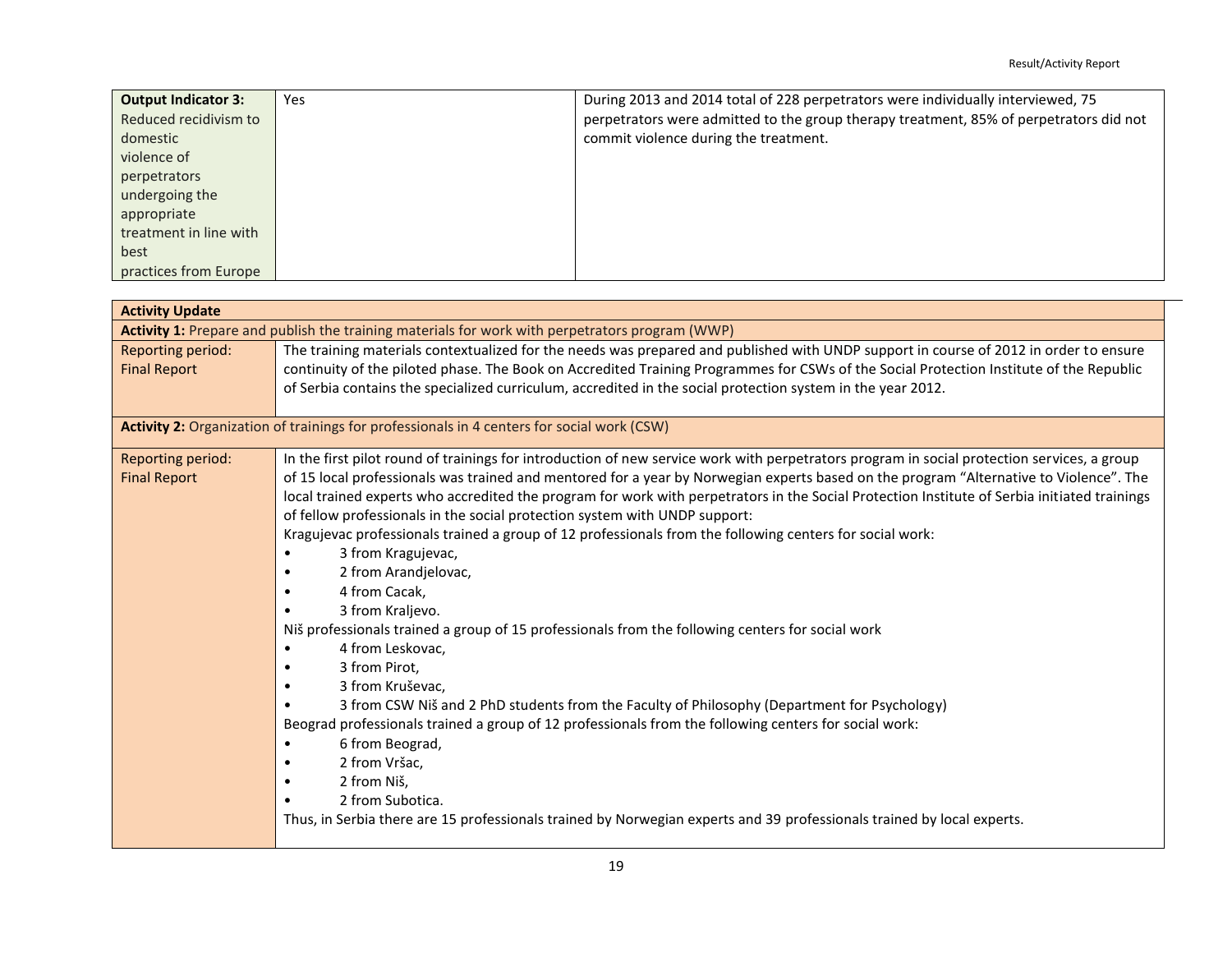| Activity 3: Realize therapy treatments for work with perpetrators in 8 centers for social work (CSW) |                                                                                                                                         |  |  |
|------------------------------------------------------------------------------------------------------|-----------------------------------------------------------------------------------------------------------------------------------------|--|--|
| Reporting period:                                                                                    | All 8 centers for social work are implementing the individual and group therapy treatments for perpetrators. The group therapy          |  |  |
| <b>Final Report</b>                                                                                  | treatments consist in 24 sessions over 3-6 months period, depending on frequency of sessions (once or twice a week). The six CSW in     |  |  |
|                                                                                                      | which the program has been scaled up have acquired knowledge and competencies to provide this new service.                              |  |  |
|                                                                                                      | During the period September 2013 - December 2014 total of 228 perpetrators were individually interviewed in 495 individual sessions.    |  |  |
|                                                                                                      | Total number of 75 perpetrators were admitted to the group therapy treatment, 85% of perpetrators did not commit violence during the    |  |  |
|                                                                                                      | treatment.                                                                                                                              |  |  |
|                                                                                                      | The City authorities in Kragujevac and Novi Sad pledged budget funds for the implementation of the program in 2015, which represents a  |  |  |
|                                                                                                      | solid ground for the sustainability of the program. In addition, UNDP supported with the addition TRAC funds the establishment of the   |  |  |
|                                                                                                      | national network for work with perpetrators programs. It has been constituted in March 2015 and represents a new institutional platform |  |  |
|                                                                                                      | for exchange of practices, knowledge and expertise among wwp service providers, but also a basis for joint lobbying efforts towards the |  |  |
|                                                                                                      | national government for the institutional positioning of the new service in justice and social protection systems.                      |  |  |
|                                                                                                      |                                                                                                                                         |  |  |

| Output 1.3          | General public better informed about GBV, available protection mechanisms and engaged in actively preventing it                                                                                                                                                                                                                                                                                                                                                                                                                                                                                                                                                                                                                                                                |  |
|---------------------|--------------------------------------------------------------------------------------------------------------------------------------------------------------------------------------------------------------------------------------------------------------------------------------------------------------------------------------------------------------------------------------------------------------------------------------------------------------------------------------------------------------------------------------------------------------------------------------------------------------------------------------------------------------------------------------------------------------------------------------------------------------------------------|--|
| Reporting period:   | <b>Overall Progress:</b>                                                                                                                                                                                                                                                                                                                                                                                                                                                                                                                                                                                                                                                                                                                                                       |  |
| <b>Final Report</b> |                                                                                                                                                                                                                                                                                                                                                                                                                                                                                                                                                                                                                                                                                                                                                                                |  |
|                     | Thanks to the JP the general public has much more access to information regarding GBV and VaW in Serbia. The web-one-<br>stop-shop-info-center increased the awareness and information level of the general public on these issue, while the<br>specialized trainings for journalists and editors on gender sensitive reporting in cases of VaW assured an increased<br>interest of media for these topics. In addition, continuous public campaigns, local level public events kept the issue high<br>in the public agenda. The change of public towards VaW and GBV is illustrated by a significant increase of media attention<br>to these issues.<br>In addition to significant coverage of general public (education professionals, pupils and parents) through education |  |
|                     | system, the activities with youth, girls and boys, realized in the selected municipalities, with local partners and through                                                                                                                                                                                                                                                                                                                                                                                                                                                                                                                                                                                                                                                    |  |
|                     | social media, increased significantly awareness and the interest of this social group to GBV and resulted in numerous                                                                                                                                                                                                                                                                                                                                                                                                                                                                                                                                                                                                                                                          |  |
|                     | youth-led initiatives at the local level.                                                                                                                                                                                                                                                                                                                                                                                                                                                                                                                                                                                                                                                                                                                                      |  |

| <b>Output Indicator Update</b>                                  | Reporting period:                                                      |                                                    |
|-----------------------------------------------------------------|------------------------------------------------------------------------|----------------------------------------------------|
|                                                                 | <b>Final Report</b>                                                    |                                                    |
|                                                                 | <b>Quantitative Information</b>                                        | <b>Qualitative Information</b>                     |
| <b>Output Indicator 1:</b>                                      | Two national conferences organized on 26 <sup>th</sup> April 2013. and | Over 30.000 persons took part in the public events |
| Public events on VaW in local<br>communities organized (yes/no) | 25 <sup>th</sup> November 2013. with more than 300 participants each.  | organized within the JP                            |
|                                                                 | During 2014, 10 public events were organized on V-day and              |                                                    |
| One-stop shop web center for                                    | 35 local level events during 16 days of activism campaign              |                                                    |
| information established (yes/no)                                | (video available: https://www.youtube.com/watch?v=3-                   |                                                    |
|                                                                 | yMBsN-eKg)                                                             |                                                    |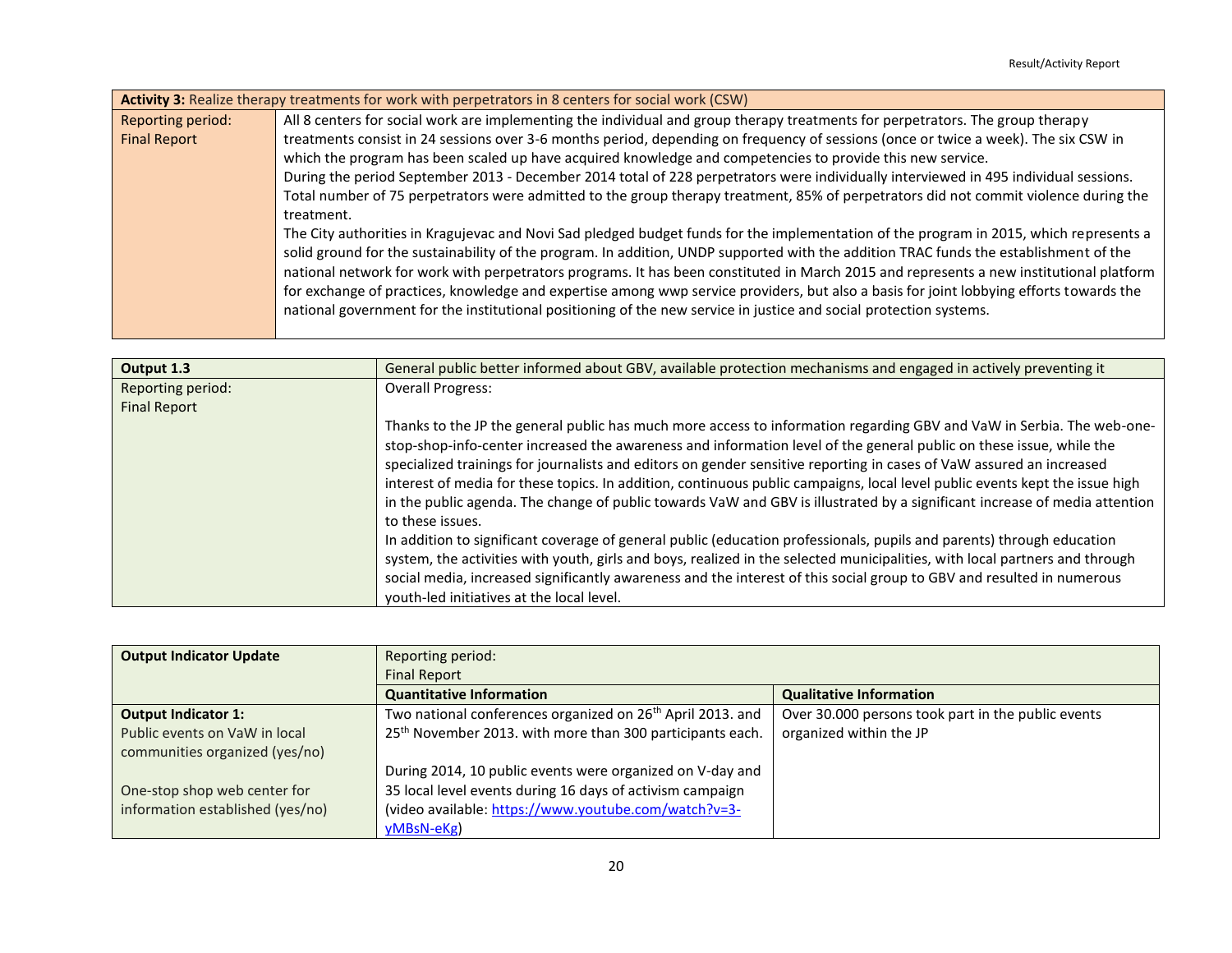| Public discourse qualitatively changed<br>in reporting on VaW."                     | Yes/67 local youth lead activities in 10 municipalities                                                                                                               |                                                                                                                                                                                                                                                                                                                                                                                                                                       |
|-------------------------------------------------------------------------------------|-----------------------------------------------------------------------------------------------------------------------------------------------------------------------|---------------------------------------------------------------------------------------------------------------------------------------------------------------------------------------------------------------------------------------------------------------------------------------------------------------------------------------------------------------------------------------------------------------------------------------|
|                                                                                     | Web-one-stop-shop-info-center established and running in<br>cooperation with the Fund B92: www.sigurnakuca.net                                                        | 2013: Page views: 17,973<br>30.000 unique users of web platform in 2014<br>58.513 visitors in 2015                                                                                                                                                                                                                                                                                                                                    |
|                                                                                     | Quantity of media outlets on VaW significantly increased<br>over the project implementation period (in 2012 total<br>number of 1462 vs 6070 in 2013 and 5016 in 2014) | Two qualitative analyses on media reporting on VaW<br>were conducted (I 2013 and 2015)                                                                                                                                                                                                                                                                                                                                                |
|                                                                                     | During the course of the project, PSEEGE's webpage<br>www.hocudaznas.org set up during a previous UNTF-<br>supported project was regularly updated.                   |                                                                                                                                                                                                                                                                                                                                                                                                                                       |
| Output Indicator 2: No. of peer<br>educators                                        | 36 trainers of peer educators, 721 young people trained of<br>which 172 (73 girls and 99 boys) remained active as peer<br>educators.                                  | Peer educators are trained by trainers coming from<br>Center E8 and Autonomous women center - linking two<br>important approaches to GBV prevention -<br>empowerment of girls and engagement and change of<br>gender construct among boys. Peer educators in 10<br>selected localities are gathered around CSOs, schools or<br>the Youth office.                                                                                      |
| Output Indicator 3: No. of young<br>people reached<br>through social media campaign | 15,000                                                                                                                                                                | The reach has been achieved through new web-page on<br>"Be a man", FB activities, and you-tube views of the video<br>spot on GBV online/offline (developed by young people<br>themselves). Page created for this project managed to get<br>3,387 followers, most popular posts (photos from<br>activities) usually reached 1,500-2,000 while the highest<br>ranking post reached 8000 people. Webpage had a total<br>of 39,668 views. |

| <b>Activity Update</b>                                                                                                                                         |                                                                                                                         |  |  |
|----------------------------------------------------------------------------------------------------------------------------------------------------------------|-------------------------------------------------------------------------------------------------------------------------|--|--|
| Activity 1: Set up the web-one-stop-shop-info-center on available protection mechanisms and realization of public events/round tables within the international |                                                                                                                         |  |  |
| campaign 16 days of activism against VaW                                                                                                                       |                                                                                                                         |  |  |
| Reporting period:                                                                                                                                              | In cooperation with the Fund B92, UN in Serbia established the first web-one-stop-shop-info-center on VaW, a web        |  |  |
| <b>Final Report</b>                                                                                                                                            | platform about violence against women with the following content available, for example: "what is violence", "how to    |  |  |
|                                                                                                                                                                | protect oneself", "where to seek the assistance and support"; making data, research, information, updated news,         |  |  |
|                                                                                                                                                                | database of femicide narratives, database of service providers with search engine by municipalities, helpline telephone |  |  |
|                                                                                                                                                                | numbers, calendar of events, video library, forum, information about programmes for perpetrators, etc. available.       |  |  |
|                                                                                                                                                                | Follwoing the first year, whereby number of visitors to the website was y 30,000, in 2015 the number increased to       |  |  |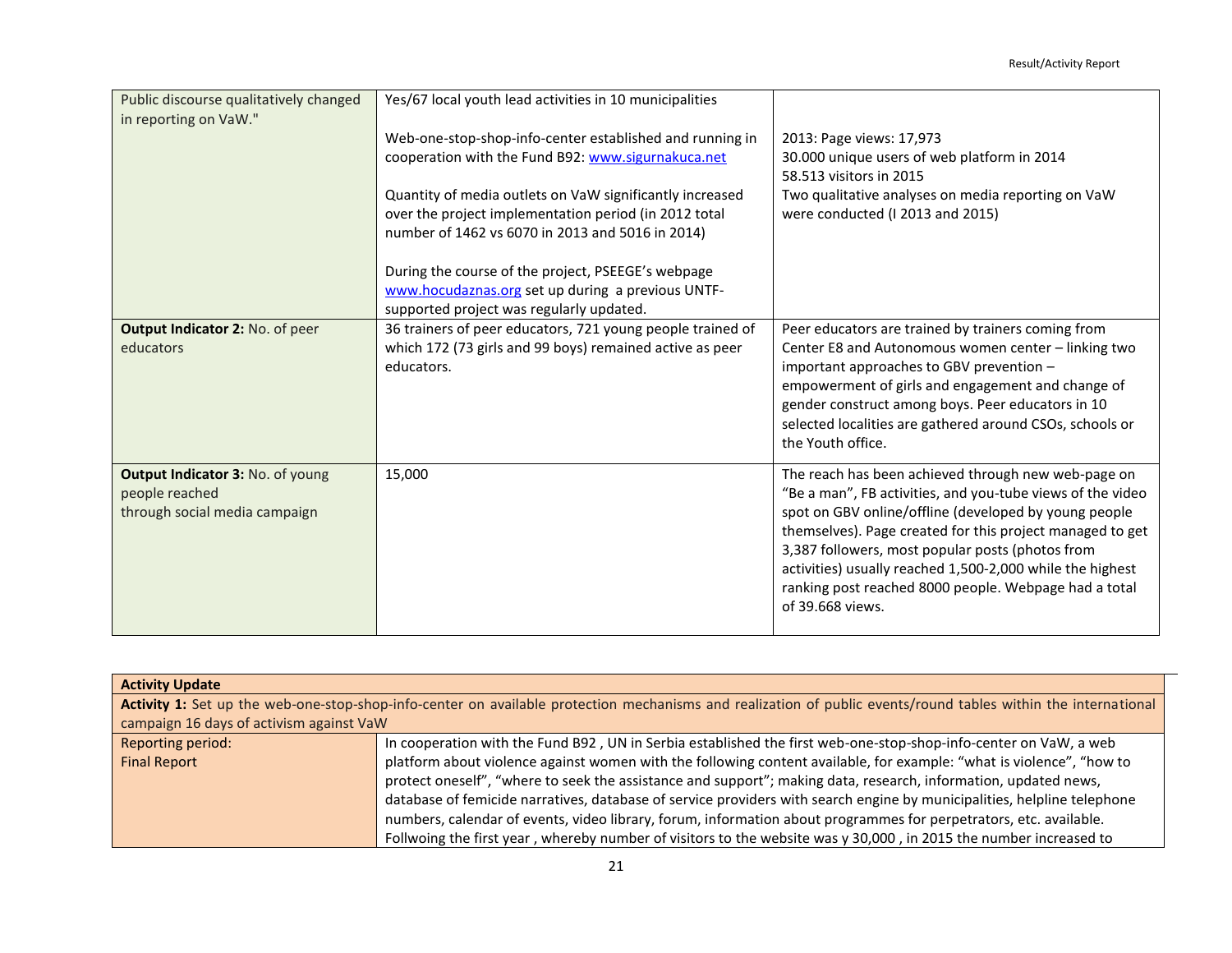|                                                 | 58,513. Such approach clearly contributed to the major visibility of the UN and other actors' efforts invested in                                                                                                                                                                                                                                                                                                                                                                                                                                                                                                                                                                                                                                                                                                                                                                                                                                                                                                                                                      |  |  |
|-------------------------------------------------|------------------------------------------------------------------------------------------------------------------------------------------------------------------------------------------------------------------------------------------------------------------------------------------------------------------------------------------------------------------------------------------------------------------------------------------------------------------------------------------------------------------------------------------------------------------------------------------------------------------------------------------------------------------------------------------------------------------------------------------------------------------------------------------------------------------------------------------------------------------------------------------------------------------------------------------------------------------------------------------------------------------------------------------------------------------------|--|--|
|                                                 | preventing and eliminating Vaw.                                                                                                                                                                                                                                                                                                                                                                                                                                                                                                                                                                                                                                                                                                                                                                                                                                                                                                                                                                                                                                        |  |  |
|                                                 | Web-one-stop-shop-info-center on Violence against Women in Serbia: http://sigurnakuca.net/pocetna.4.html                                                                                                                                                                                                                                                                                                                                                                                                                                                                                                                                                                                                                                                                                                                                                                                                                                                                                                                                                               |  |  |
|                                                 | Activity 2: Monitor media reporting on cases of VaW through regular press clipping, media coverage quantitative analysis and screening of video spots against                                                                                                                                                                                                                                                                                                                                                                                                                                                                                                                                                                                                                                                                                                                                                                                                                                                                                                          |  |  |
| VaW.                                            |                                                                                                                                                                                                                                                                                                                                                                                                                                                                                                                                                                                                                                                                                                                                                                                                                                                                                                                                                                                                                                                                        |  |  |
| <b>Reporting period:</b><br><b>Final Report</b> | Since 2010, UNDP initiated the regular media monitoring through thematic press clipping on violence against women in<br>Serbia. In the period 2010-2012 the press clipping was provided by Ninamedia agency, while the period 2013-2014 was<br>covered by the agency Ebart. The press clipping by both agencies was done against the same criteria, key words and<br>coverage of media sources, instructed in both cases by UNDP in order to assure the methodological consistency and<br>comparability over the time. The regular annual quantitative analysis of media outlets on VaW in the period 2010-2014,<br>enabled us to observe the reporting trends over the four years period, which are presented in this paper.<br>Over the observed period of time, 2010-2014, it has been possible to identify the three most significant trends:<br>The increase and of media attention to reporting on the issues of VaW and gender equality;<br>1.<br>2.<br>The narrowing down of the focus of media attention to the issue of VaW, at expenses of the other issues |  |  |
|                                                 | relevant to gender equality;<br>3.<br>The boom of media's interest to the issue of VaW in 2013.                                                                                                                                                                                                                                                                                                                                                                                                                                                                                                                                                                                                                                                                                                                                                                                                                                                                                                                                                                        |  |  |
|                                                 | Graph n.1: Media attention to VaW and GE 2010-2014                                                                                                                                                                                                                                                                                                                                                                                                                                                                                                                                                                                                                                                                                                                                                                                                                                                                                                                                                                                                                     |  |  |
|                                                 |                                                                                                                                                                                                                                                                                                                                                                                                                                                                                                                                                                                                                                                                                                                                                                                                                                                                                                                                                                                                                                                                        |  |  |
|                                                 | Media attention to VaW and GE 2010-2014                                                                                                                                                                                                                                                                                                                                                                                                                                                                                                                                                                                                                                                                                                                                                                                                                                                                                                                                                                                                                                |  |  |
|                                                 | 9000                                                                                                                                                                                                                                                                                                                                                                                                                                                                                                                                                                                                                                                                                                                                                                                                                                                                                                                                                                                                                                                                   |  |  |
|                                                 | 7623<br>8000                                                                                                                                                                                                                                                                                                                                                                                                                                                                                                                                                                                                                                                                                                                                                                                                                                                                                                                                                                                                                                                           |  |  |
|                                                 | 7000<br>6070<br>5975                                                                                                                                                                                                                                                                                                                                                                                                                                                                                                                                                                                                                                                                                                                                                                                                                                                                                                                                                                                                                                                   |  |  |
|                                                 | 6000<br>5016<br>5000<br>4000<br>2841<br>2564<br>3000<br>1810<br>1491<br>1462<br>2000<br>1198<br>1000<br>$\Omega$                                                                                                                                                                                                                                                                                                                                                                                                                                                                                                                                                                                                                                                                                                                                                                                                                                                                                                                                                       |  |  |
|                                                 | 2010<br>2011<br>2012<br>2013<br>2014                                                                                                                                                                                                                                                                                                                                                                                                                                                                                                                                                                                                                                                                                                                                                                                                                                                                                                                                                                                                                                   |  |  |
|                                                 | N. of media outlets on VaW and GE<br>N. of media outlets on VaW                                                                                                                                                                                                                                                                                                                                                                                                                                                                                                                                                                                                                                                                                                                                                                                                                                                                                                                                                                                                        |  |  |
|                                                 | The explanations for these trends may be partially attributed to the comprehensiveness of the UN interventions in the<br>field of eliminating VaW in Serbia, which included extensive work in prevention efforts and the focus on work with media.                                                                                                                                                                                                                                                                                                                                                                                                                                                                                                                                                                                                                                                                                                                                                                                                                     |  |  |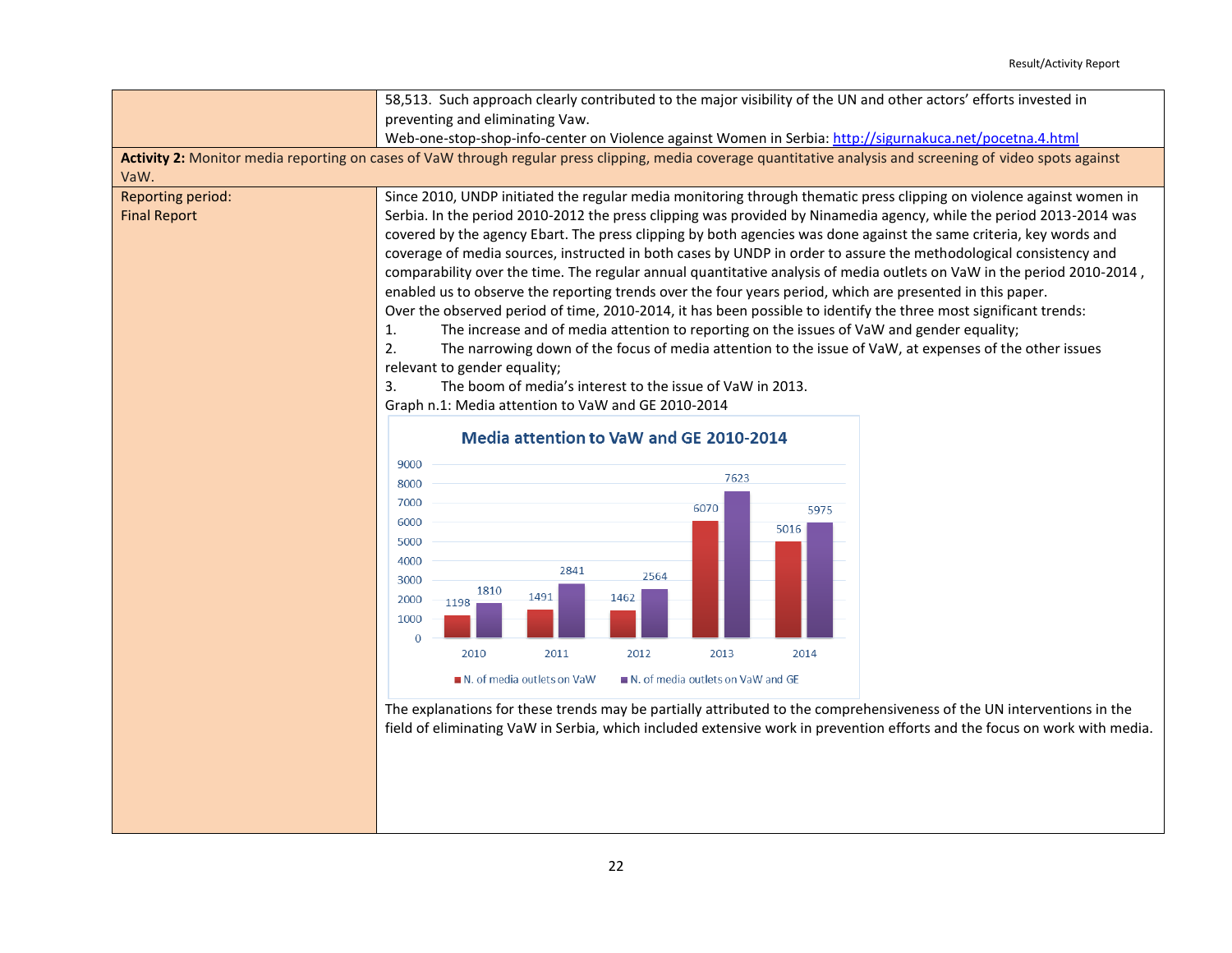| Activity 3: Training for journalists and editors on gender-sensitive reporting on cases of VAW |                                                                                                                                             |  |  |
|------------------------------------------------------------------------------------------------|---------------------------------------------------------------------------------------------------------------------------------------------|--|--|
| <b>Reporting period:</b>                                                                       | It the period 2013-2014 UN implemented trainings for journalists and editors about gender-sensitive reporting on                            |  |  |
| <b>Final Report</b>                                                                            | violence against women throughout Serbia, which consequently resulted in broadened perception that violence against                         |  |  |
|                                                                                                | women is a socially important topic of public interest. In regular UNDP research about the citizens' perception of                          |  |  |
|                                                                                                | discrimination in Serbia, in 2013 for the first time women appeared as the most discriminated against social group, which                   |  |  |
|                                                                                                | also supports the thesis that UN activities considerably contributed to the visibility of the issue in the public sphere.                   |  |  |
|                                                                                                | Within the UNCT Serbia JP "Integrated Response to VaW in Serbia", supported by the UN Trust Fund to End Violence                            |  |  |
|                                                                                                | against Women, in the period 2013-2014 over 60 journalists and editors were trained on gender sensitive reporting on                        |  |  |
|                                                                                                | VaW throughout the country (Belgrade, Novi Sad, Vrnjacka Banja, Sjenica, Kragujevac, Alibunar, Prijepolje).                                 |  |  |
|                                                                                                | Activity 4: Develop education package for peer educators/peer teams in and out of school and ToT for peer educators/youth community groups. |  |  |
| Reporting period:                                                                              | UNICEF has partnered with two CSOs (one feminist women's rights organization - Autonomous Women Centre and the                              |  |  |
| <b>Final Report</b>                                                                            | other focused on youth, particularly boys - Centre E8) to educate and mobilise youth in 10 selected localities engaging                     |  |  |
|                                                                                                | them to act against VAW/GBV, changing negative social norms, beliefs and tolerance to violence. Bringing partners of these                  |  |  |
|                                                                                                | two organisations on the local level has been characterized as revolution by many women's rights NGOs.                                      |  |  |
|                                                                                                | This process entailed training and co-ordination of 36 young peer trainers (18 boys and 18 girls) who mentored 427 peer                     |  |  |
|                                                                                                | activists in 10 locations (174 girls and 253 boys) that managed to reach out through face to face local community activities                |  |  |
|                                                                                                | (round tables, street actions, panels and workshops, forum theaters and movie sessions etc.) around 7,650 young people                      |  |  |
|                                                                                                | sensitizing them to gender and GBV issues. Curricula and agenda for peer workshops were developed based on                                  |  |  |
|                                                                                                | AWC's/Centre E8 programmes on peer education. More than 95% of training participants find the content of seminars                           |  |  |
|                                                                                                | applicable and consider their knowledge was significantly improved after workshops.                                                         |  |  |
|                                                                                                | The sustainability challenge remains, however, the youth programme is accompanied by meeting of various stakeholders                        |  |  |
|                                                                                                | on the local level to address this issue. In addition most of the local organization/institutions have prioritized peer                     |  |  |
|                                                                                                | education activities in their strategies and are already applying for funds and support elsewhere. Both NGOs are also                       |  |  |
|                                                                                                | planning to keep all the peer activists in the virtual network providing them with online support and guidance when                         |  |  |
|                                                                                                | needed.                                                                                                                                     |  |  |
|                                                                                                | Activity 5: Develop and implement communication and social mobilisation activities for young people                                         |  |  |
|                                                                                                | Each locality organised at least 3 local awareness raising, IEC and/or mobilisation activities lead by girls and boys for their             |  |  |
|                                                                                                | specific peers. In addition, activities intensified for the International Youth Day (12th of August) and "16 days of activism               |  |  |
|                                                                                                | against violence against women". It included public debates, distribution of promo material, dance performances, forum                      |  |  |
|                                                                                                | theatre performances, school lectures, sports tournaments, theatre play "Macho Men", "Be a Man" club public actions                         |  |  |
|                                                                                                | with/for boys etc.                                                                                                                          |  |  |
|                                                                                                | In order to complement and guide face-to-face activities the following materials were produced, printed and widely                          |  |  |
|                                                                                                | distributed: 1000 brochures for peer educators on recognizing GBV and additional 5000 targeting especially boys, 8000                       |  |  |
|                                                                                                | leaflets on GBV with focus on sexual violence, 1000 about rape and various promotion materials with prevention                              |  |  |
|                                                                                                | messages such as T-shirts, underwear, personal mirrors, bracelets and Frisbees.                                                             |  |  |
|                                                                                                | "Macho man" youth lead theater show was performed in 4 localities for app 400 youth, provoking gender norms and                             |  |  |
|                                                                                                | stereotypes of the youngest generation. Through newly developed web page on "working with boys/preventing GBV"                              |  |  |
|                                                                                                | and social media messages through FB, you-tube (video spot on GBV online/offline), more than 15,000 youth were                              |  |  |
|                                                                                                | reached.                                                                                                                                    |  |  |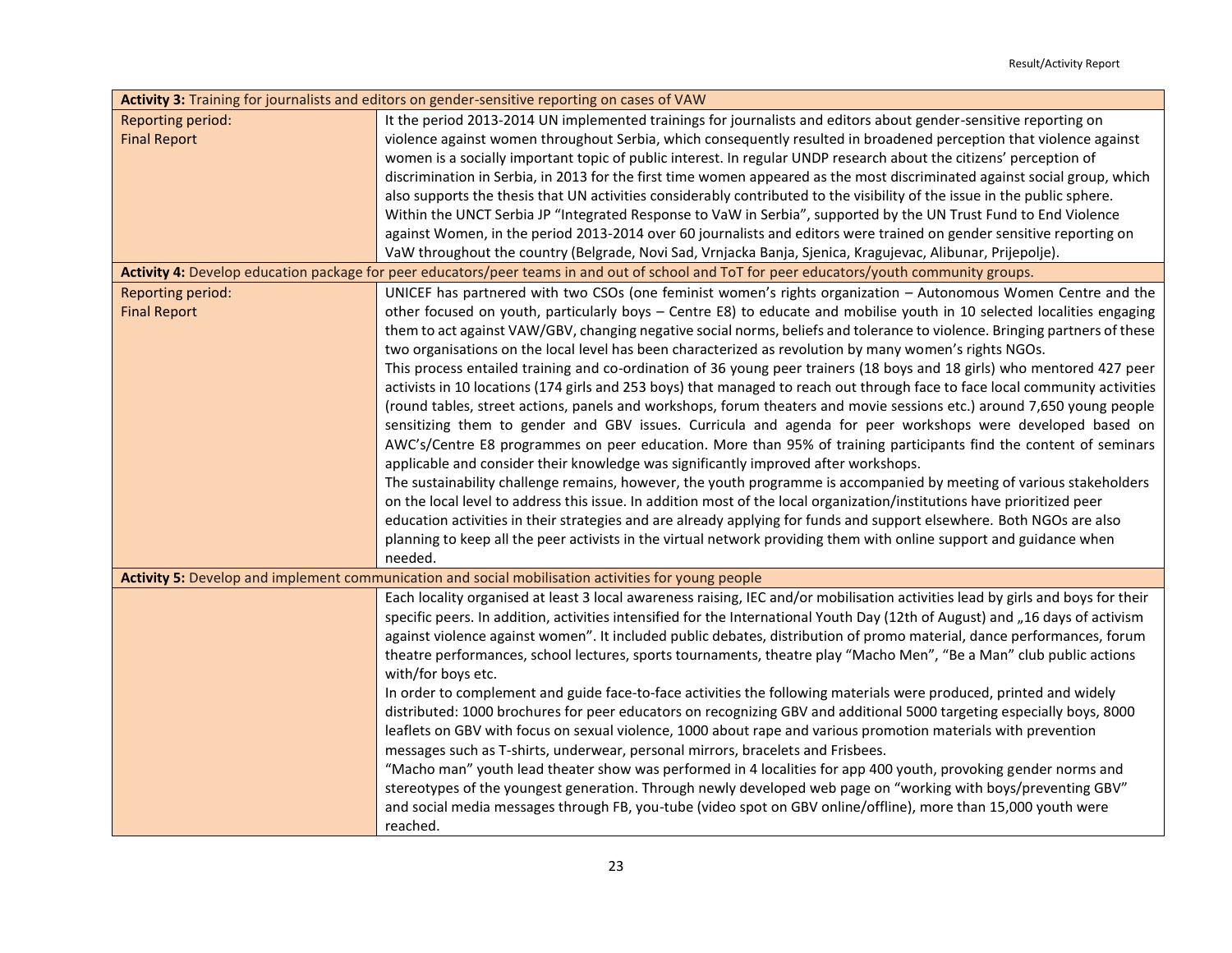#### **Outputs under Outcome 2**

 **Overall progress:** Describe the current situation of the output and how it is contributing to (or hindering) the intended outcome(s). Please explain any difference in achieved versus planned outputs during the reporting period. If the project has not yet delivered this output, please describe the progress made thus far, including any unexpected circumstances that have contributed to (or hindered) the output. (maximum 250 words par output)

----------------------------------------------------------------------------------------------------------------------------------------------------------------------------------------------

 **Current status of output indicator:** Please provide quantitative and/or qualitative data on the current status of each output indicator (maximum 50 words per cell). To avoid double counting from the previous report(s), please do not count the achieved outputs that have been already reported in the previous report(s).

#### **Project Activities under the Output**

 **Activity Update:** Please provide a brief description on the current status of each project activity. If relevant, explain delays in activity implementation, the nature of the constraints, and the actions taken to mitigate future delays. (maximum 250 words)

| Output 2.1          | Improved quality of general services and multisectoral institutional response to VaW at local level                                |  |
|---------------------|------------------------------------------------------------------------------------------------------------------------------------|--|
| Reporting period:   | <b>Overall Progress:</b>                                                                                                           |  |
| <b>Final Report</b> | Today, nearly every municipality in Serbia has signed a local agreement on the implementation of the set of protocols for          |  |
|                     | intersectoral cooperation, but they are implemented with very different levels of success. Observing the change through            |  |
|                     | official statistics on the national level, it can be noted that there is a continued increase of the number of registered cases of |  |
|                     | violence in the family and in intimate partner relations in the social welfare system which testifies positive developments in     |  |
|                     | the institutional capacities for identification and response to violence against women. In 2013, the Institute for Social Welfare  |  |
|                     | registered for the first time a doubled number of criminal charges initiated by the centres for social work in relation to 2012,   |  |
|                     | which is a direct consequence of the establishment of intersectoral cooperation.                                                   |  |
|                     | In 5 targeted municipalities UNICEF supported representatives from 6 relevant sectors in increasing effectiveness of their         |  |
|                     | response particularly to violence against women with minor children by increasing collaboration and understanding between          |  |
|                     | systems for protection of women and for protection of children from violence. Therefore the number of case conferences             |  |
|                     | organised after the seminars for planning measures for protection of women and their children victims of violence increased.       |  |
|                     | UN Women's partner Provincial Secretariat for Economy and Employment and Gender Equality facilitated the signing of local          |  |
|                     | cooperation agreements in 11 municipalities in Vojvodina, defining responsibilities and actions of local stakeholders in cases     |  |
|                     | of violence.                                                                                                                       |  |

| <b>Output Indicator Update</b>    | Reporting period:                                     |                                                                  |  |
|-----------------------------------|-------------------------------------------------------|------------------------------------------------------------------|--|
|                                   | <b>Final Report</b>                                   |                                                                  |  |
|                                   | <b>Quantitative Information</b>                       | <b>Qualitative Information</b>                                   |  |
| <b>Output Indicator 1: No. of</b> | 11 municipalities in Vojvodina capacitated to provide | In 16 municipalities, service providers' developed capacities to |  |
| municipalities in which relevant  | integrated response to VAW, including organization of | organize case conferences and increase knowledge on local        |  |
| institutions organize case        | case conferences (371 professionals participated).    | agreements operationalization.                                   |  |
| conferences and use protocols on  |                                                       |                                                                  |  |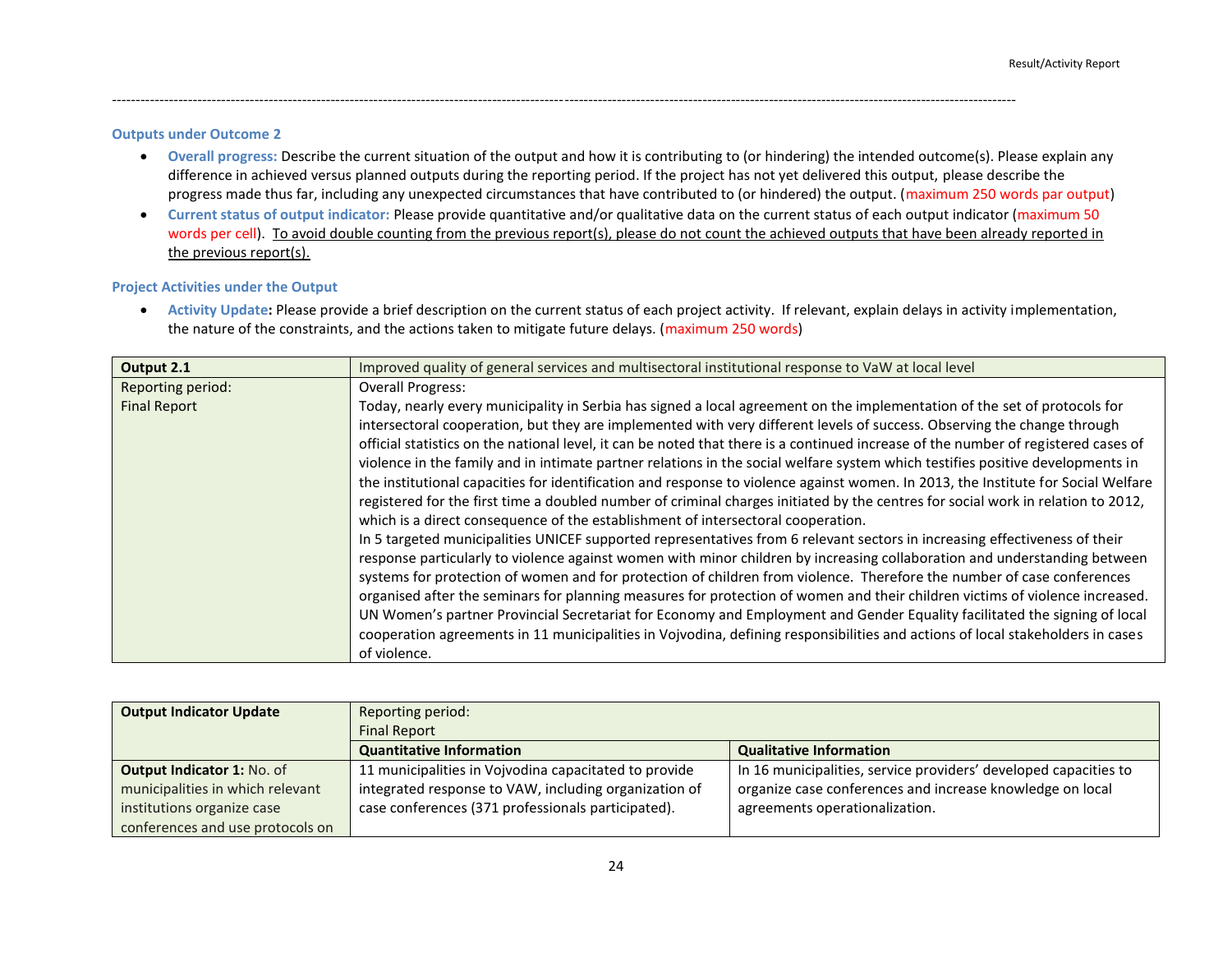| procedures for addressing cases of<br>DV and inter-institutional<br>cooperation.                                         | 5 cities In Central Serbia trainings trained on coordinated<br>action and conference cases 123 professionals (social<br>workers, psychologists, police officers, judge,<br>prosecutors, healthcare workers, education<br>professionals, women's NGOs representatives)<br>participated.                                                                              | Vojvodina municipalities use local protocols on procedures for<br>addressing DV cases and interinstitutional cooperation.<br>Serbian cities produced coordinated action plan, case conference<br>plan of action, identified "issues" for local protocol coverage.                                                                                              |
|--------------------------------------------------------------------------------------------------------------------------|---------------------------------------------------------------------------------------------------------------------------------------------------------------------------------------------------------------------------------------------------------------------------------------------------------------------------------------------------------------------|----------------------------------------------------------------------------------------------------------------------------------------------------------------------------------------------------------------------------------------------------------------------------------------------------------------------------------------------------------------|
| Output Indicator 2: No. of<br>professional who received training<br>on VaW related issues                                | 443 professionals from CSW, police, court/prosecutor's<br>office, schools and healthcare centres, from 11<br>municipalities in Vojvodina passed trainings on VAW and<br>increased their knowledge and institutional response.<br>Central Serbia<br>108 professionals (CSW, Health Care center, schools) in 5<br>cities/municipalities<br>342 judges and prosecutors | Professionals received training on VaW related issues during the<br>Project - enabled to implement multsectoral approach at the<br>local level<br>Extensive capacity development was undertaken of professionals<br>in the target municipalities, aimed at their operationalization and<br>focused on how to deal with concrete cases of domestic<br>violence. |
|                                                                                                                          | 205 police officers                                                                                                                                                                                                                                                                                                                                                 | Judicial Academy<br>Police Academy                                                                                                                                                                                                                                                                                                                             |
| Output Indicator 3: No. of                                                                                               | Two municipalities tested the software-based system for                                                                                                                                                                                                                                                                                                             | Due to the challenges and complexity of putting software based                                                                                                                                                                                                                                                                                                 |
| municipalities that use software-<br>based system for<br>tracking the institutional<br>response to gender based violence | tracking. Use of the software will depend on decision to<br>be made at national level.]<br>0                                                                                                                                                                                                                                                                        | system for tracking the institutional response to gender based<br>violence, the work towards this output has been modified, as<br>explained below.                                                                                                                                                                                                             |

| <b>Activity Update</b>                                                                                                                                            |                                                                                                                               |  |
|-------------------------------------------------------------------------------------------------------------------------------------------------------------------|-------------------------------------------------------------------------------------------------------------------------------|--|
| Activity 1: Trainings for judges and prosecutors in cooperation with Judicial Academy and MoJ (curriculum + spec.protocol) and for police officers in cooperation |                                                                                                                               |  |
|                                                                                                                                                                   | with Police Academy and MoI and provision of consultative support for implementation of the normative framework related to DV |  |
| Reporting period:                                                                                                                                                 | UNDP supported the Judicial Academy to develop and implement advanced programs for judges and prosecutors on VAW in           |  |
| <b>Final Report</b>                                                                                                                                               | family and in intimate partner relationships in the period September 2013- December 2014 :                                    |  |
|                                                                                                                                                                   | Family/civil legal protection from VaW. Attended by 112 judges and prosecutors (94 female, 18 male).                          |  |
|                                                                                                                                                                   | Criminal justice protection of domestic violence. Attended by 39 participants (16 male, 23 female) – 25 judges, 11            |  |
|                                                                                                                                                                   | prosecutors, 3 other.                                                                                                         |  |
|                                                                                                                                                                   | Enforcement in domestic legal relations - child handover. Attended by 88 participants (21 male, 67 female).<br>3.             |  |
|                                                                                                                                                                   | Workshops on domestic violence protection system for the third generation, attended by 34 (13 male, 21 female)<br>4.          |  |
|                                                                                                                                                                   | participants.                                                                                                                 |  |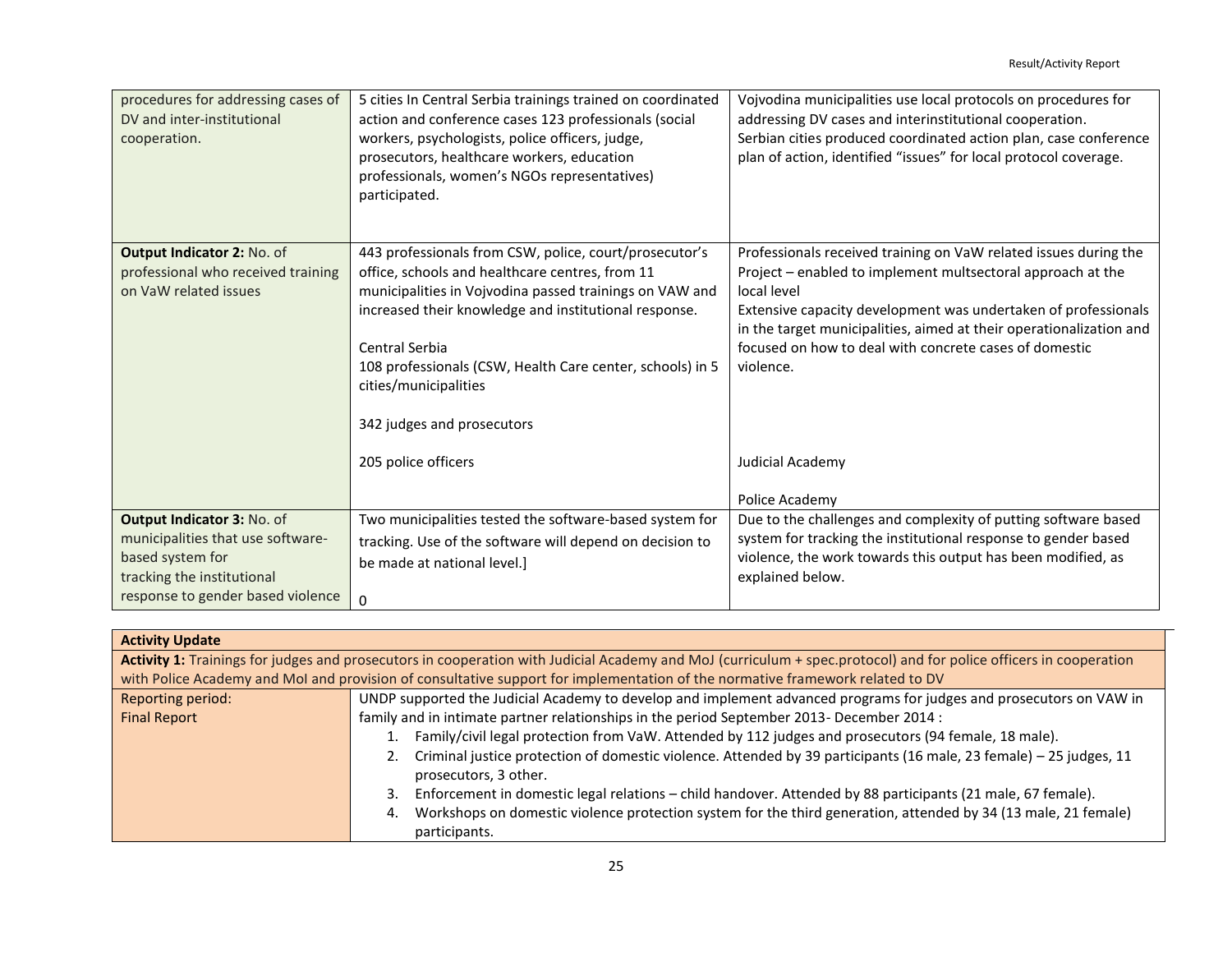|                                                 | 5. Initial training on domestic violence protection system for the fourth generation, attended by 46 (22 male, 24                                                                                                                                           |
|-------------------------------------------------|-------------------------------------------------------------------------------------------------------------------------------------------------------------------------------------------------------------------------------------------------------------|
|                                                 | female) participants.                                                                                                                                                                                                                                       |
|                                                 | The principle of opportunity/probation – direction of perpetrators of violence to work with perpetrators programs<br>6.                                                                                                                                     |
|                                                 | psychosocial treatment, attended by 23 prosecutors (10 male, 13 female)                                                                                                                                                                                     |
|                                                 | UNDP supported Criminal and Police Academy to develop and implement advanced program for police officers on sexual and                                                                                                                                      |
|                                                 | gender based violence. It resulted in an advanced specialized curriculum with the manual and 205 police officers trained (35                                                                                                                                |
|                                                 | female). The target group were police officers in uniforms in operational units that work on daily basis in cases of domestic                                                                                                                               |
|                                                 | violence against women. The training were held in interactive workshop forms with case studies. The training covered                                                                                                                                        |
|                                                 | operative procedures defined by the General Protocol for cooperation and by the specialized protocol for the Ministry of                                                                                                                                    |
|                                                 | Interior.                                                                                                                                                                                                                                                   |
|                                                 | Activity 2: Deliver 10 trainings in local communities based on General Protocol in Central Serbia (cooperation, exchange, case conferences, local action plans), 15                                                                                         |
|                                                 | trainings for professionals on GBV in AP Vojvodina (basic knowledge on GBV, case conferences, coordinated community action)                                                                                                                                 |
| <b>Reporting period:</b><br><b>Final Report</b> | Over the JP implementation, the UN agencies in Serbia have supported implementation of specialized trainings for intersectoral<br>cooperation in 30 towns (10 in Central Serbia and 19 in AP Vojvodina) and more than 1000 service providers benefited from |
|                                                 | the specialized trainings provided by a specialist women's NGO Autonomous Women's Centre.                                                                                                                                                                   |
|                                                 |                                                                                                                                                                                                                                                             |
|                                                 | Municipalities were supported to become better able to deliver "integrated service" to survivors of VaW through multisectoral                                                                                                                               |
|                                                 | cooperation model. Total of 251 service providers received specialized trainings on how to use the set of multisetoral protocols,                                                                                                                           |
|                                                 | how to plan and implement coordinated community actions, how to plan and implement conference case. The implementation                                                                                                                                      |
|                                                 | of their plans was supported through three follow up seminars.                                                                                                                                                                                              |
|                                                 | A total of 19 trainings for professionals on GBV in AP Vojvodina were delivered during the course of the project. Trainings were                                                                                                                            |
|                                                 | focused on building participants' capacities in the following issues: domestic violence and institutional response, coordinated                                                                                                                             |
|                                                 | community action and use of case conference as an efficient method to tackle individual cases of DV. Four more trainings than                                                                                                                               |
|                                                 | initially planned were organized due to savings made in the implementation of project activities. All the trainings were                                                                                                                                    |
|                                                 | implemented by the PSEEGE, according to the accredited programs of the Autonomous Women's Center.                                                                                                                                                           |
|                                                 | Activity 3: 5 trainings for inter-sectoral group of professionals in selected 5 local communities for recognizing consequences of violence against women and                                                                                                |
|                                                 | children and to stimulate them for more efficient protection of women and children victims of gender based violence                                                                                                                                         |
| Reporting period:                               | Based on the need and identified opportunities these trainings were added in the second implementation year. Curricula and                                                                                                                                  |
| <b>Final Report</b>                             | agenda for seminars for professionals were developed based on the research conducted by AWC with support of UNICEF                                                                                                                                          |
|                                                 | "Consequences of Intimate Partner Violence against Women on Children and the Response of Public Services"                                                                                                                                                   |
|                                                 | (http://www.unicef.rs/files/Uticaj nasilja u partnerskim odnosima na%20decu.pdf).                                                                                                                                                                           |
|                                                 | In 2014, five seminars were conducted for 108 professionals (representatives of CSW, Police, Health Care center, Basic Court                                                                                                                                |
|                                                 | and mentors and schools teams from the School without Violence programme) in 5 cities/municipalities: 93 women and 15                                                                                                                                       |
|                                                 | men. 95% of professionals finds the content of the seminar as applicable and 5% as partially applicable. Bringing closer                                                                                                                                    |
|                                                 | together and increasing understanding between child protection professionals and professionals working in protecting                                                                                                                                        |
|                                                 | women resulted in increased number of recognized cases of violence against women or her children and improved                                                                                                                                               |
|                                                 | institutional proceeding and documenting violence cases. Justice system remained as the weakest chain link in effective                                                                                                                                     |
|                                                 | response. Due to successful results the trainings were implemented in the remaining 5 of 10 municipalities in the Central                                                                                                                                   |
|                                                 | Serbia where multi-sectorial VAW teams are supported. Through these seminars additional 103 professionals were involved                                                                                                                                     |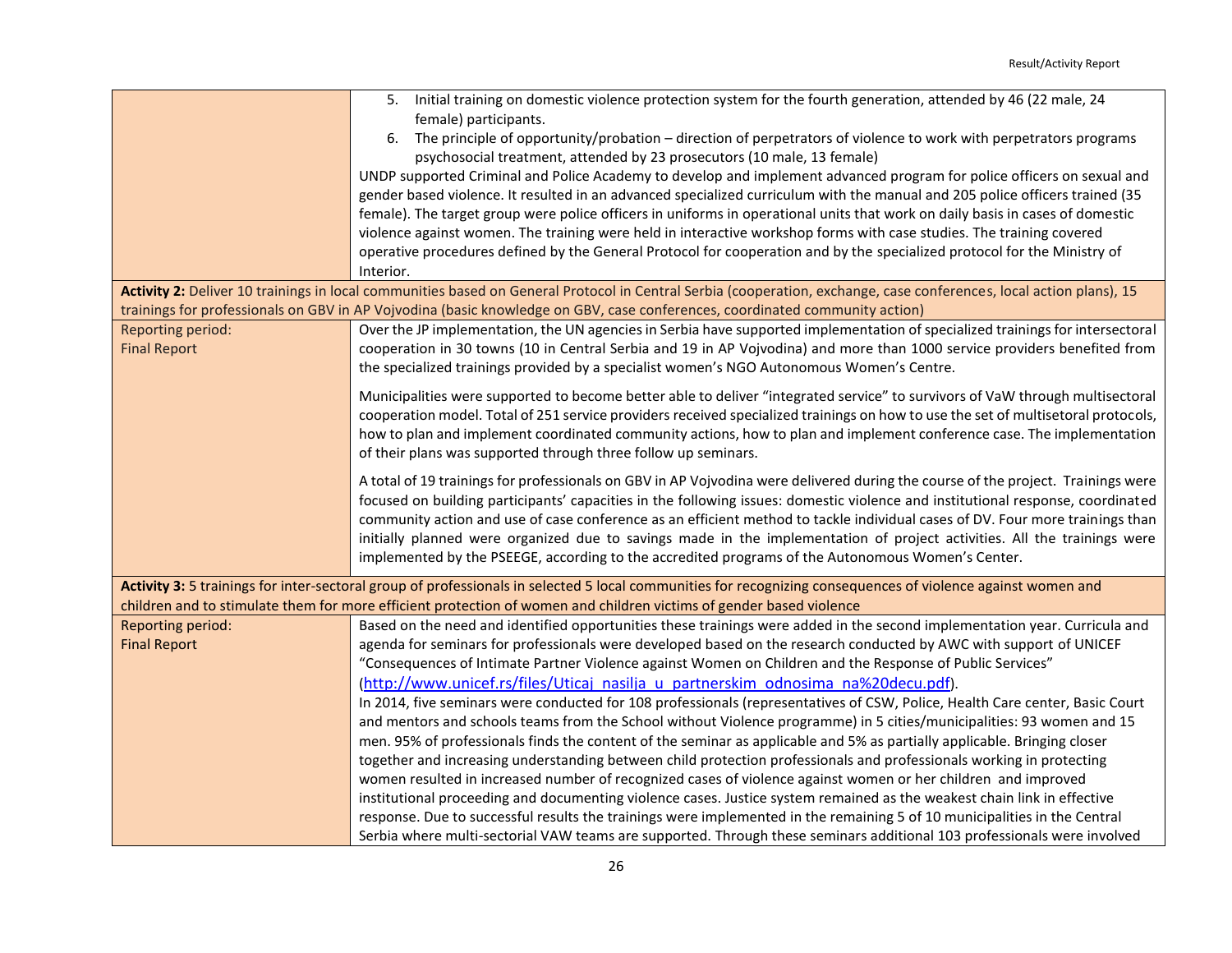|                     | (74 women and 39 men). At the end of the JP a round table was organised for 37 professionals to exchange good practices in                                    |  |  |
|---------------------|---------------------------------------------------------------------------------------------------------------------------------------------------------------|--|--|
|                     | prevention and protection of women and children victims of violence, out of which Conclusions and recommendations are                                         |  |  |
|                     | created and sent to all stakeholders.                                                                                                                         |  |  |
|                     | Activity 4: Provide consultative support in development of protocols and coordinated action and implementation of coordinated action in 10 municipalities and |  |  |
|                     | implementation of software-based system for tracking institutional response to DV in 10 municipalities                                                        |  |  |
| Reporting period:   | Consultative support in the development of protocols and coordinated actions in 11 municipalities of Vojvodina took place                                     |  |  |
| <b>Final Report</b> | throughout the Project, under the leadership of PSEEGE. The main focus was on case conferences, as in most municipalities,                                    |  |  |
|                     | local cooperation agreements were already signed and case conferences were seen as the most efficient way to put them in                                      |  |  |
|                     | practice and improve further local cooperation. CSWs were responsible for selecting cases and inviting relevant professionals                                 |  |  |
|                     | from other responsible institutions to meetings, implemented in the form of case conference, with expert support from NGO                                     |  |  |
|                     | Autonomous Women's Center and PSEEGE. Case conferences aimed at developing individual plan for protection indicating the                                      |  |  |
|                     | responsible institution and timeframe.                                                                                                                        |  |  |
|                     | The activity related to software-based system for tracking institutional response to DV, has encountered several challenges.                                  |  |  |
|                     |                                                                                                                                                               |  |  |
|                     | To institutionalize the software, agreement and approval from several sectoral ministries is needed. Elections held in 2012                                   |  |  |
|                     | and 2013 brought new political reality and decision-makers involved in the originally planned activity were replaced by new                                   |  |  |
|                     | ones. 2014 floods caused delays in pursuing discussions with national level decision-makers. Thus, UN Women and PSEEGE                                        |  |  |
|                     | decided to focus on facilitating discussions, raising awareness among decision-makers and offer platform for exchange among                                   |  |  |
|                     | key stakeholders. PSEEGE produced several short movies demonstrating the practical use of software and how individual                                         |  |  |
|                     | cases are being tracked by line institutions. With the support of UNCT two presentations of the software were organized: for                                  |  |  |
|                     | the Ministry of Labour and Social Policy and for the Social Protection Institute and Ministry of Labour and Social Policy.                                    |  |  |
|                     |                                                                                                                                                               |  |  |
|                     |                                                                                                                                                               |  |  |
|                     |                                                                                                                                                               |  |  |
|                     | Activity 5: Provide consultative support to Centers for Social Work from 45 municipalities in Vojvodina to organize case conferences                          |  |  |
| Reporting period:   | Consultative support provided by PSEEGE focused on the 11 target municipalities where protocols have been signed,                                             |  |  |
| <b>Final Report</b> | considering that case conferences have been seen as the most practical and effective way of putting the protocols into                                        |  |  |
|                     | practice. In addition, PSEEGE organized an inter-municipal event on social housing as a measure for dealing with cases of DV,                                 |  |  |
|                     | held in Apatin in December, and including representatives from 14 municipalities.                                                                             |  |  |

| Output 2.2          | Improved system of specialist services in response to VaW                                                                                  |
|---------------------|--------------------------------------------------------------------------------------------------------------------------------------------|
| Reporting period:   | <b>Overall Progress:</b>                                                                                                                   |
| <b>Final Report</b> | In Serbia, the concept of specialist services in response to VaW was not officially recognized by the institutions prior to the JP         |
|                     | implementation. The ratification of the Istanbul convention in October 2013 and the subsequent entry into force as of August 2014          |
|                     | opened the possibility for the institutional recognition of specialist services, with specific focus on women's NGOs as specialist         |
|                     | service providers. JP supported an intensive and continuous dialogue between women's NGOs and the state in order to open the               |
|                     | institutional space for the recognition of women's NGOs as specialist service providers for women survivors. It set the basis for          |
|                     | financing of these services by the state, as well as for the establishment of the national SOS helpline specialist service on the basis of |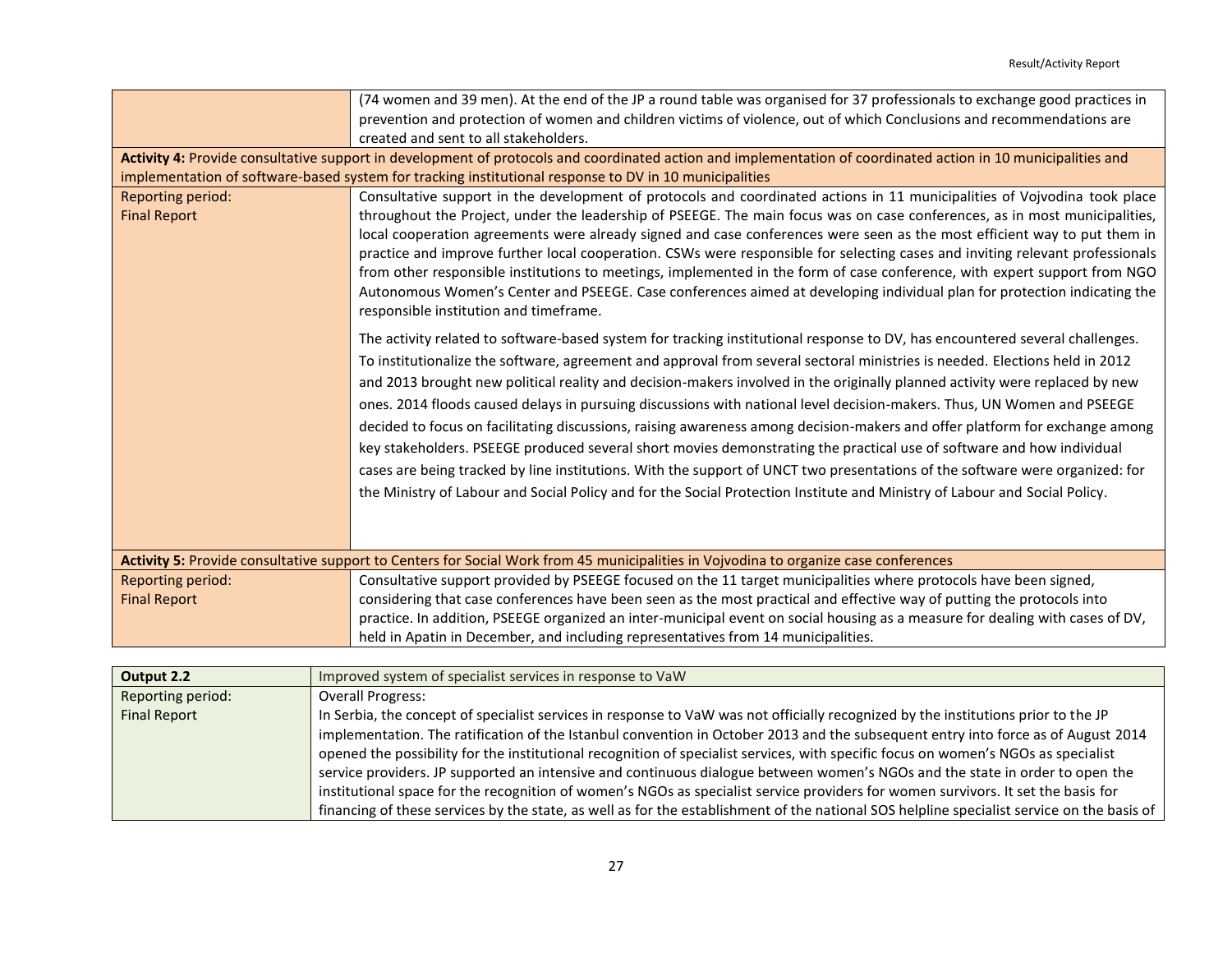| a network of women's NGOs. In November 2015, the government of Serbia adopted the Rulebook on provision of the SOS hotline |
|----------------------------------------------------------------------------------------------------------------------------|
| specialized service.                                                                                                       |

| <b>Output Indicator Update</b>              | Reporting period:<br><b>Final Report</b>                    |                                                                                     |  |  |
|---------------------------------------------|-------------------------------------------------------------|-------------------------------------------------------------------------------------|--|--|
|                                             |                                                             |                                                                                     |  |  |
|                                             | <b>Quantitative Information</b>                             | <b>Qualitative Information</b>                                                      |  |  |
| Output Indicator 1: No. of<br>professionals | 84                                                          | 84 professionals in Vojvodina                                                       |  |  |
| capacitated to provide                      | 30                                                          | 30 women's NGOs SOS consultants received a specialized training by Women's Aid,     |  |  |
| immediate guidance to the                   |                                                             | UK national SOS helpline service provider.                                          |  |  |
| VAW survivors on using                      | 11 women's NGOs                                             |                                                                                     |  |  |
| services in local                           |                                                             | 11 women's NGOs SOS helpline service providers - within these 50 consultants and 60 |  |  |
| communities                                 | 10 women's NGOs                                             | volunteers.                                                                         |  |  |
|                                             |                                                             | 10 representatives of women's NGOs in drafting SOS minimum standards.               |  |  |
| <b>Output Indicator 2: System</b>           | N <sub>o</sub>                                              | National SOS helpline establishment implied preparatory activities not explicitly   |  |  |
| up and running                              | National SOS helpline                                       | stated in RRF but implemented throughout the project.                               |  |  |
| 24/7 (yes/no)                               | establishment depends upon                                  | SOS helpline minimum standards drafted by MoLESP and specialized women's NGOs.      |  |  |
|                                             | State's commitment to officially                            | JP contributed to defining minimum standards, adopted as Rulebook in November       |  |  |
|                                             | recognize and institutionalize                              | 2015. Government undertaking additional steps ahead of establishment of national    |  |  |
|                                             | position of women's NGOs as                                 | SOS.                                                                                |  |  |
|                                             | specialist service providers,                               |                                                                                     |  |  |
|                                             | support and finance their work                              |                                                                                     |  |  |
|                                             | and networking to provide<br>national SOS helpline service. |                                                                                     |  |  |
|                                             | 11 SOS helpline services                                    |                                                                                     |  |  |
|                                             | supported;                                                  |                                                                                     |  |  |
|                                             | 2000 women survivors primary                                |                                                                                     |  |  |
|                                             | beneficiaries received assistance'                          |                                                                                     |  |  |
|                                             | 5000 calls received.                                        |                                                                                     |  |  |

| <b>Activity Update</b>                                                                                                                                              |                                                                                                                                       |  |
|---------------------------------------------------------------------------------------------------------------------------------------------------------------------|---------------------------------------------------------------------------------------------------------------------------------------|--|
| Activity 1: Network specialist service providers to survivors of violence (institutions and organizations, women's groups) and define the minimum standards for SOS |                                                                                                                                       |  |
| hotline service provision                                                                                                                                           |                                                                                                                                       |  |
| Reporting period:                                                                                                                                                   | The focus of UNDP's efforts has been directed towards institutional recognition of specialist support services for women survivors.   |  |
| Final report                                                                                                                                                        | Considering that the Law on Social Welfare opened the possibility to recognize the so-called "other" service providers (Art. 17), the |  |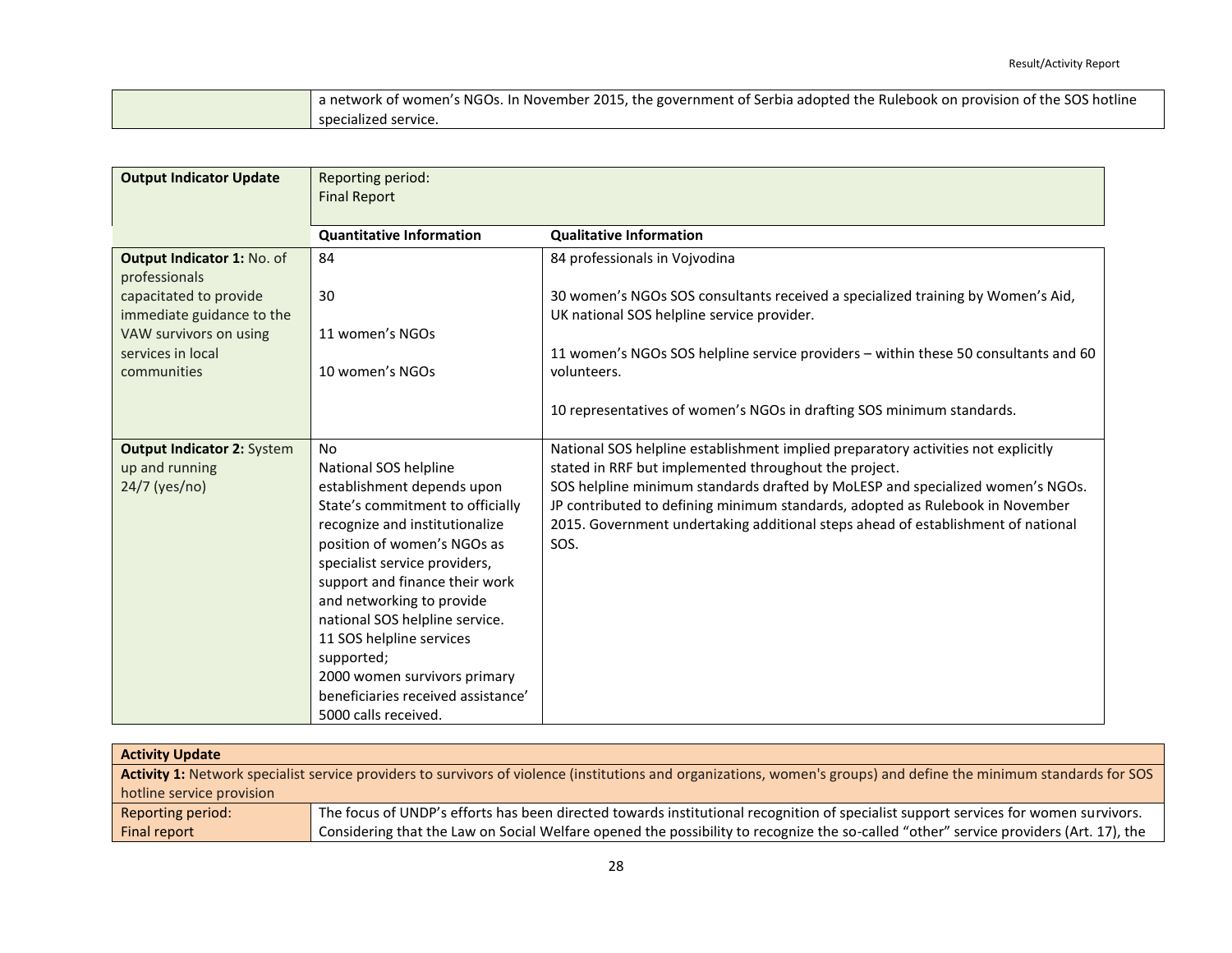|                     | working group of representatives of women's NGOs and two line ministries in charge of social policy and interior affairs was                                                                                                |
|---------------------|-----------------------------------------------------------------------------------------------------------------------------------------------------------------------------------------------------------------------------|
|                     | supported by UNDP to develop minimum standards for the service of helpline for women victims of violence, adopted in the form                                                                                               |
|                     | of Rulebook that defines more closely the institutional position of specialist services and specialist helpline service for women                                                                                           |
|                     | survivors of violence. Institutional recognition and positioning of specialist services for women with the experience of violence                                                                                           |
|                     | potentially opens the way to establishing a unique national helpline for Serbia based on the network of women's NGOs specialized                                                                                            |
|                     | in this work                                                                                                                                                                                                                |
|                     | Activity 2: Setting up national SOS hotline: databases, technical agreements etc.                                                                                                                                           |
| Reporting period:   | UNDP supported 11 specialist women's organizations in providing the SOS specialist service. These 11 specialist women's NGOs and                                                                                            |
| <b>Final Report</b> | their 50 consultants and 50 volunteers responded to over 5,000 survivors' calls and provided direct support services to over 2,000                                                                                          |
|                     | women survivors of violence. In addition, through their activities in local communities, these organizations reached over 20,000                                                                                            |
|                     | individuals. These data are even more impressive considering that among these 11 organizations there are three Roma women's                                                                                                 |
|                     | NGOs (Osvit - Dawn from Niš, Association of Roma Women Novi Bečej and Daje), that provided direct support to as many as 1,128                                                                                               |
|                     | Roma women. To compare, the report of the Gender Equality Deputy Ombudsman states that in the same period, centres for social<br>work registered and worked with "397 Roma women and women from other national minorities". |
|                     | In November 2014, UNDP organized a specialized training with the UK experts from Women's Aid organization which is providing                                                                                                |
|                     | the service of national SOS helpline for UK. In this occasion 30 representatives from women's NGOs in Serbia participated and                                                                                               |
|                     | discussed the possible forms of the national SOS helpline network service providers. Women's Aid presented various "tools" (e.g.                                                                                            |
|                     | database software, risk assessment, minimum standards, network protocols etc. and made these tools available for organizations in                                                                                           |
|                     | Serbia).                                                                                                                                                                                                                    |
|                     | Activity 3: Organize 6 day trainings for Center for Social Work (CSW) for improvement of specialized services to survivors of VaW                                                                                           |
| Reporting period:   | In the course of the Project, 8 specialized trainings took place in Vojvodina: Three trainings were held for CSW professionals from                                                                                         |
| <b>Final Report</b> | municipalities of Stara Pazova, Indjija, Ruma, Sremska Mitrovica, Apatin, Novi Becej, Sombor, Backa Topola, Mali Idjos, Kanjiza,                                                                                            |
|                     | Becej, Coka, Backi Petrovac, Ada, Pancevo, Bela Crkva, Zrenjanin, Vrbas and Plandište. The trainings focused on interviewing                                                                                                |
|                     | techniques with perpetrators at the CSW, according to the accredited program of the Autonomous Women's Center; Three                                                                                                        |
|                     | specialized trainings for CSW professionals were held for municipalities of Indjija, Stara Pazova, Irig, Sombor, Vršac, Bačka Palanka,                                                                                      |
|                     | Bački Petrovac, Apatin, Novi Bečej, Kikinda, Odzaci, Novi Sad, Ada, Becej, Subotica, Coka, Kanjiza The trainings focused on                                                                                                 |
|                     | counseling and therapeutic work with survivors of VAW; Two specialized trainings were held for CSW professionals from                                                                                                       |
|                     | municipalities of Apatin, Zrenjin, Irig, Pančevo, Vršac, Kovin, Bačka Topola, Novi Bečej, Kanjiža, Sremska Mitrovica and Nova Crnja.                                                                                        |
|                     | The training was focused on: 1) analysis of the GBV cases in which National Ombudsman found inadequate institutional response, 2)                                                                                           |
|                     | dealing with professional stress and burn out of professionals dealing with GBV cases. Two trainings for police officers were                                                                                               |
|                     | organized, in Nova Crnja and Mali Idjos. In same municipalities, peer education on GBV was organized for secondary schools                                                                                                  |
|                     | students. One training on GBV was organized for professors of civic education from Apatin, Vrsac, Pancevo, Zrenjanin, Kanjiza, Novi                                                                                         |
|                     | Becej, Pecinci, Sremska Mitrovica and Novi Sad. The training was focused on building capacities of educational staff to effectively                                                                                         |
|                     |                                                                                                                                                                                                                             |
|                     | transfer knowledge on EVAW on students.                                                                                                                                                                                     |
|                     |                                                                                                                                                                                                                             |
|                     | Activity 4: Provide further technical assistance to CSOs to apply quality standards in their services                                                                                                                       |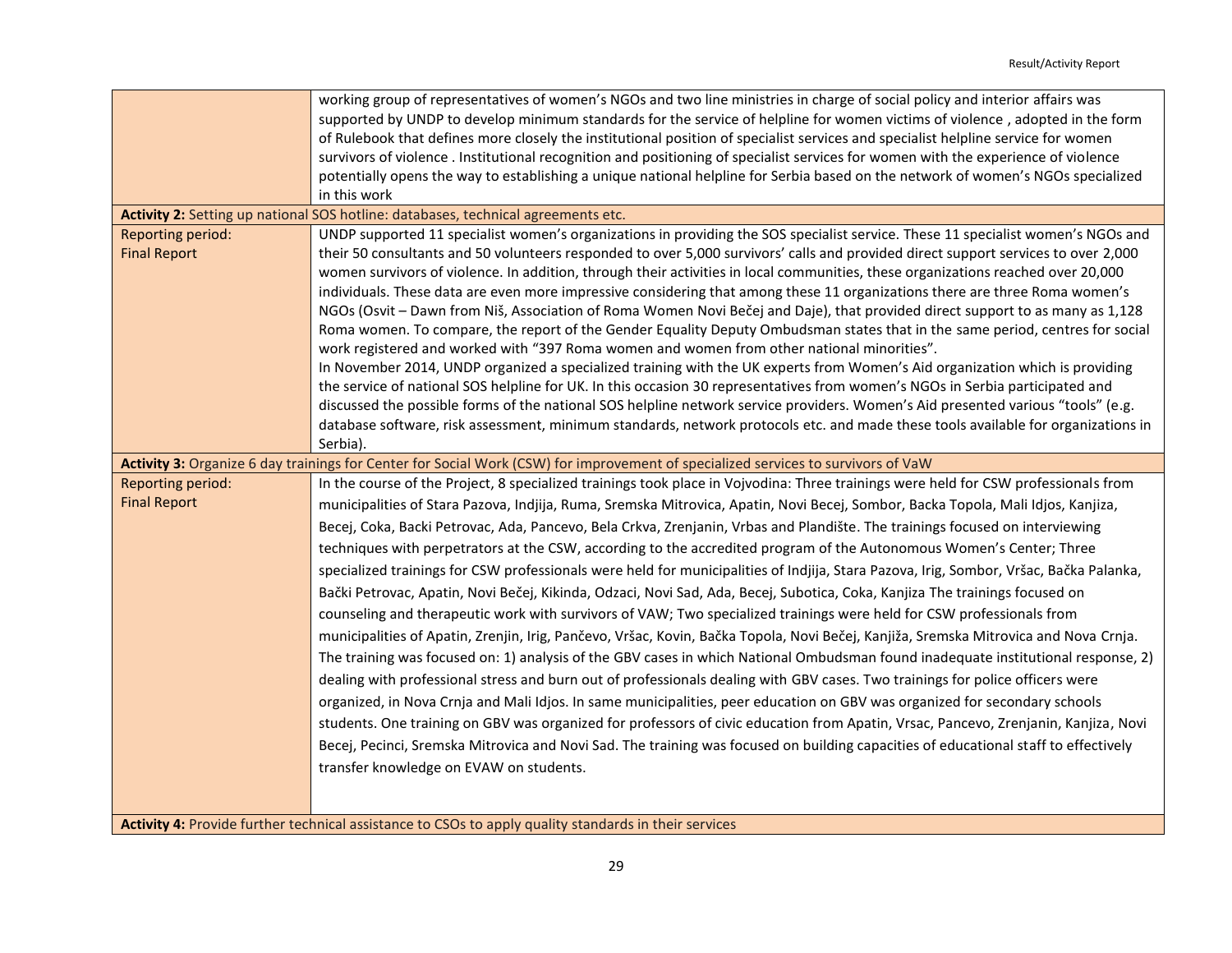| Reporting period:   | Final session on strategic planning for CSO operating helplines in Vojvodina was organized in Palic in May, 2014, under the           |
|---------------------|---------------------------------------------------------------------------------------------------------------------------------------|
| <b>Final Report</b> | leadership of PSEEGE. Representatives of all six operating helplines in Vojvodina participated in the meeting. The aim of the meeting |
|                     | was to strengthen the development of the SOS Vojvodina helpline network, both in terms of quality of service and in terms of the      |
|                     | cooperation of network members. The main goals of the Network were defined during the strategic planning, as well as the              |
|                     | network's structure, management and decision making process. In November and December, PSEEGE supported further capacity              |
|                     | building activities of helpline in Vojvodina.                                                                                         |

| Output 2.3          | Policy framework addressing VaW in AP Vojvodina revised                                                                      |  |  |
|---------------------|------------------------------------------------------------------------------------------------------------------------------|--|--|
| Reporting period:   | <b>Overall Progress:</b>                                                                                                     |  |  |
| <b>Final Report</b> | The UN Women partner, the Provincial Secretariat for Economy, Employment and Gender Equality (PSEEGE), was supported         |  |  |
|                     | to lead in the development and adoption of a new policy framework on EVAW. PSEEGE developed a Program on the                 |  |  |
|                     | Protection of Women from Violence in the Family and in Intimate Partner Relations 2015-2020 (equivalent to a Strategy at the |  |  |
|                     | Provincial level), as well as an Action Plan for Program implementation in 2015, with appropriate budget allocations. The    |  |  |
|                     | Program was adopted by the Assembly of the Province of Vojvodina on 23 December 2014, together with a budget of              |  |  |
|                     | approximately 70,000 USD for implementation of the Action Plan in 2015. UN Women supported a participatory and quality-      |  |  |
|                     | assured process of program development. The program was developed by a Working Group consisting of experts and               |  |  |
|                     | government representatives and on the basis of a wide consultation process. It is based on an evaluation of achievements     |  |  |
|                     | and lessons learned from a similar program for the previous period and it is also aligned with the Istanbul Convention and   |  |  |
|                     | responds to the CEDAW Committee Concluding Observations to Serbia. The program includes and draws upon two analytical        |  |  |
|                     | products, of which their development was also supported: a policy paper on economic empowerment of women survivors           |  |  |
|                     | and a tailor-made outreach program for women belonging to minority and marginalized communities. The program has one         |  |  |
|                     | long-term and 4 short term goals, while the Action Plan 2015 contains concrete activities and measures that will be          |  |  |
|                     | undertaken by different government institutions in the Province of Vojvodina towards the goals.                              |  |  |

| <b>Output Indicator Update</b>   | Reporting period:<br><b>Final Report</b> |                                                                        |
|----------------------------------|------------------------------------------|------------------------------------------------------------------------|
|                                  | Quantitative                             | <b>Qualitative Information</b>                                         |
|                                  | <b>Information</b>                       |                                                                        |
| Output Indicator 1: No. of       |                                          | A total of 401 people were consulted in the development of the Program |
| beneficiaries who were consulted |                                          |                                                                        |
| in the development of            |                                          |                                                                        |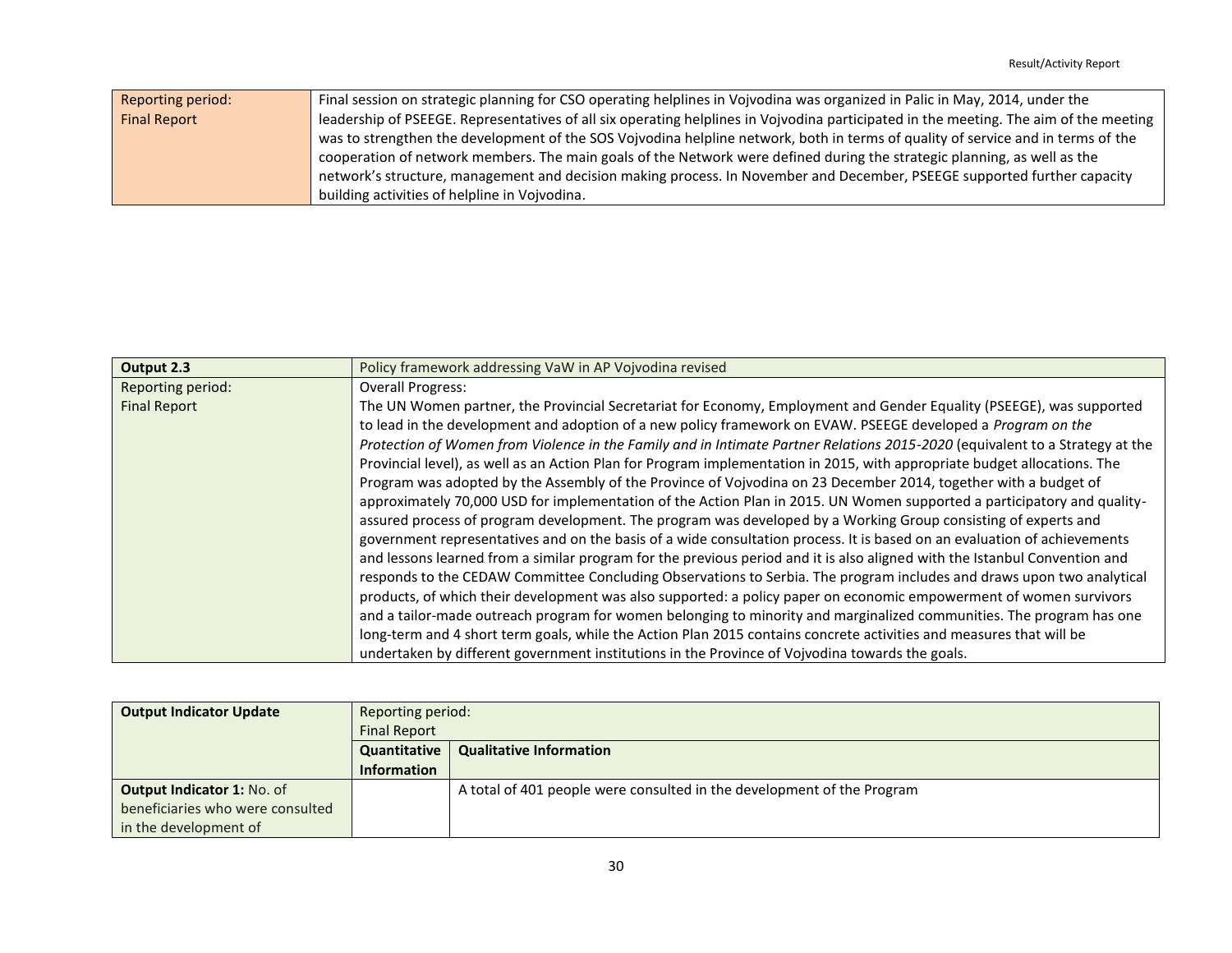| the Strategy                                                                                                                                                                                                                                                     | 401 |                                                                                                                                                                                                                                                          |
|------------------------------------------------------------------------------------------------------------------------------------------------------------------------------------------------------------------------------------------------------------------|-----|----------------------------------------------------------------------------------------------------------------------------------------------------------------------------------------------------------------------------------------------------------|
| <b>Output Indicator 2: No. of positive</b><br>expert opinions on the quality of<br>the Strategy                                                                                                                                                                  | 25  | 25 positive expert opinions were received on the quality of the Program                                                                                                                                                                                  |
| <b>Output Indicator 3:</b><br>No. of positive expert opinions on<br>the quality of policy paper on<br>Economic empowerment of<br>women survivors of violence and<br>tailor-made outreach<br>programme for women from<br>minority and marginalized<br>communities | 14  | 6 positive expert opinion on the quality of the policy paper on economic empowerment of women survivors<br>of violence were received and 8 positive expert opinion on the quality of the program for women from minority<br>and marginalized communities |

| <b>Activity Update</b>                                                                                                                                               |                                                                                                                                |  |
|----------------------------------------------------------------------------------------------------------------------------------------------------------------------|--------------------------------------------------------------------------------------------------------------------------------|--|
| Activity 1: Conduct participatory consultation process for the development of the Strategy (including focus groups and consultative support of international expert) |                                                                                                                                |  |
| Reporting period:                                                                                                                                                    | Participatory consultations took place on the content of the Program and involved a total of 401 people, including experts     |  |
| Final report                                                                                                                                                         | from NGOs and government, service providers, members of Parliament, etc.                                                       |  |
|                                                                                                                                                                      |                                                                                                                                |  |
| Activity 2: Draft and submit for approval new End VaW Strategy (including monitoring framework and costing of the Strategy)                                          |                                                                                                                                |  |
| Reporting period:                                                                                                                                                    | With support of UN Women, PSEEGE developed the Program on the Protection of Women from Violence in the Family and in           |  |
| <b>Final Report</b>                                                                                                                                                  | Intimate Partner Relations 2015-2020 (equivalent to a Strategy at the Provincial level), as well as a Monitoring framework and |  |
|                                                                                                                                                                      | an Action Plan for Program implementation in 2015, with appropriate budget allocations. The Program passed through             |  |
|                                                                                                                                                                      | adoption procedure in the Government and in the Assembly and was adopted by the Assembly of the Province of Vojvodina          |  |
|                                                                                                                                                                      | on 23 December 2014.                                                                                                           |  |
|                                                                                                                                                                      |                                                                                                                                |  |
| Activity 3: Develop a policy paper on economic empowerment of women survivors of violence                                                                            |                                                                                                                                |  |
|                                                                                                                                                                      |                                                                                                                                |  |
| Reporting period:                                                                                                                                                    | A policy paper on economic empowerment of women survivors of violence was developed by Working Group consisting of CSO         |  |
| <b>Final Report</b>                                                                                                                                                  | and government representatives, and under PSEEGE leadership. The policy paper represents an annex to the new EVAW              |  |
|                                                                                                                                                                      | Provincial Program. It has the following structure: 1) Introduction - needs for the policy, definition of economic empowerment |  |
|                                                                                                                                                                      | of women; 2) Situation analysis - employment, work and VAW, current policies and measures and effects of their                 |  |
|                                                                                                                                                                      | implementation and examples of good practices; 3) Measures - general preparatory stage, subsidized employment, self-           |  |
|                                                                                                                                                                      | employment.                                                                                                                    |  |
|                                                                                                                                                                      |                                                                                                                                |  |
|                                                                                                                                                                      | Activity 4: Develop a tailor-made outreach programme for women belonging to marginalized groups                                |  |
| Reporting period:                                                                                                                                                    | The tailor-made outreach programme for women belonging to marginalized groups was developed by a Working Group                 |  |
| <b>Final Report</b>                                                                                                                                                  | consisting of CSO and government representatives, and under PSEEGE leadership. The programme represents an Annex to the        |  |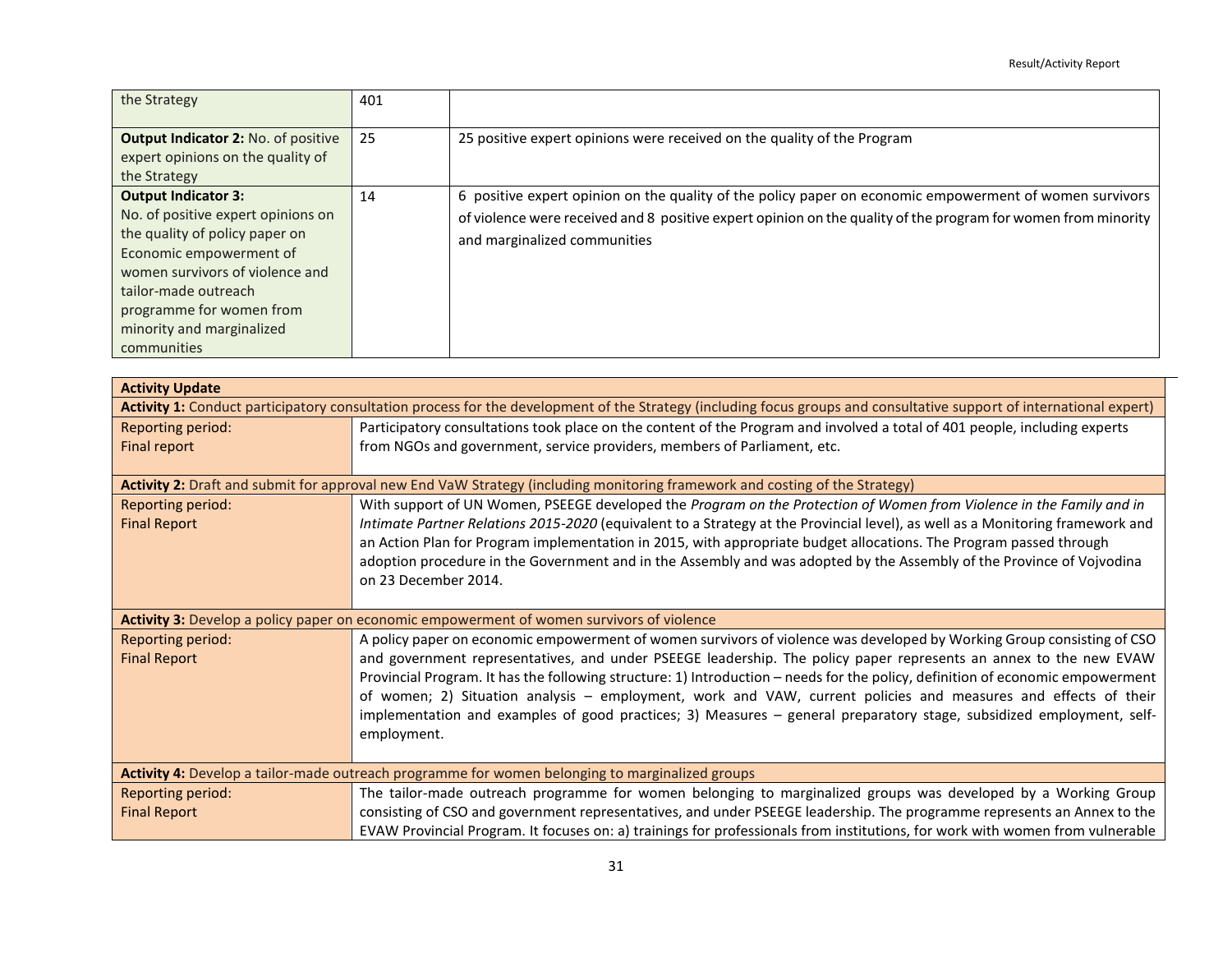| $\frac{1}{2}$ groups; b) activities aimed at increasing the knowledge and understanding of women from vulnerable groups about available |
|-----------------------------------------------------------------------------------------------------------------------------------------|
| services of protection from violence in partner relationships and their rights.                                                         |
|                                                                                                                                         |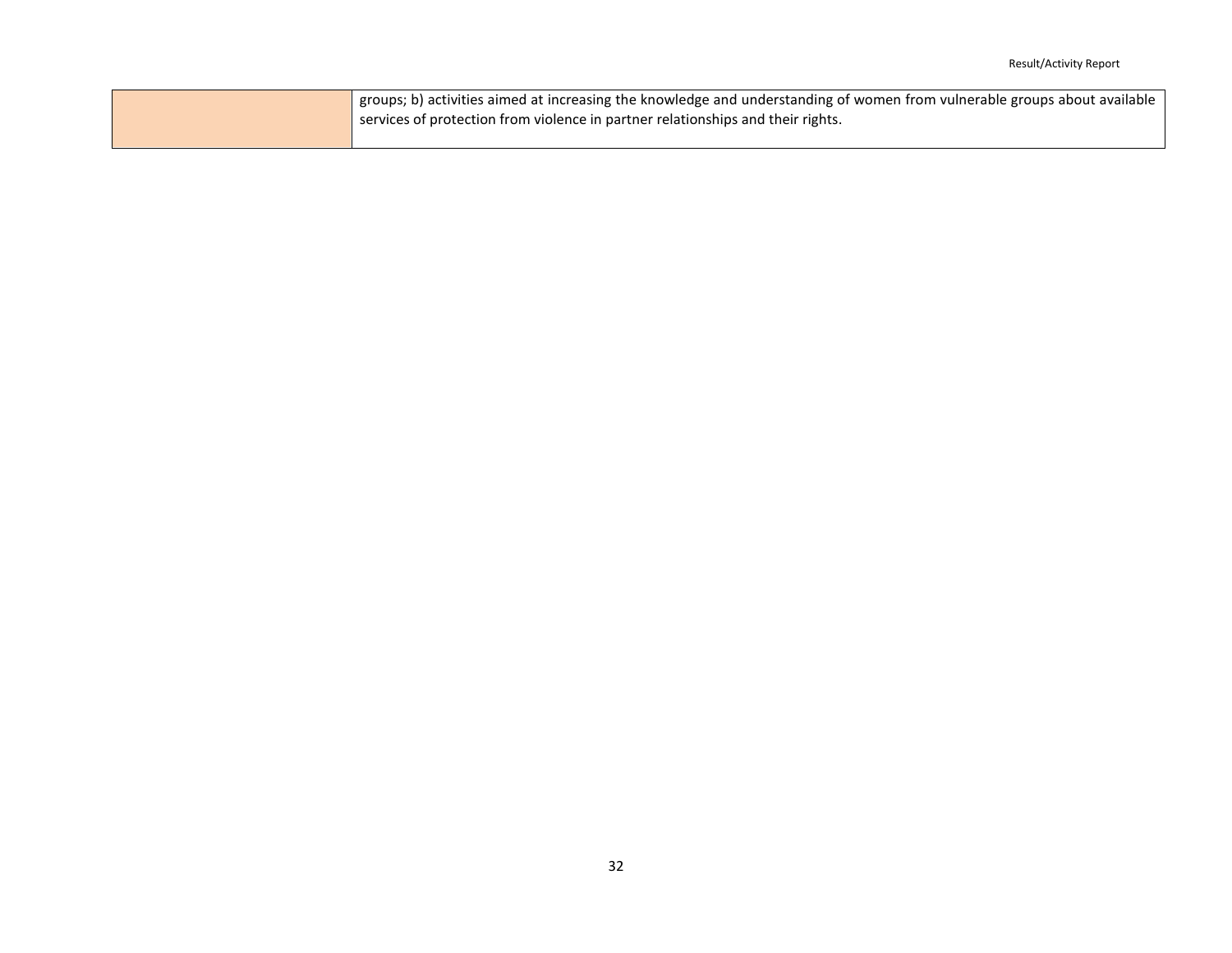### <span id="page-32-0"></span>**IV: M&E and Audit Activities**

**M&E and Audit Activity Update:** Briefly explain the current status of each M&E and/or audit activity. If relevant, please explain the delays in activity implementation, the nature of the constraints, and the actions taken to mitigate future delays. (maximum 250 words)

| <b>M&amp;E and Audit Activity Update</b>                    |                                                                                                                                                                                                                                                                                                                                                                                                                                                                                                                                                                                                                                                                                                                                                                                                                                                                                                                                                                                                                                                                                                                                                                                                                                                                                                                                                        |  |
|-------------------------------------------------------------|--------------------------------------------------------------------------------------------------------------------------------------------------------------------------------------------------------------------------------------------------------------------------------------------------------------------------------------------------------------------------------------------------------------------------------------------------------------------------------------------------------------------------------------------------------------------------------------------------------------------------------------------------------------------------------------------------------------------------------------------------------------------------------------------------------------------------------------------------------------------------------------------------------------------------------------------------------------------------------------------------------------------------------------------------------------------------------------------------------------------------------------------------------------------------------------------------------------------------------------------------------------------------------------------------------------------------------------------------------|--|
| M&E Activity 1: Conduct a final external project evaluation |                                                                                                                                                                                                                                                                                                                                                                                                                                                                                                                                                                                                                                                                                                                                                                                                                                                                                                                                                                                                                                                                                                                                                                                                                                                                                                                                                        |  |
| Reporting period:<br><b>Final Report</b>                    | Final project evaluation was conducted in the period June - September 2015.<br>http://www.rs.undp.org/content/dam/serbia/Publications%20and%20reports/English/Final%20Report%20VaW%20DV_15<br>.10.2015.pdf?download<br>Evaluation has confirmed that the JP has contributed significantly to building of integrated response to VaW in Serbia by improving<br>capacities of key stakeholders to implement measures to address VaW, building strong partnerships between the UN responsible<br>governmental authorities and civil society. The reasons for the observed success of this project's activities, as well as for the<br>extraordinary level of achievements of the results under two identified outcomes lies in the fact that the JP has built their<br>interventions directly on experiences of individual UN agencies' programmes in area of VaW and based on clearly identified needs and<br>capacities at the local and regional levels. Furthermore, the precondition for success of the project implementation was solidified by<br>ensuring strong partnerships between the implementing partners and the three participating UN agencies (UNDP, UN WOMEN and                                                                                                                                                                       |  |
|                                                             | UNICEF), succeeding to include CSOs, on equal footing, into that partnership.                                                                                                                                                                                                                                                                                                                                                                                                                                                                                                                                                                                                                                                                                                                                                                                                                                                                                                                                                                                                                                                                                                                                                                                                                                                                          |  |
| Reporting period:                                           | M&E Activity 2: Development of instruments for research in schools and its implementation<br>Already in 2013 the research instruments and baseline study on GBV was implemented in 50 schools in Serbia. The most important                                                                                                                                                                                                                                                                                                                                                                                                                                                                                                                                                                                                                                                                                                                                                                                                                                                                                                                                                                                                                                                                                                                            |  |
| <b>Final Report</b>                                         | results indicated that 69% of elementary school students and even 74% of high school students have been exposed to at least one of<br>the forms of gender based violence during the first three months of the 2013/2014 school year. Although the percentages of boys and<br>girls who suffer GBV are close, importantly, percentages of those who perpetrate violence is different - boys more often than girls<br>commit acts of violence. The research also identified high tolerance to GBV, particularly by boys. 44% of boys find that sexual<br>harassment of girls is acceptable, every 5th boys think that there are situations when a boyfriend can slap his girlfriend, while 60% of<br>boys and 27% of girls justify violence against persons with homosexual orientation. (http://www.sbn.rs/vesti-iz-<br>programa/rezultati-10).<br>The repeated study to measure progress achieved through school-based programme took place in 2015, thus allowing sufficient time<br>for GBV programme implementation in the schools and communities. Based on the study implemented in selected schools,<br>understanding and attitudes to GBV improved significantly. The cumulative indicator shows that % of boys and girls who don't approve<br>any form of GBV increased 2.5 times (from 8% at the beginning of the project to 20% at the end). |  |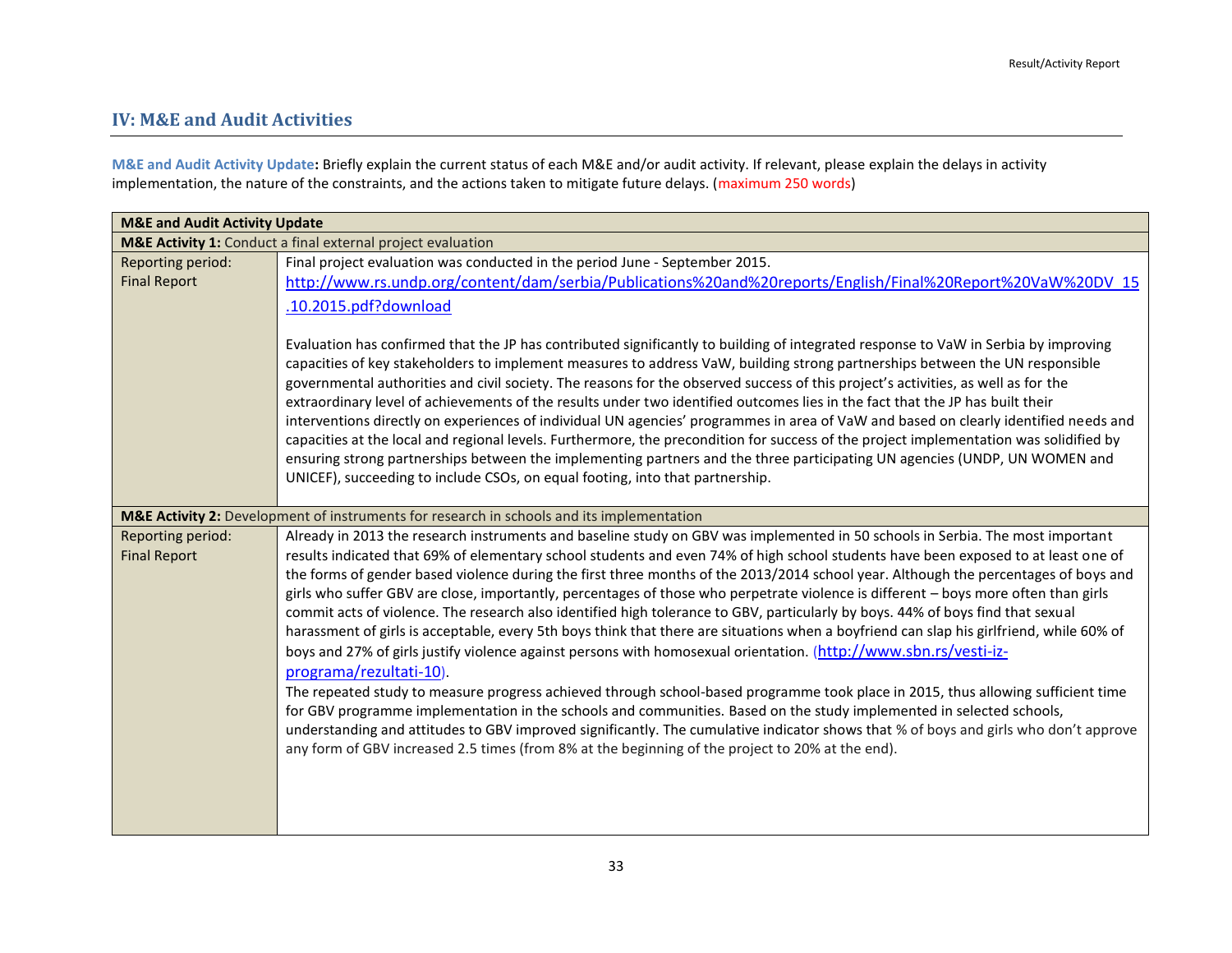| M&E Activity 3: Monitoring and review meetings with key beneficiaries and implementing partners |                                                                                                                                                |  |
|-------------------------------------------------------------------------------------------------|------------------------------------------------------------------------------------------------------------------------------------------------|--|
| Reporting period:                                                                               | Throughout the JP, the monitoring missions and review meetings have been held on regular basis with the key beneficiaries and                  |  |
| <b>Final Report</b>                                                                             | implementing partners throughout Serbia. Monitoring reports available upon request.                                                            |  |
|                                                                                                 | M&E Activity 4: Qualitative analysis of public discourse on VaW (baseline study and final evaluation)                                          |  |
| Reporting period:                                                                               | The baseline study on qualitative discourse covered the period 2010-2012.                                                                      |  |
| <b>Final Report</b>                                                                             | "Media Coverage of Violence against Women in Serbia - Qualitative Analysis" - available in Serbian with summary in English:                    |  |
|                                                                                                 | http://www.rs.undp.org/content/serbia/en/home/library/poverty/kvalitativna-analiza-medijskog-izvetavanja-o-nasilju-nad-enama-u/                |  |
|                                                                                                 | http://sigurnakuca.net/un_protiv_nasilja/publikacije_projekta/kvalitativna_analiza_medijskih_sadrzaja_o_nasilju_nad_zenama.177.ht              |  |
|                                                                                                 | ml                                                                                                                                             |  |
|                                                                                                 | The end study covering the period 2013 and 2014 and identified changes in public discourse on VaW. It was conducted in the period              |  |
|                                                                                                 | April-May 2015.                                                                                                                                |  |
|                                                                                                 | "Media in Serbia in 2014 on gender based violence: Between Stereotype and Fun" - available in Serbian with summary in English:                 |  |
|                                                                                                 | http://sigurnakuca.net/un protiv nasilja/publikacije projekta/mediji u srbiji 2014 o rodno zasnovanom nasilju: izmedju stereot                 |  |
|                                                                                                 | ipa i zabave.767.html                                                                                                                          |  |
|                                                                                                 |                                                                                                                                                |  |
|                                                                                                 |                                                                                                                                                |  |
|                                                                                                 |                                                                                                                                                |  |
| requirements of the Istanbul convention.                                                        | M&E Activity 5: Conduct research to map service provision to victims of VaW and develop recommendations on how to align service provision with |  |
| Reporting period:                                                                               | The baseline study was conducted and published in 2013.                                                                                        |  |
| <b>Final Report</b>                                                                             | News from the future: the Istanbul convention and due diligence in combating VaW - available in Serbian with summary in English:               |  |
|                                                                                                 | http://sigurnakuca.net/un_protiv_nasilja/publikacije_projekta/vesti_iz_buducnosti:_istanbulska_konvencija_i_odgovornost_drzave_za              |  |
|                                                                                                 | _borbu_protiv_nasilja_nad_zenama.388.html                                                                                                      |  |
|                                                                                                 | The end line study maping the changes and focusing on multisectoral cooperation at the local level wasconducted and published in               |  |
|                                                                                                 | 2015.                                                                                                                                          |  |
|                                                                                                 | "Multisectoral cooperation: An obligation or wishful thinking?" - available in English:                                                        |  |
|                                                                                                 | http://www.rs.undp.org/content/serbia/en/home/library/poverty/multisectoral-cooperation--an-obligation-or-wishful-thinking-/                   |  |
|                                                                                                 |                                                                                                                                                |  |
|                                                                                                 |                                                                                                                                                |  |
|                                                                                                 |                                                                                                                                                |  |
|                                                                                                 |                                                                                                                                                |  |
|                                                                                                 |                                                                                                                                                |  |
|                                                                                                 |                                                                                                                                                |  |
|                                                                                                 |                                                                                                                                                |  |
|                                                                                                 |                                                                                                                                                |  |
|                                                                                                 |                                                                                                                                                |  |
|                                                                                                 |                                                                                                                                                |  |
|                                                                                                 |                                                                                                                                                |  |